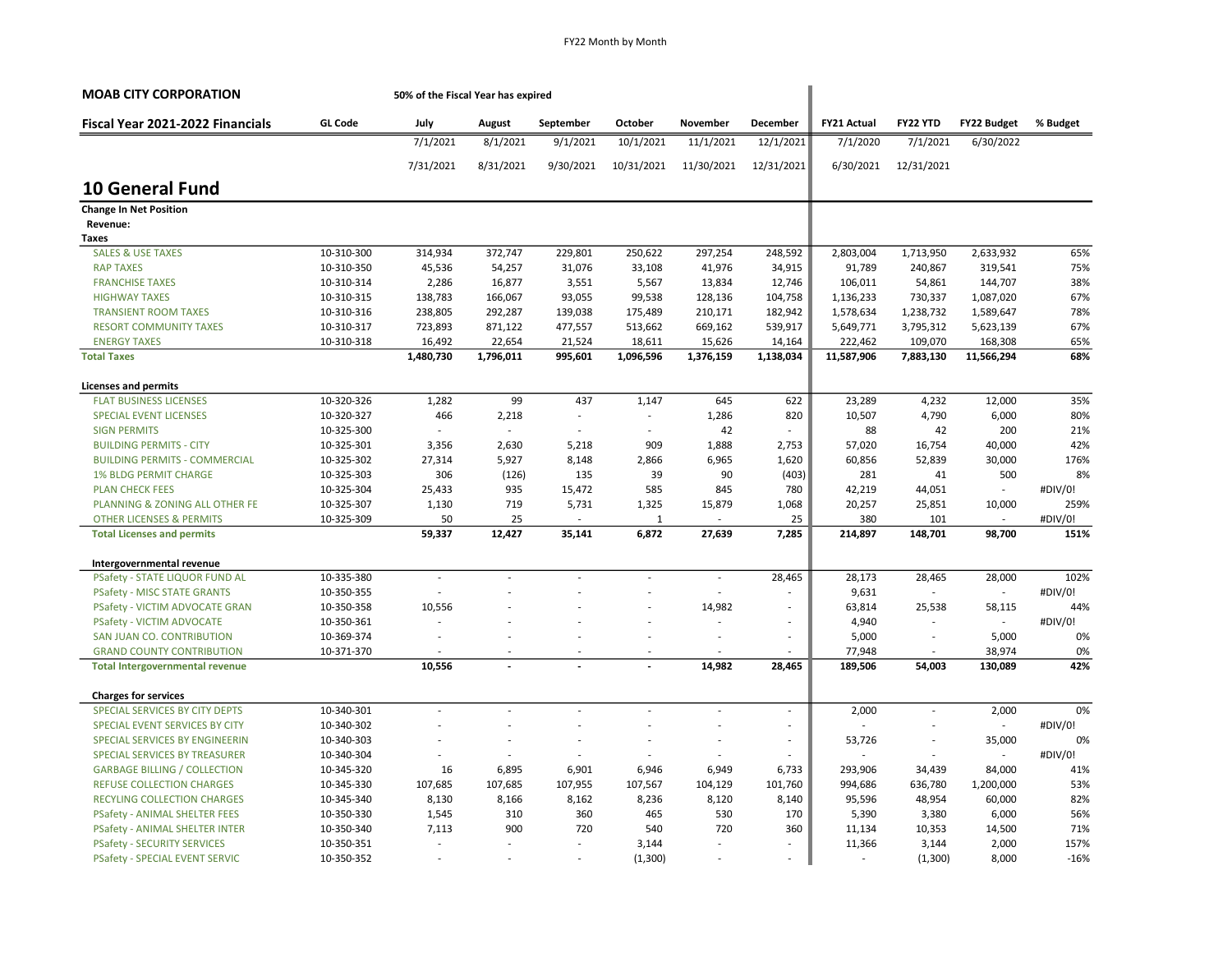| <b>MOAB CITY CORPORATION</b>             |                | 50% of the Fiscal Year has expired |                          |                          |                          |                          |                          |                          |                             |                          |          |
|------------------------------------------|----------------|------------------------------------|--------------------------|--------------------------|--------------------------|--------------------------|--------------------------|--------------------------|-----------------------------|--------------------------|----------|
| Fiscal Year 2021-2022 Financials         | <b>GL Code</b> | July                               | <b>August</b>            | September                | October                  | November                 | December                 | <b>FY21 Actual</b>       | FY22 YTD                    | <b>FY22 Budget</b>       | % Budget |
| <b>PSafety - RECORDS FEES</b>            | 10-350-353     | 809                                | 207                      | 3,451                    | 230                      | (2,895)                  | 110                      | 1,435                    | 1,912                       | 1,000                    | 191%     |
| <b>PSafety - WITNESS FEES</b>            | 10-350-354     |                                    | $\overline{\phantom{a}}$ | ÷.                       | ٠                        | $\sim$                   | $\sim$                   | 74                       | $\mathcal{L}_{\mathcal{A}}$ | 100                      | 0%       |
| Late and NSF Fees                        | 10-350-363     |                                    | $\sim$                   | 50                       |                          | ÷                        | ÷.                       |                          | 50                          |                          | #DIV/0!  |
| <b>Total Charges for services</b>        |                | 125,297                            | 124,162                  | 127,598                  | 125,828                  | 117,553                  | 117,272                  | 1,469,313                | 737,711                     | 1,412,600                | 52%      |
| Sustainability                           |                |                                    |                          |                          |                          |                          |                          |                          |                             |                          |          |
| SUSTAINABILITY GRANTS AND DONA           | 10-369-304     | $\sim$                             | $\bar{a}$                | $\sim$                   | $\sim$                   | $\mathcal{L}$            | $\bar{a}$                | $\sim$                   | $\sim$                      | $\omega$                 | #DIV/0!  |
| <b>SUSTAINABILITY MONUMENT COST S</b>    | 10-369-306     |                                    |                          |                          |                          | $\overline{\phantom{a}}$ | ٠                        | $\overline{\phantom{a}}$ |                             | $\sim$                   | #DIV/0!  |
| <b>Total Sustainability</b>              |                |                                    |                          |                          |                          |                          | $\overline{a}$           |                          |                             | $\overline{\phantom{a}}$ | #DIV/0!  |
| <b>Fines and forfeitures</b>             |                |                                    |                          |                          |                          |                          |                          |                          |                             |                          |          |
| <b>CODE ENFORCEMENT FINES</b>            | 10-325-306     | $\sim$                             | $\sim$                   | 650                      | ä,                       | $\sim$                   | ÷                        | 6.420                    | 650                         | $\mathcal{L}$            | #DIV/0!  |
| <b>PSafety - FINES &amp; PENALTIES</b>   | 10-350-360     | 3,633                              | 3,270                    | 2,510                    | ٠                        | 2,146                    | 40                       | 37,786                   | 11,598                      | 40,000                   | 29%      |
| <b>PSafety - FORFEITURES</b>             | 10-371-372     |                                    | $\sim$                   |                          | $\sim$                   | $\sim$                   | ٠                        | (1,776)                  | $\sim$                      |                          | #DIV/0!  |
| <b>Total Fines and forfeitures</b>       |                | 3,633                              | 3,270                    | 3,160                    | $\overline{\phantom{a}}$ | 2,146                    | 40                       | 42,429                   | 12,248                      | 40,000                   | 31%      |
| Interest                                 |                |                                    |                          |                          |                          |                          |                          |                          |                             |                          |          |
| <b>INTEREST INCOME</b>                   | 10-361-360     |                                    | $\sim$                   | $\sim$                   | $\sim$                   | $\sim$                   | $\sim$                   | 4,342                    | $\mathcal{L}_{\mathcal{A}}$ | $\sim$                   | #DIV/0!  |
| <b>INTEREST PTIF</b>                     | 10-361-361     | 2,559                              | 2,697                    | 2,687                    | 2,811                    | 2,954                    | 3,335                    | 30,113                   | 17,043                      | 20,000                   | 85%      |
| <b>Total Interest</b>                    |                | 2,559                              | 2,697                    | 2,687                    | 2,811                    | 2,954                    | 3,335                    | 34,455                   | 17,043                      | 20,000                   | 85%      |
| Miscellaneous revenue                    |                |                                    |                          |                          |                          |                          |                          |                          |                             |                          |          |
| <b>PSafety - DONATIONS</b>               | 10-350-356     | $\sim$                             | ÷,                       | $\overline{\phantom{a}}$ | 500                      | $\sim$                   | $\bar{a}$                | $\sim$                   | 500                         | $\bar{a}$                | #DIV/0!  |
| PSafety - EVIDENCE/LOST & FOUN           | 10-350-357     |                                    | ÷,                       | Ĭ.                       |                          |                          | ä,                       | 1,438                    | ä,                          | $\overline{\phantom{a}}$ | #DIV/0!  |
| <b>RESTITUTION</b>                       | 10-350-359     |                                    | $\sim$                   | ÷.                       |                          | $\sim$                   | $\sim$                   | 4,212                    | ÷.                          | ÷                        | #DIV/0!  |
| <b>PSafety - SEIZED PROPERTY</b>         | 10-350-362     |                                    | $\overline{a}$           | ä,                       | $\sim$                   | $\sim$                   | ÷.                       | 1,778                    | $\sim$                      | $\sim$                   | #DIV/0!  |
| <b>PARK RENTALS</b>                      | 10-362-320     | 1,075                              | 2.030                    | 600                      | 360                      | 405                      | 30                       | 12,830                   | 4,500                       | 13,000                   | 35%      |
| <b>PARK DEPOSITS</b>                     | 10-362-321     | (300)                              | 150                      | (750)                    | $\sim$                   | $\sim$                   | ٠                        | (180)                    | (900)                       | $\overline{\phantom{a}}$ | #DIV/0!  |
| <b>COVID STIMULUS (CARES/ARPA)</b>       | 10-395-399     | 315,760                            | ÷.                       |                          |                          |                          | ÷                        | 1,011,271                | 315,760                     | 315,760                  | 100%     |
| FILM COMM - SPONSOR/DONATION             | 10-362-330     |                                    |                          | ä,                       | 1,000                    |                          | ä,                       | 5,000                    | 1,000                       | 4,000                    | 25%      |
| FILM COMM - SPECIAL EVENT FEES           | 10-362-364     |                                    | $\sim$                   | ٠                        |                          |                          | ÷.                       | 1,349                    | $\sim$                      | $\sim$                   | #DIV/0!  |
| FILM COM. - EQUIP RENTAL FEES            | 10-362-365     |                                    | 600                      | 100                      | 50                       |                          | $\overline{\phantom{a}}$ | 200                      | 750                         | 500                      | 150%     |
| SALE OF REAL/PERS. PROPERTY              | 10-364-340     |                                    |                          |                          |                          |                          | $\overline{\phantom{a}}$ |                          |                             | 5,000                    | 0%       |
| <b>INSURANCE REBATE</b>                  | 10-364-341     |                                    |                          | ÷.                       |                          |                          | $\sim$                   | 25,036                   | $\sim$                      |                          | #DIV/0!  |
| <b>INSURANCE INCOME</b>                  | 10-369-370     |                                    |                          | ä,                       | 15,720                   |                          | ÷                        | $\sim$                   | 15,720                      | $\sim$                   | #DIV/0!  |
| <b>OTHER</b>                             | 10-369-300     | 5                                  |                          | ÷,                       | 84                       | 75                       | 25                       | 32,369                   | 189                         | 17,000                   | 1%       |
| PSafety - ANIMAL DEPOSITS NON-           | 10-371-373     | 200                                | 100                      | 100                      | 175                      | (25)                     | (75)                     | 1,935                    | 475                         | 1,000                    | 48%      |
| ALLOWANCE ON DOUBTFUL ACCOUNTS           | 10-371-386     |                                    | (1, 835)                 | ä,                       |                          |                          |                          |                          | (1, 835)                    |                          | #DIV/0!  |
| <b>Total Miscellaneous revenue</b>       |                | 316,740                            | 2,880                    | 50                       | 17,889                   | 455                      | (20)                     | 1,097,237                | 337,994                     | 356,260                  | 95%      |
| <b>Contributions and transfers</b>       |                |                                    |                          |                          |                          |                          |                          |                          |                             |                          |          |
| <b>OVERHEAD PAID FROM STORM WATER</b>    | 10-390-320     | 8,760                              | 8,760                    | 8,760                    | 8,760                    | 8,760                    | 8,760                    | 84,186                   | 52,557                      | 105,114                  | 50%      |
| <b>OVERHEAD PAID FROM SEWER FUND</b>     | 10-390-330     | 39,418                             | 39,418                   | 39,418                   | 39,418                   | 39,418                   | 39,418                   | 378,837                  | 236,507                     | 473,013                  | 50%      |
| <b>OVERHEAD PAID FROM CUL WATER F</b>    | 10-390-335     | 40,538                             | 40,538                   | 40,538                   | 40,538                   | 40,538                   | 40,538                   | 391,747                  | 243,228                     | 486,457                  | 50%      |
| <b>Total Contributions and transfers</b> |                | 88,715                             | 88,715                   | 88,715                   | 88,715                   | 88,715                   | 88,715                   | 854,770                  | 532,292                     | 1,064,584                | 50%      |
| <b>Total Revenue:</b>                    |                | 2,087,567                          | 2,030,161                | 1,252,952                | 1,338,712                | 1,630,603                | 1,383,126                | 15,490,514               | 9,723,122                   | 14,688,527               | 66%      |
| <b>Expenditures:</b>                     |                |                                    |                          |                          |                          |                          |                          |                          |                             |                          |          |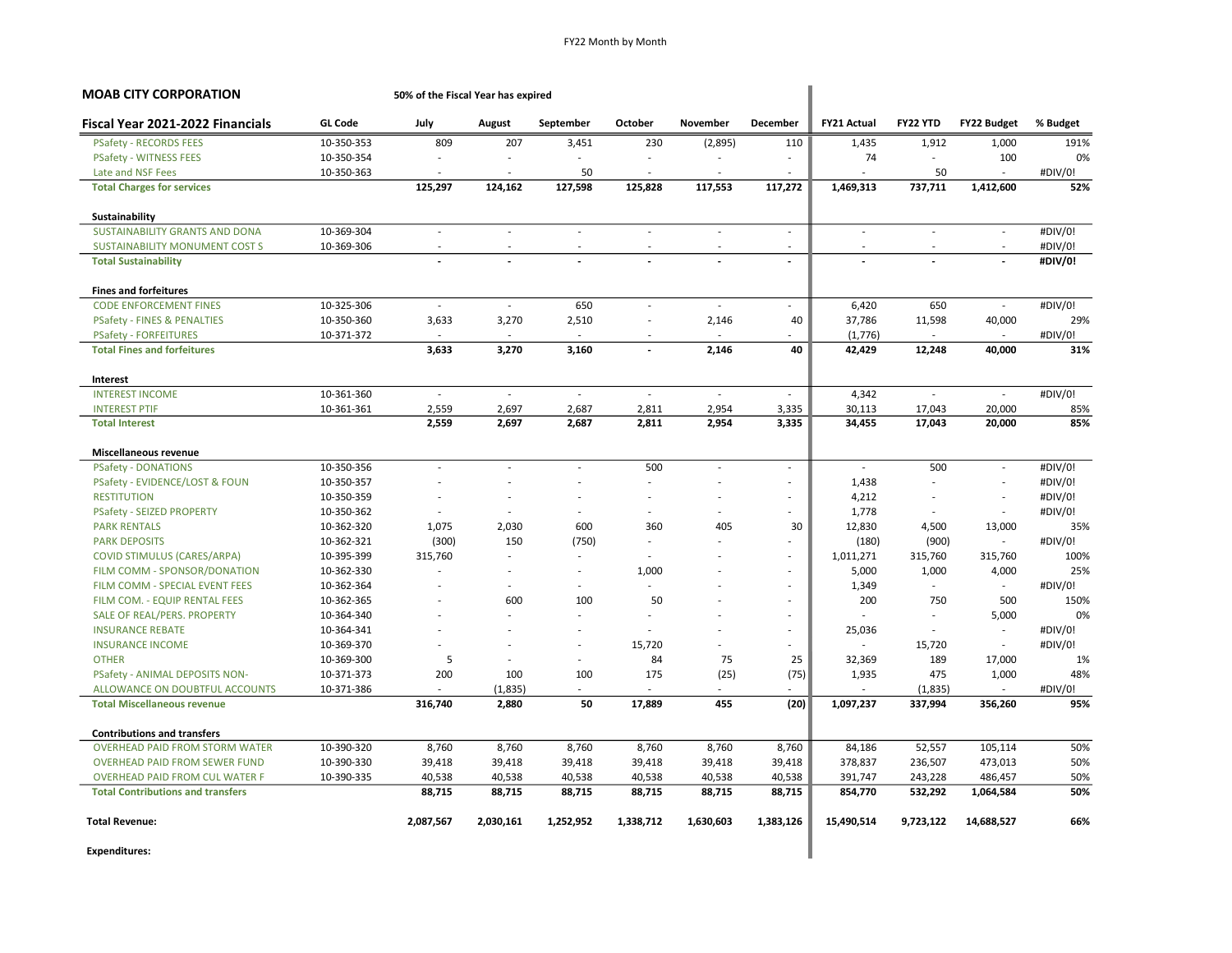| <b>MOAB CITY CORPORATION</b>              |                | 50% of the Fiscal Year has expired |        |           |                          |                          |                          |                    |               |                          |          |
|-------------------------------------------|----------------|------------------------------------|--------|-----------|--------------------------|--------------------------|--------------------------|--------------------|---------------|--------------------------|----------|
| Fiscal Year 2021-2022 Financials          | <b>GL Code</b> | July                               | August | September | October                  | November                 | <b>December</b>          | <b>FY21 Actual</b> | FY22 YTD      | FY22 Budget              | % Budget |
| <b>General government</b>                 |                |                                    |        |           |                          |                          |                          |                    |               |                          |          |
| Attorney                                  |                |                                    |        |           |                          |                          |                          |                    |               |                          |          |
| <b>Attorney SALARIES &amp; WAGES</b>      | 10-422-510     | 6,218                              | 15,546 | 8,555     | $\sim$                   | $\overline{\phantom{a}}$ | $\sim$                   | 134,340            | 30,320        | 138,703                  | 22%      |
| <b>Attorney BENEFITS</b>                  | 10-422-513     | 2,357                              | 5,221  | 2,804     |                          |                          | $\overline{\phantom{a}}$ | 49,713             | 10,382        | 58,729                   | 18%      |
| <b>Attorney SUBSCRIPTIONS &amp; MEMBE</b> | 10-422-521     | ÷,                                 | 15     | 15        |                          |                          | ٠                        | 1,551              | 30            | 4,185                    | 1%       |
| Attorney TRAVEL\FOOD                      | 10-422-523     | $\overline{\phantom{a}}$           |        | ÷         |                          |                          | ä,                       |                    | ÷.            | 1,000                    | 0%       |
| <b>Attorney OFFICE EXPENSE &amp; SUPP</b> | 10-422-524     |                                    |        |           |                          |                          |                          | 418                | $\sim$        | 100                      | 0%       |
| Attorney PROFESSIONAL & TECH.             | 10-422-530     | 8,029                              | 13,982 | 9,498     | 5,752                    | 14,241                   | 21,659                   | 32,705             | 73,161        | 25,000                   | 293%     |
| <b>Attorney PUBLIC DEFENDER</b>           | 10-422-531     | 2,000                              | 2,000  | 2,000     | 2,000                    | 4,886                    | 2,000                    | 23,353             | 14,886        | 24,000                   | 62%      |
| <b>Attorney PROSECUTION SERVICES</b>      | 10-422-532     | 3,180                              | ä,     | 3,000     | 3,000                    | 3,000                    | 3,000                    | 44,187             | 15,180        | 37,000                   | 41%      |
| <b>Attorney EDUCATION</b>                 | 10-422-533     |                                    |        |           |                          |                          |                          |                    |               | 400                      | 0%       |
| <b>Total Attorney</b>                     |                | 21,784                             | 36,764 | 25,872    | 10,752                   | 22,127                   | 26,659                   | 286,267            | 143,959       | 289,117                  | 50%      |
| General                                   |                |                                    |        |           |                          |                          |                          |                    |               |                          |          |
| <b>General EMPLOYEE BENEFITS</b>          | 10-416-513     | $\mathcal{L}$                      | $\sim$ | $\sim$    | $\sim$                   | ÷,                       | $\sim$                   | 8,490              | $\mathcal{L}$ | $\mathcal{L}$            | #DIV/0!  |
| <b>General OFFICE EXPENSE &amp; SUPPL</b> | 10-416-524     | 257                                | 280    | 300       | 260                      | 301                      | 298                      | 2,965              | 1,696         | $\sim$                   | #DIV/0!  |
| <b>General UTILITIES</b>                  | 10-416-527     | 2,970                              | 3,951  | 3,699     | 3,726                    | 3,039                    | 3,157                    | 40,264             | 20,540        | 41,000                   | 50%      |
| <b>General TELEPHONE/INTERNET</b>         | 10-416-528     | 3,601                              | 5,194  | 3,601     | 4,385                    | 4,381                    | 4,417                    | 51,379             | 25,578        | 41,000                   | 62%      |
| <b>General RENT OF PROPERTY OR EQ.</b>    | 10-416-529     | $\sim$                             | 723    | ÷.        | $\sim$                   | ÷,                       | 723                      | 2,891              | 1,445         | ÷                        | #DIV/0!  |
| <b>General INSURANCE</b>                  | 10-416-551     | 158                                | 10,109 | 608       | $\sim$                   | ٠                        | ٠                        | 164,441            | 10,875        | 141,000                  | 8%       |
| <b>General COVID19 TESTING</b>            | 10-416-581     |                                    | ÷,     |           |                          | ÷,                       |                          |                    | $\sim$        |                          | #DIV/0!  |
| <b>Total General</b>                      |                | 6,986                              | 20,256 | 8,207     | 8,371                    | 7.720                    | 8,594                    | 270,429            | 60,135        | 223,000                  | 27%      |
| <b>Executive and Central Staff</b>        |                |                                    |        |           |                          |                          |                          |                    |               |                          |          |
| <b>Exec SALARIES &amp; WAGES</b>          | 10-413-510     | 4,450                              | 17,779 | 16,288    | 16,288                   | 16,288                   | 16,450                   | 160,947            | 87,542        | 198,435                  | 44%      |
| <b>Exec EMPLOYEE BENEFITS</b>             | 10-413-513     | 740                                | 2,907  | 2,478     | 2,478                    | 2,478                    | 2,490                    | 26,713             | 13,572        | 31,291                   | 43%      |
| <b>Exec SUBSCRIPTIONS &amp; MEMBERSHI</b> | 10-413-521     |                                    | 15     | 15        | 36                       | ä,                       |                          | 14,097             | 66            | 8,500                    | 1%       |
| <b>Exec PUBLIC NOTICES</b>                | 10-413-522     |                                    | ÷      |           | ÷                        | ÷                        | ÷.                       | $\sim$             | ÷             | $\overline{\phantom{a}}$ | #DIV/0!  |
| <b>Exec TRAVEL\FOOD</b>                   | 10-413-523     |                                    |        | 343       | 3,413                    | 492                      | 247                      | 3,224              | 4,495         | 9,600                    | 47%      |
| <b>Exec OFFICE EXPENSE &amp; SUPPLIES</b> | 10-413-524     |                                    |        |           |                          | ÷,                       | ÷.                       | 35                 |               |                          | #DIV/0!  |
| Exec BLDG/GRDS SUPPL & MAINT              | 10-413-526     |                                    | ÷.     |           | $\sim$                   | ÷,                       | ä,                       | ä,                 | $\sim$        | $\overline{\phantom{a}}$ | #DIV/0!  |
| <b>Exec TELEPHONE</b>                     | 10-413-528     |                                    |        |           |                          |                          |                          |                    |               | $\overline{\phantom{a}}$ | #DIV/0!  |
| Exec MONTHLY FUEL - GASCARD               | 10-413-530     |                                    |        |           |                          | 61                       | ÷.                       | 29                 | 61            | 500                      | 12%      |
| Exec PROFESSIONAL/TECHNICAL SE            | 10-413-531     |                                    | 20,000 |           | ÷.                       |                          |                          | 775                | 20,000        | 130,000                  | 15%      |
| <b>Exec EDUCATION</b>                     | 10-413-533     |                                    |        |           | 535                      | 60                       | 180                      | 149                | 775           | 1,000                    | 78%      |
| <b>Exec OTHER</b>                         | 10-413-535     |                                    | ÷,     |           |                          |                          | $\overline{a}$           |                    |               |                          | #DIV/0!  |
| Exec SPECIAL DEPARTMENTAL SUPP            | 10-413-546     |                                    |        |           | 44                       | $\overline{\phantom{a}}$ |                          | 359                | 44            | 2,400                    | 2%       |
| <b>Total Executive and Central Staff</b>  |                | 5,191                              | 40,701 | 19,124    | 22,794                   | 19,378                   | 19,367                   | 206,328            | 126,555       | 381,726                  | 33%      |
| Administrative                            |                |                                    |        |           |                          |                          |                          |                    |               |                          |          |
| <b>Admin SALARIES &amp; WAGES</b>         | 10-414-510     | 19,471                             | 48,677 | 51,522    | 20,910                   | 20,582                   | 20,744                   | 391,026            | 181,906       | 434,311                  | 42%      |
| <b>Admin EMPLOYEE BENEFITS</b>            | 10-414-513     | 10,376                             | 19,085 | 17,358    | 8,872                    | 8,783                    | 8,797                    | 171,421            | 73,271        | 189,405                  | 39%      |
| <b>Admin OVERTIME</b>                     | 10-414-515     | ä,                                 | ä,     | $\sim$    | $\overline{\phantom{a}}$ | $\overline{\phantom{a}}$ | $\overline{\phantom{a}}$ |                    | $\omega$      | 2,500                    | 0%       |
| <b>Admin UNEMPLOYMENT</b>                 | 10-414-516     | 400                                | 347    | 245       | $\sim$                   | $\overline{\phantom{a}}$ | $\sim$                   | 11,606             | 992           | $\sim$                   | #DIV/0!  |
| <b>Admin SUBSCRIPTIONS &amp; MEMBERSH</b> | 10-414-521     | 73                                 | 227    | 107       | 63                       | $\overline{\phantom{a}}$ | 36                       | 3,778              | 507           | 7,470                    | 7%       |
| <b>Admin PUBLIC NOTICES</b>               | 10-414-522     | ÷.                                 | 1,962  | 1,665     | 2,199                    | 1,737                    | 1,721                    | 23,166             | 9,282         | 35,300                   | 26%      |
| <b>Admin TRAVEL\FOOD</b>                  | 10-414-523     |                                    |        | 137       | 1,951                    | (183)                    | $\sim$                   | 8,499              | 1,904         | 9,400                    | 20%      |
| <b>Admin OFFICE EXPENSE &amp; SUPPLIE</b> | 10-414-524     |                                    | 2,474  | 96        | $\overline{7}$           | 112                      | 30                       | 2,885              | 2,719         | 7,500                    | 36%      |
| Admin EQUIP/SUPPLIES & MAINTEN            | 10-414-525     | ٠                                  | $\sim$ |           | $\overline{\phantom{a}}$ | $\sim$                   | ٠                        | 181                | $\sim$        | 1,500                    | 0%       |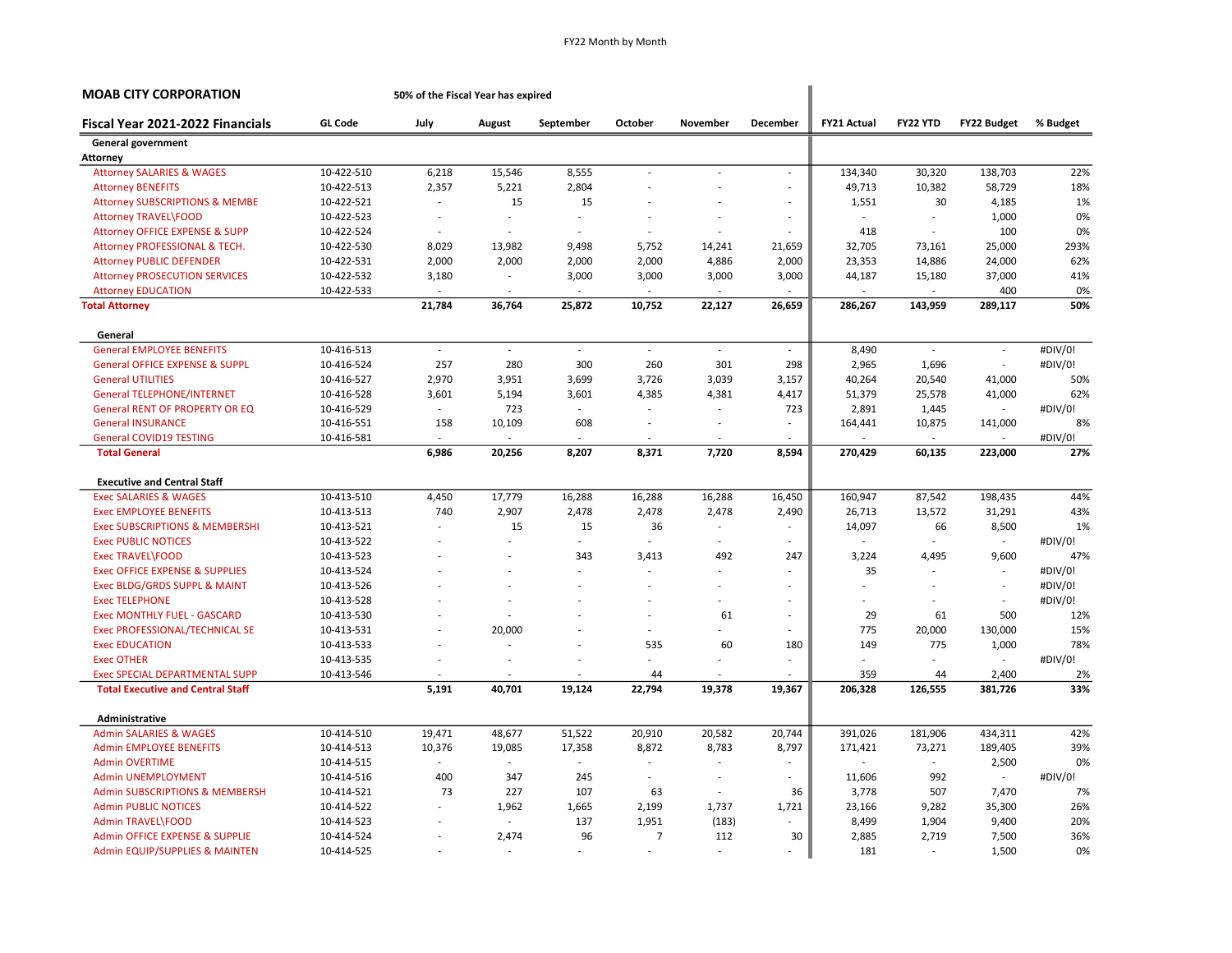| <b>MOAB CITY CORPORATION</b>          |                | 50% of the Fiscal Year has expired |        |                          |                          |                          |                          |                    |                          |                    |          |  |  |
|---------------------------------------|----------------|------------------------------------|--------|--------------------------|--------------------------|--------------------------|--------------------------|--------------------|--------------------------|--------------------|----------|--|--|
| Fiscal Year 2021-2022 Financials      | <b>GL Code</b> | July                               | August | September                | October                  | November                 | December                 | <b>FY21 Actual</b> | FY22 YTD                 | <b>FY22 Budget</b> | % Budget |  |  |
| <b>Admin TELEPHONE</b>                | 10-414-528     | 217                                | 217    | 167                      | 113                      | $\sim$                   | 274                      | 2,828              | 988                      | 2,500              | 40%      |  |  |
| Admin PROFESSIONAL/TECH. SERVI        | 10-414-531     |                                    | 129    | 741                      | 562                      | 165                      | 777                      | 63,502             | 2,373                    | 15,000             | 16%      |  |  |
| <b>Admin EDUCATION</b>                | 10-414-533     |                                    | $\sim$ | 1,974                    | 545                      | $\sim$                   | $\overline{\phantom{a}}$ | 2,943              | 2,519                    | 2,500              | 101%     |  |  |
| <b>Admin OTHER</b>                    | 10-414-535     |                                    | 222    |                          | ä,                       | $\sim$                   | 4,380                    | 10,151             | 4,602                    | 9,500              | 48%      |  |  |
| Admin SPECIAL DEPARTMENTAL SUP        | 10-414-546     | ä,                                 | 338    | 338                      | 468                      | 338                      | 385                      | 4,073              | 1,867                    | 2,300              | 81%      |  |  |
| <b>Admin GRANT EXPENSES</b>           | 10-414-575     |                                    | $\sim$ | $\sim$                   | ä,                       | $\overline{\phantom{a}}$ |                          | 205,617            | $\overline{\phantom{a}}$ | ä,                 | #DIV/0!  |  |  |
| <b>Total Administrative</b>           |                | 30,538                             | 73,678 | 74,349                   | 35,689                   | 31,533                   | 37,143                   | 901,677            | 282,930                  | 719,186            | 39%      |  |  |
| Recorder                              |                |                                    |        |                          |                          |                          |                          |                    |                          |                    |          |  |  |
| <b>Recorder SALARIES &amp; WAGES</b>  | 10-415-510     | 6,769                              | 17,171 | 11,024                   | 11,414                   | 11,421                   | 11,073                   | 145,584            | 68,872                   | 188,939            | 36%      |  |  |
| <b>Recorder EMPLOYEE BENEFITS</b>     | 10-415-513     | 5,566                              | 8,555  | 6,903                    | 7,044                    | 7,044                    | 7,018                    | 89,264             | 42,129                   | 106,296            | 40%      |  |  |
| <b>Recorder OVERTIME</b>              | 10-415-515     |                                    |        |                          |                          |                          |                          |                    | $\sim$                   | 1,000              | 0%       |  |  |
| Recorder UNEMPLOYMENT                 | 10-415-516     | ÷,                                 | $\sim$ | $\sim$                   | ÷.                       | $\sim$                   | $\overline{\phantom{a}}$ | 256                | $\sim$                   | $\sim$             | #DIV/0!  |  |  |
| Recorder SUBSCRIPTIONS/MEMBERS        | 10-415-521     | 75                                 | 40     | 40                       | 25                       | $\sim$                   | $\sim$                   | 1,656              | 180                      | 2,990              | 6%       |  |  |
| <b>Recorder PUBLIC NOTICES</b>        | 10-415-522     | $\overline{\phantom{a}}$           | 1,789  | 587                      | ÷.                       | 1,137                    | 34                       | 8,523              | 3,547                    | 7,500              | 47%      |  |  |
| Recorder TRAVEL\FOOD                  | 10-415-523     |                                    |        |                          |                          | $\sim$                   |                          |                    | ÷.                       | 3,400              | 0%       |  |  |
| Recorder OFFICE EXPENSE & SUPP        | 10-415-524     | 250                                | 444    | 370                      | 80                       | 443                      | 166                      | 3,441              | 1,753                    | 4,000              | 44%      |  |  |
| <b>Recorder TELEPHONE</b>             | 10-415-528     | 47                                 | 47     | 47                       | 47                       | $\sim$                   | 95                       | 689                | 284                      | 540                | 53%      |  |  |
| Recorder PROFESSIONAL & TECH.         | 10-415-531     | 7,582                              | 1,151  | 1,138                    | 2,125                    | 1,861                    | 1,900                    | 18,431             | 15,757                   | 25,200             | 63%      |  |  |
| <b>Recorder EDUCATION</b>             | 10-415-533     | ÷,                                 |        |                          | ÷,                       | $\sim$                   |                          | 700                | $\sim$                   | 2,600              | 0%       |  |  |
| <b>Recorder OTHER</b>                 | 10-415-535     |                                    |        | $\overline{a}$           |                          |                          | $\overline{\phantom{a}}$ |                    |                          | 100                | 0%       |  |  |
| Recorder SPECIAL DEPARTMENTAL         | 10-415-546     |                                    |        | $\overline{\phantom{a}}$ |                          |                          |                          | 1,037              | $\overline{\phantom{a}}$ | 1,700              | 0%       |  |  |
| <b>Recorder COPIER SUPPLIES</b>       | 10-415-550     | 217                                | 370    | 260                      | 280                      |                          | 336                      | 3,247              | 1,463                    | 5,300              | 28%      |  |  |
| <b>Total Recorder</b>                 |                | 20,506                             | 29,568 | 20,368                   | 21,015                   | 21,906                   | 20,622                   | 272,827            | 133,985                  | 349,565            | 38%      |  |  |
| <b>Information Technology</b>         |                |                                    |        |                          |                          |                          |                          |                    |                          |                    |          |  |  |
| Info Tech OFFICE EXPENSE & SUP        | 10-430-524     | $\sim$                             | 180    | 28                       | 28                       | $\omega$                 | $\sim$                   | 701                | 236                      | 1,500              | 16%      |  |  |
| Info Tech PROF & TECH SERVICES        | 10-430-531     | 8,695                              | 8,695  | 8,695                    | 8,765                    | 8,765                    | 8,765                    | 104,504            | 52,380                   | 119,060            | 44%      |  |  |
| Info Tech WEBSITE                     | 10-430-532     |                                    | $\sim$ | $\sim$                   | $\sim$                   | 58                       |                          | 5,861              | 58                       | 10,266             | 1%       |  |  |
| Info Tech SOFTWARE SUBSCRIPTIO        | 10-430-533     | 2,139                              | 5,473  | 2,990                    | 3,363                    | 21,212                   | 4,066                    | 23,096             | 39,243                   | 21,600             | 182%     |  |  |
| Info Tech SECURITY APPLIANCE          | 10-430-534     |                                    |        |                          | ä,                       | $\sim$                   |                          | 2,968              | $\sim$                   | 1,500              | 0%       |  |  |
| Info Tech WIFI - ACCESS LICENS        | 10-430-535     | ä,                                 |        | ÷                        | ä,                       | $\overline{a}$           |                          |                    | ÷.                       | 1,500              | 0%       |  |  |
| <b>Info Tech ANTIVIRUS</b>            | 10-430-536     | 525                                | 525    | 525                      | 525                      | 525                      | 525                      | 5,750              | 3,150                    | 5,700              | 55%      |  |  |
| Info Tech DNS MONITORING              | 10-430-537     | 375                                | 375    | 375                      | 375                      | 375                      | 375                      | 4,500              | 2,250                    | 4,500              | 50%      |  |  |
| <b>Total Information Technology</b>   |                | 11,734                             | 15,249 | 12,613                   | 13,056                   | 30,934                   | 13,731                   | 147,380            | 97,316                   | 165,626            | 59%      |  |  |
| <b>Elections</b>                      |                |                                    |        |                          |                          |                          |                          |                    |                          |                    |          |  |  |
| <b>Election PUBLIC NOTICES</b>        | 10-417-522     | $\sim$                             |        | ÷                        | 407                      | 230                      | $\sim$                   | $\sim$             | 636                      | 3,000              | 21%      |  |  |
| Election PROFESSIONAL/TECH - P        | 10-417-531     | ÷,                                 |        | ÷,                       | ä,                       | $\sim$                   | $\overline{\phantom{a}}$ |                    | $\overline{\phantom{a}}$ | 7,000              | 0%       |  |  |
| Election PROFESSIONAL/TECH - G        | 10-417-532     |                                    |        |                          | 27                       | 117                      | $\overline{\phantom{a}}$ |                    | 144                      | 7,000              | 2%       |  |  |
| <b>Election EDUCATION - INITIATIV</b> | 10-417-533     |                                    |        |                          | ä,                       | $\sim$                   | $\sim$                   |                    | ä,                       | 500                | 0%       |  |  |
| <b>Election PRINTING EXPENSES</b>     | 10-417-535     |                                    |        | ÷                        | 1,338                    | $\sim$                   | ÷                        | ÷,                 | 1,338                    | 500                | 268%     |  |  |
| <b>Election ELECTION DINNERS - GE</b> | 10-417-537     |                                    |        |                          |                          | 447                      | 71                       |                    | 518                      |                    | #DIV/0!  |  |  |
| <b>Total Elections</b>                |                |                                    |        | $\overline{a}$           | 1,772                    | 347                      | $\overline{a}$           |                    | 2,118                    | 18,000             | 12%      |  |  |
| Engineering                           |                |                                    |        |                          |                          |                          |                          |                    |                          |                    |          |  |  |
| <b>Engineer SALARIES &amp; WAGES</b>  | 10-419-510     | 14,358                             | 36,002 | 24,001                   | 24,748                   | 24,001                   | 24,218                   | 300,417            | 147,328                  | 302,603            | 49%      |  |  |
| <b>Engineer BENEFITS</b>              | 10-419-513     | 10,776                             | 15,744 | 11,972                   | 12,169                   | 11,905                   | 11,921                   | 153,509            | 74,488                   | 174,876            | 43%      |  |  |
| <b>Engineer OVERTIME</b>              | 10-419-515     |                                    |        | $\sim$                   | $\overline{\phantom{a}}$ | $\sim$                   |                          | 98                 | $\sim$                   | 500                | 0%       |  |  |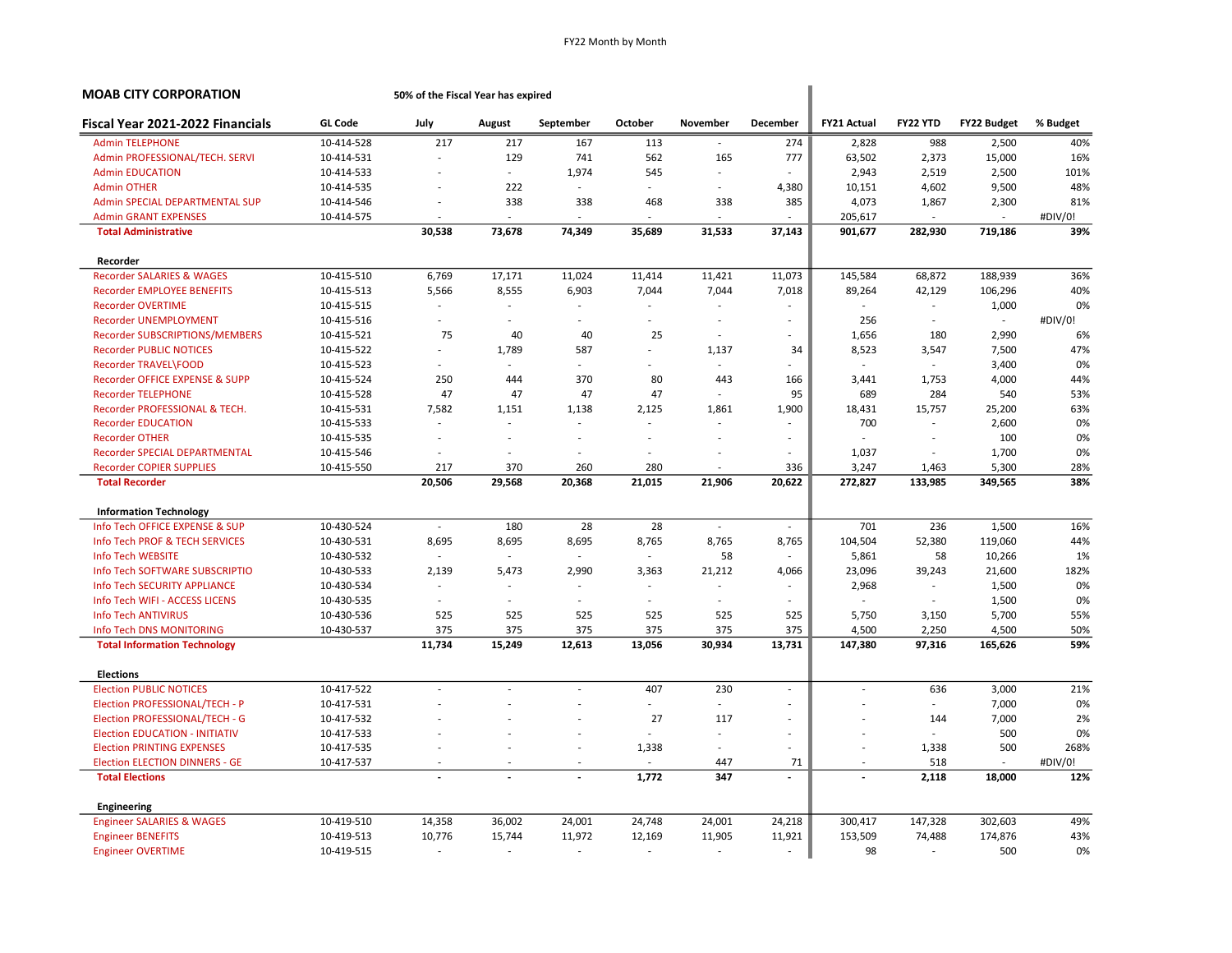| <b>MOAB CITY CORPORATION</b>              |                | 50% of the Fiscal Year has expired |                          |                          |                          |                          |                          |                    |               |                          |          |
|-------------------------------------------|----------------|------------------------------------|--------------------------|--------------------------|--------------------------|--------------------------|--------------------------|--------------------|---------------|--------------------------|----------|
| Fiscal Year 2021-2022 Financials          | <b>GL Code</b> | July                               | August                   | September                | October                  | November                 | December                 | <b>FY21 Actual</b> | FY22 YTD      | FY22 Budget              | % Budget |
| <b>Engineer UNEMPLOYMENT</b>              | 10-419-516     |                                    |                          | $\sim$                   |                          |                          | $\overline{\phantom{a}}$ | 653                | $\sim$        | $\overline{\phantom{a}}$ | #DIV/0!  |
| <b>Engineer SUBSCRIPTIONS &amp; MEMBE</b> | 10-419-521     |                                    | 40                       | 40                       | 3,632                    | $\overline{\phantom{a}}$ | $\overline{\phantom{a}}$ | 7,296              | 3,712         | 7,675                    | 48%      |
| <b>Engineer TRAVEL</b>                    | 10-419-523     |                                    | $\sim$                   | ÷.                       | $\sim$                   | $\overline{\phantom{a}}$ | $\overline{\phantom{a}}$ |                    | $\sim$        | 1,600                    | 0%       |
| Engineer OFFICE EXPENSE & SUPP            | 10-419-524     | 250                                | 158                      | 512                      | 239                      | 240                      | 235                      | 3,606              | 1,633         | 5,300                    | 31%      |
| <b>Engineer EQUIP/SUPPLIES &amp; MAIN</b> | 10-419-525     |                                    | 316                      | 116                      | 43                       | $\overline{\phantom{a}}$ | ÷,                       | 695                | 475           | 1,000                    | 48%      |
| <b>Engineer TELEPHONE</b>                 | 10-419-528     |                                    | $\sim$                   | ÷                        | $\sim$                   |                          |                          | 406                | $\sim$        | 1,025                    | 0%       |
| <b>Engineer MONTHLY FUEL - GASCAR</b>     | 10-419-530     |                                    | 160                      | 241                      | 162                      | 158                      | 146                      | 11,387             | 867           | 1,500                    | 58%      |
| Engineer PROFESSIONAL & TECH.             | 10-419-531     |                                    | (11,085)                 | 6,462                    | 4,623                    | 715                      | ÷,                       | 33,166             | 715           | 20,000                   | 4%       |
| <b>Engineer PLAN REVIEW SERVICES</b>      | 10-419-532     |                                    |                          |                          |                          | ÷                        | ÷,                       | 9,857              | $\sim$        | $\sim$                   | #DIV/0!  |
| <b>Engineer EDUCATION</b>                 | 10-419-533     |                                    | 1,800                    |                          |                          | ä,                       | 1,800                    | 3,274              | 3,601         | 7,500                    | 48%      |
| <b>Engineer OTHER</b>                     | 10-419-535     |                                    |                          |                          |                          |                          | ÷,                       | 5                  |               | 200                      | 0%       |
| <b>Engineer SPECIAL DEPARTMENTAL</b>      | 10-419-546     |                                    | $\overline{\phantom{a}}$ | $\sim$                   |                          | $\overline{\phantom{a}}$ | ä,                       | 1,508              | $\sim$        | 2,500                    | 0%       |
| <b>Total Engineering</b>                  |                | 25,384                             | 43,136                   | 43,344                   | 45,616                   | 37,020                   | 38,320                   | 525,878            | 232,820       | 526,279                  | 44%      |
| Finance                                   |                |                                    |                          |                          |                          |                          |                          |                    |               |                          |          |
| <b>Finance SALARIES &amp; WAGES</b>       | 10-420-510     | 10,682                             | 26,434                   | 19,613                   | 18,479                   | 18,417                   | 18,703                   | 246,264            | 112,326       | 298,854                  | 38%      |
| <b>Finance EMPLOYEE BENEFITS</b>          | 10-420-513     | 8,942                              | 13,775                   | 12,349                   | 11,195                   | 11,178                   | 11,224                   | 139,805            | 68,663        | 204,984                  | 33%      |
| <b>Finance OVERTIME</b>                   | 10-420-515     |                                    | $\sim$                   | $\sim$                   | $\overline{\phantom{a}}$ | $\overline{\phantom{a}}$ | ä,                       |                    | $\sim$        | 1,500                    | 0%       |
| <b>Finance SUBSCRIPTIONS &amp; MEMBER</b> | 10-420-521     | $\sim$                             | 341                      | 693                      | 38                       | ٠                        | 1,313                    | 3,322              | 2,386         | 4,360                    | 55%      |
| <b>Finance TRAVEL</b>                     | 10-420-523     |                                    |                          | 736                      | $\sim$                   | $\overline{\phantom{a}}$ | $\overline{\phantom{a}}$ |                    | 736           | 5,500                    | 13%      |
| <b>Finance OFFICE EXPENSE &amp; SUPPL</b> | 10-420-524     | 250                                | 910                      | 1,193                    | 768                      | 968                      | 852                      | 12,827             | 4,940         | 11,525                   | 43%      |
| Finance EQUIPMENT SUPPL. & MAI            | 10-420-525     |                                    |                          | $\blacksquare$           | $\sim$                   | ä,                       | 300                      | 1,855              | 300           | 3,776                    | 8%       |
| <b>Finance TELEPHONE</b>                  | 10-420-528     | 75                                 | 75                       | 75                       | 75                       | $\sim$                   | 149                      | 972                | 448           | 2,500                    | 18%      |
| Finance PROFESSIONAL & TECH. S            | 10-420-531     | 1,021                              | 1,141                    | 1,138                    | 1,210                    | 1,165                    | 1,210                    | 11,833             | 6,886         | 10,750                   | 64%      |
| <b>Finance EDUCATION</b>                  | 10-420-533     | 150                                | 69                       | $\blacksquare$           | 69                       | $\sim$                   | ä,                       | 638                | 288           | 3,500                    | 8%       |
| <b>Finance BANK HANDLING CHARGES</b>      | 10-420-536     | 4,491                              | 3,764                    | 3,640                    | 4,184                    | 4,039                    | 3,415                    | 35,725             | 23,402        | 31,000                   | 75%      |
| <b>Finance SPECIAL DEPARTMENTAL S</b>     | 10-420-546     | 200                                |                          |                          |                          |                          | 50                       | 2,046              | 250           | 18,500                   | 1%       |
| <b>Finance INSURANCE</b>                  | 10-420-551     |                                    |                          | ÷,                       |                          |                          | ÷,                       |                    |               | 1,950                    | 0%       |
| Finance CASH OVER & SHORT                 | 10-420-563     |                                    |                          |                          | 0                        |                          |                          |                    | $\mathbf 0$   | $\overline{\phantom{a}}$ | #DIV/0!  |
| <b>Total Finance</b>                      |                | 25,811                             | 46,509                   | 39,437                   | 36,017                   | 35,766                   | 37,217                   | 455,287            | 220,626       | 598,699                  | 37%      |
| <b>Human Resources</b>                    |                |                                    |                          |                          |                          |                          |                          |                    |               |                          |          |
| <b>Human Resources SALARIES &amp; WAG</b> | 10-411-510     | 7,619                              | 19,022                   | 12,622                   | 12,622                   | 12,622                   | 12,730                   | 167,752            | 77,235        | 166,655                  | 46%      |
| <b>Human Resources EMPLOYEE BENEF</b>     | 10-411-513     | 5,135                              | 8,601                    | 6,566                    | 6,540                    | 6,540                    | 6,548                    | 86,747             | 39,930        | 97,936                   | 41%      |
| <b>Human Resources OVERTIME</b>           | 10-411-515     |                                    |                          |                          |                          | ÷.                       |                          | 720                | $\sim$        | 2,000                    | 0%       |
| <b>Human Resources SUBSCRIPTIONS</b>      | 10-411-521     | $\sim$                             | 40                       | 40                       | 25                       | 250                      | 542                      | 2,776              | 897           | 1,000                    | 90%      |
| <b>Human Resources PUBLIC NOTICES</b>     | 10-411-522     | 996                                | 586                      | 94                       |                          | 1,186                    | 140                      | 1,664              | 3,002         | 4,000                    | 75%      |
| Human Resources TRAVEL\FOOD               | 10-411-523     |                                    |                          |                          |                          | $\overline{\phantom{a}}$ |                          |                    | $\sim$        | 2,500                    | 0%       |
| HR OFFICE EXPENSE & SUPPLIES              | 10-411-524     |                                    |                          | ÷                        |                          | ÷                        | 214                      | 521                | 214           | 4,000                    | 5%       |
| Human Resources EQUIP./SUPPLIE            | 10-411-525     |                                    |                          | ÷                        | $\sim$                   |                          | ä,                       | ÷.                 | $\mathcal{L}$ | 12,900                   | 0%       |
| <b>Human Resources TELEPHONE</b>          | 10-411-528     | 85                                 | 85                       | 85                       | 85                       | ÷.                       | 169                      | 452                | 508           | 1,200                    | 42%      |
| HR RENT OF PROPERTY OR EQUIPME            | 10-411-529     |                                    |                          | ÷.                       | $\sim$                   | ÷                        |                          |                    | $\sim$        | 2,900                    | 0%       |
| Human Resources PROF & TECH. S            | 10-411-531     | 1,021                              | 43,491                   | 11,188                   | 1,210                    | 2,365                    | 1,210                    | 27,911             | 60,486        | 102,500                  | 59%      |
| <b>Human Resources EDUCATION</b>          | 10-411-533     |                                    |                          |                          |                          |                          |                          | 401                | $\sim$        | 4,000                    | 0%       |
| <b>Human Resources OTHER</b>              | 10-411-535     | $\sim$                             | ÷,                       | $\overline{\phantom{a}}$ | 20                       | $\overline{\phantom{a}}$ | $\overline{\phantom{a}}$ | 38                 | 20            | 1,000                    | 2%       |
| Human Resources SPECIAL DEPT S            | 10-411-546     |                                    |                          |                          |                          |                          |                          | 3,076              |               | 3,050                    | 0%       |
| <b>Human Resources COPIER SUPPLIE</b>     | 10-411-550     |                                    | 470                      |                          | 288                      | 235                      | 351                      | 3,385              | 1,343         | 1,500                    | 90%      |
| <b>Total Human Resources</b>              |                | 14,855                             | 72,295                   | 30,594                   | 20,789                   | 23,197                   | 21,905                   | 295,442            | 183,634       | 407,141                  | 45%      |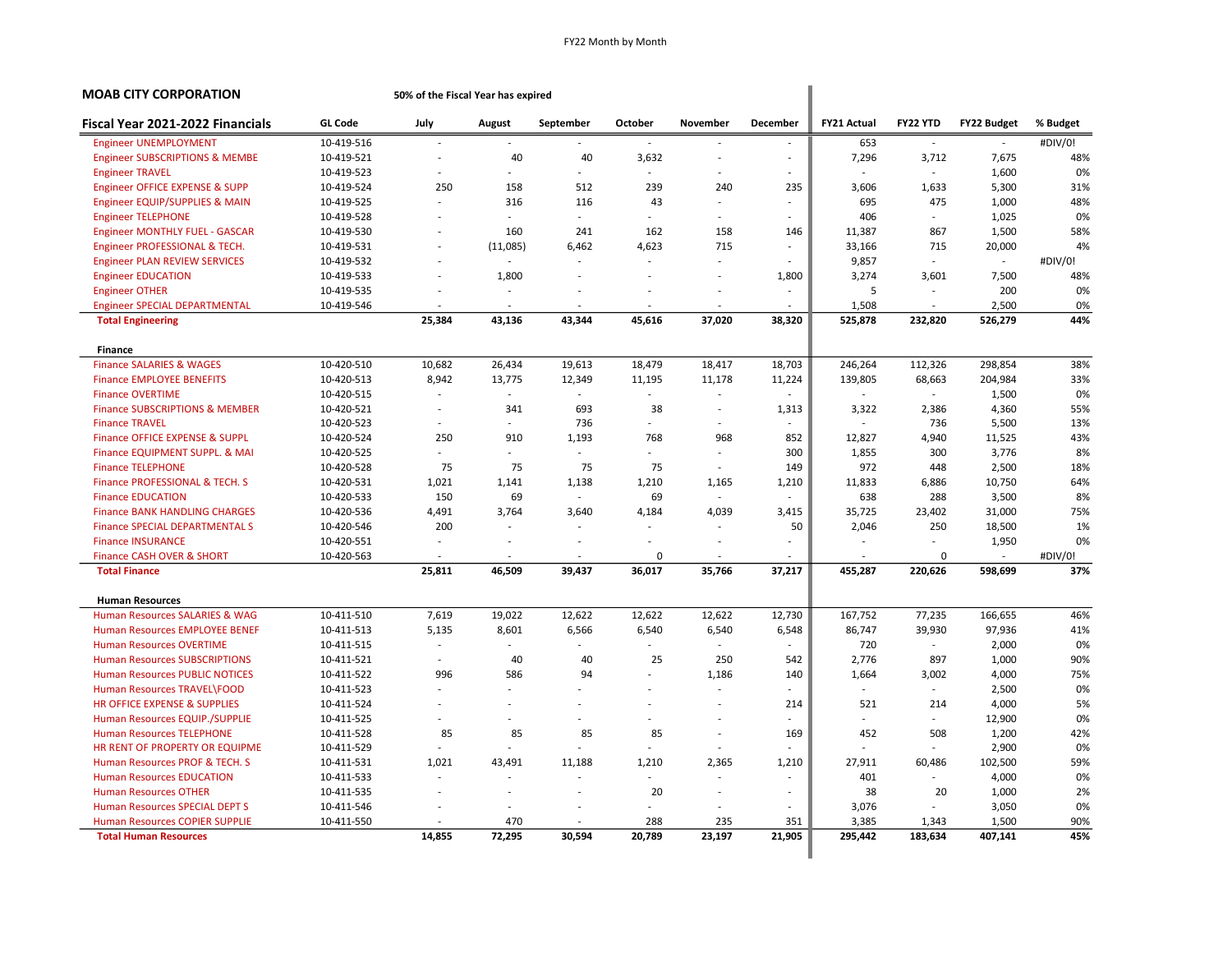| MOAB CITY CORPORATION                         |                | 50% of the Fiscal Year has expired |         |                          |                          |                          |                          |                    |                          |                          |          |
|-----------------------------------------------|----------------|------------------------------------|---------|--------------------------|--------------------------|--------------------------|--------------------------|--------------------|--------------------------|--------------------------|----------|
| Fiscal Year 2021-2022 Financials              | <b>GL Code</b> | July                               | August  | September                | October                  | November                 | December                 | <b>FY21 Actual</b> | FY22 YTD                 | FY22 Budget              | % Budget |
| Police                                        |                |                                    |         |                          |                          |                          |                          |                    |                          |                          |          |
| <b>Police SALARIES &amp; WAGES</b>            | 10-421-510     | 43,885                             | 111,193 | 80,151                   | 84,883                   | 95,524                   | 95,217                   | 1,183,142          | 510,853                  | 1,267,301                | 40%      |
| <b>Police MOVIE SECURITY WAGES</b>            | 10-421-511     |                                    | (660)   | $\overline{a}$           |                          | $\overline{\phantom{a}}$ |                          | 7,173              | (660)                    | ÷.                       | #DIV/0!  |
| <b>Police EMPLOYEE BENEFITS</b>               | 10-421-513     | 41,648                             | 67,645  | 55,675                   | 53,339                   | 61,245                   | 60,654                   | 776,148            | 340,205                  | 871,165                  | 39%      |
| Police OTHER BENEFITS- U/ALLOW                | 10-421-514     | 11,520                             |         |                          |                          | $\overline{a}$           | 720                      | 17,840             | 12,240                   | 17,280                   | 71%      |
| <b>Police OVERTIME</b>                        | 10-421-515     | 874                                | 6,167   | 1,898                    | 393                      | 1,254                    | 1,266                    | 32,384             | 11,853                   | 45,000                   | 26%      |
| <b>Police UNEMPLOYMENT</b>                    | 10-421-516     | ÷                                  |         | $\sim$                   | $\overline{\phantom{a}}$ | $\sim$                   | ÷                        | 847                | $\sim$                   | $\overline{\phantom{a}}$ | #DIV/0!  |
| <b>Police SUBSCRIPTIONS &amp; MEMBERS</b>     | 10-421-521     | 100                                | 40      | 170                      | 25                       | ÷.                       | 85                       | 26,748             | 420                      | 28,935                   | 1%       |
| Police TRAVEL\FOOD                            | 10-421-523     | 43                                 | 655     | 2,034                    | 827                      | $\sim$                   | 168                      | 9,173              | 3,726                    | 25,000                   | 15%      |
| Police OFFICE EXPENSE & SUPPLI                | 10-421-524     | 496                                | 510     | 928                      | 19                       | 194                      | 479                      | 5,191              | 2,626                    | 10,000                   | 26%      |
| Police EQUIPMENT-SUPPL. & MAIN                | 10-421-525     | 3,528                              | 2,011   | 517                      | 4,139                    | 3,281                    | 8,932                    | 70,510             | 22,408                   | 40,000                   | 56%      |
| Police BLDG/GRDS-SUPPL. & MAIN                | 10-421-526     |                                    | ÷.      | 400                      | ÷                        | $\overline{a}$           |                          |                    | 400                      | 10,000                   | 4%       |
| <b>Police TELEPHONE</b>                       | 10-421-528     | 56                                 | 2,339   | 36                       | 1,192                    | 1,253                    | 1,195                    | 14,487             | 6,071                    | 22,416                   | 27%      |
| Police RENT OF PROPERTY OR EQU                | 10-421-529     |                                    | 704     | $\overline{\phantom{a}}$ | 352                      | 352                      | 352                      | 7,415              | 1,760                    | 83,484                   | 2%       |
| <b>Police MONTHLY FUEL - GASCARD</b>          | 10-421-530     |                                    | 4,877   | 5,027                    | 4,501                    | 3,260                    | 4,129                    | 38,992             | 21,794                   | 60,000                   | 36%      |
| Police PROFESSIONAL & TECH. SE                | 10-421-531     |                                    | 498     | 1,150                    | 1,198                    | 168                      | 230                      | 7,763              | 3,244                    | 28,300                   | 11%      |
| <b>Police EDUCATION</b>                       | 10-421-533     |                                    | 1,895   | 86                       | 225                      | (375)                    | (525)                    | 7,422              | 1,306                    | 20,000                   | 7%       |
| <b>Police DISPATCH SERVICES</b>               | 10-421-536     | 65,643                             |         |                          |                          | $\sim$                   |                          | 115,981            | 65,643                   | 128,100                  | 51%      |
| Police SPECIAL DEPARTMENTAL SU                | 10-421-546     | ÷.                                 | 420     | $\sim$                   | ä,                       | 113                      | $\sim$                   | 12,497             | 533                      | 22,365                   | 2%       |
| <b>Police VEST REPLACEMENT</b>                | 10-421-548     |                                    |         |                          |                          | ä,                       |                          |                    | $\sim$                   | 8,000                    | 0%       |
| Police INITIAL UNIFORM GEAR                   | 10-421-549     | 1,678                              | 584     | 747                      |                          | ÷,                       |                          | 3,825              | 3,010                    | $\overline{\phantom{a}}$ | #DIV/0!  |
| Police SCHOOL EQUIP/ SUPPLIES                 | 10-421-573     |                                    |         |                          |                          | ÷.                       |                          |                    | ÷                        | ÷,                       | #DIV/0!  |
| Police MACHINERY & EQUIPMENT                  | 10-421-574     |                                    |         | 69,056                   |                          | ÷,                       | 38,094                   | 68,766             | 107,150                  | ÷,                       | #DIV/0!  |
| <b>Police JAG GRANT EXPENSES</b>              | 10-421-575     |                                    |         |                          |                          | 3,689                    |                          | 2,621              | 3,689                    | ä,                       | #DIV/0!  |
| <b>Total Police</b>                           |                | 169,471                            | 198,877 | 217,876                  | 151,094                  | 169,958                  | 210,993                  | 2,408,924          | 1,118,270                | 2,687,346                | 42%      |
| <b>Victims's Advocate</b>                     |                |                                    |         |                          |                          |                          |                          |                    |                          |                          |          |
| <b>Victims's Advocate SALARIES &amp;</b>      | 10-423-510     | 2,443                              | 6,728   | 4,320                    | 4,320                    | 4,320                    | 4,374                    | 57,152             | 26,505                   | 81,362                   | 33%      |
| Victims's Advocate EMPLOYEE BE                | 10-423-513     | 1,637                              | 2,590   | 1,886                    | 1,913                    | 1,913                    | 1,917                    | 23,717             | 11,854                   | 28,591                   | 41%      |
| <b>Victims's Advocate OVERTIME</b>            | 10-423-515     | $\sim$                             |         | ÷                        | ÷                        | $\sim$                   |                          |                    | $\sim$                   | ÷                        | #DIV/0!  |
| Victims's Adv SUBSCRIPTIONS/ME                | 10-423-521     | $\sim$                             | 13      | 13                       | 13                       | $\sim$                   | $\sim$                   |                    | 38                       | 800                      | 5%       |
| <b>Victims's Advocate TRAVEL</b>              | 10-423-523     |                                    |         |                          |                          | ÷.                       | 70                       |                    | 70                       | 1,000                    | 7%       |
| <b>Victims's Advocate OFFICE SUPP</b>         | 10-423-524     | 238                                | 210     | 573                      | 1,106                    | 480                      | 420                      | 4,499              | 3,028                    | 2,000                    | 151%     |
| Victims's Advocate EQUIP/SUPPL                | 10-423-525     | 380                                | 218     | $\sim$                   | ÷.                       | ÷                        | 206                      |                    | 804                      | ÷.                       | #DIV/0!  |
| <b>Victims's Advocate TELEPHONE</b>           | 10-423-528     |                                    | 86      | ÷                        | 42                       | 42                       | 42                       | 675                | 213                      | 600                      | 36%      |
| <b>Victims Advocate MONTHLY FUEL</b>          | 10-423-530     |                                    | 93      | 126                      | 129                      | 102                      | 98                       | 792                | 547                      | 1,000                    | 55%      |
| <b>Victims's Advocate EDUCATION</b>           | 10-423-533     |                                    |         | ÷.                       | ÷.                       | ÷                        |                          |                    | $\sim$                   | 2,000                    | 0%       |
| <b>Victims's Advocate OTHER</b>               | 10-423-535     |                                    |         | $\overline{\phantom{a}}$ | 469                      | $\overline{\phantom{a}}$ | 88                       | 2,731              | 557                      | 3,500                    | 16%      |
| <b>Victims's Advocate MACHINERY &amp;</b>     | 10-423-574     |                                    |         |                          |                          |                          |                          |                    |                          |                          | #DIV/0!  |
| <b>Total Victims's Advocate</b>               |                | 4,698                              | 9,937   | 6,917                    | 7,992                    | 6,857                    | 7,215                    | 89,566             | 43,617                   | 120,853                  | 36%      |
| <b>Beer Tax Funds Eligible Expenses</b>       |                |                                    |         |                          |                          |                          |                          |                    |                          |                          |          |
| <b>Beer Tax EQUIPMENT</b>                     | 10-425-574     | $\overline{\phantom{a}}$           | $\sim$  | $\overline{\phantom{a}}$ | $\sim$                   | $\overline{\phantom{a}}$ | $\sim$                   | 19,176             | $\overline{\phantom{a}}$ | 28,178                   | 0%       |
| <b>Total Beer Tax Funds Eligible Expenses</b> |                |                                    |         |                          |                          |                          | $\overline{\phantom{a}}$ | 19,176             |                          | 28,178                   | 0%       |
| Animal control                                |                |                                    |         |                          |                          |                          |                          |                    |                          |                          |          |
| Animal Ctl SALARIES & WAGES                   | 10-426-510     | 8,816                              | 20,576  | 13,961                   | 12,286                   | 11,765                   | 11,927                   | 173,539            | 79,331                   | 188,987                  | 42%      |
| <b>Animal Ctl EMPLOYEE BENEFITS</b>           | 10-426-513     | 6,610                              | 9,942   | 7,589                    | 7,590                    | 7,520                    | 7,657                    | 103,530            | 46,909                   | 112,948                  | 42%      |
| Animal Ctl OTHER BENEFIT - U/A                | 10-426-514     | 3,360                              | $\sim$  | $\sim$                   | $\sim$                   | $\sim$                   |                          | 25                 | 3,360                    | 4,089                    | 82%      |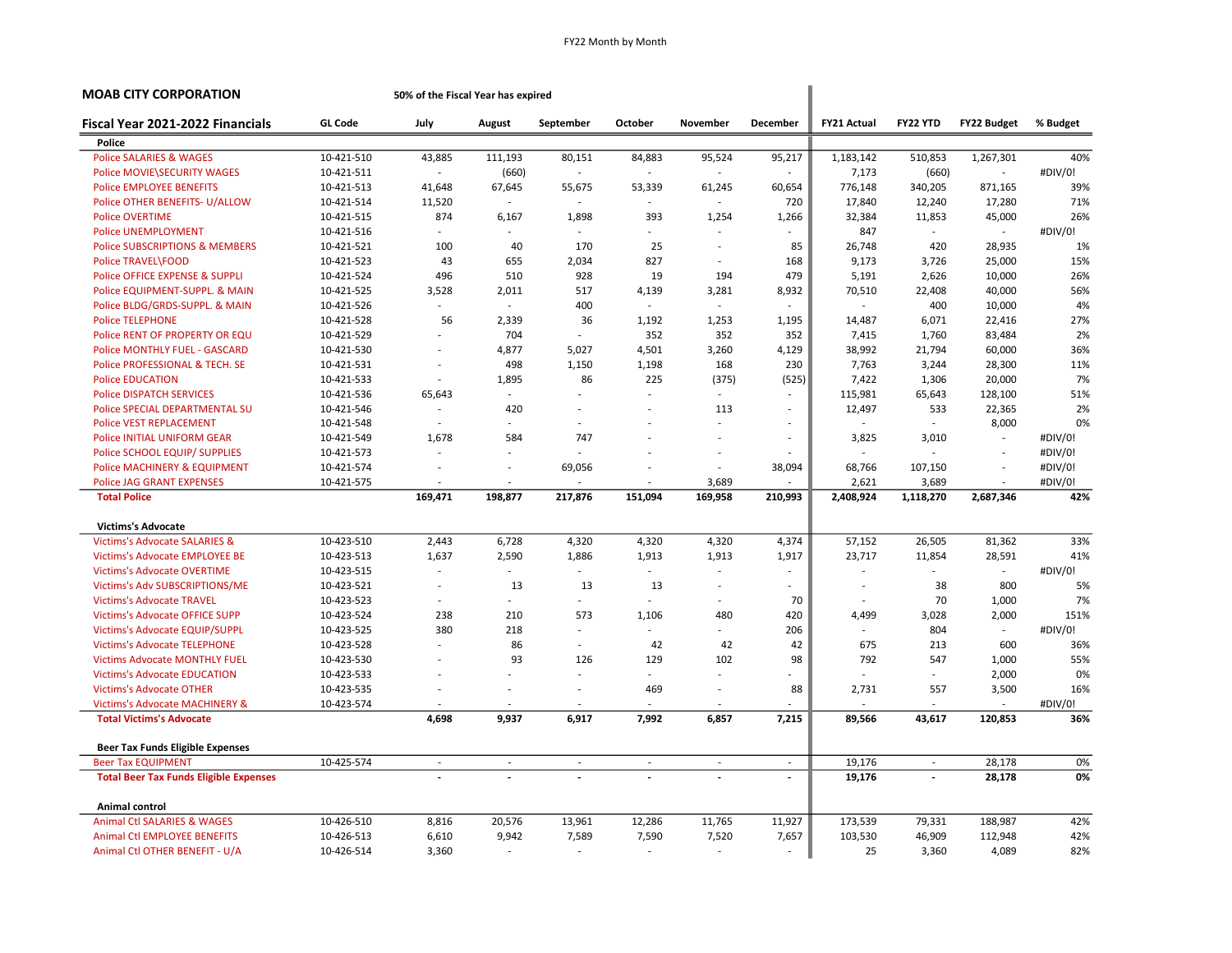| <b>MOAB CITY CORPORATION</b>              |                | 50% of the Fiscal Year has expired |        |                          |                          |                |                          |                    |                             |                          |          |
|-------------------------------------------|----------------|------------------------------------|--------|--------------------------|--------------------------|----------------|--------------------------|--------------------|-----------------------------|--------------------------|----------|
| Fiscal Year 2021-2022 Financials          | <b>GL Code</b> | July                               | August | September                | October                  | November       | December                 | <b>FY21 Actual</b> | FY22 YTD                    | <b>FY22 Budget</b>       | % Budget |
| <b>Animal Ctl OVERTIME</b>                | 10-426-515     | 755                                | 1,919  | 1,023                    | 384                      | 653            | 1,128                    | 9,082              | 5,862                       | 6,000                    | 98%      |
| Animal Ctl SUBSCRIPTIONS & MEM            | 10-426-521     |                                    |        |                          | $\overline{a}$           |                |                          |                    |                             | 735                      | 0%       |
| Animal Ctl TRAVEL\FOOD                    | 10-426-523     |                                    |        | $\sim$                   |                          |                | $\overline{\phantom{a}}$ | 110                | $\sim$                      | 4,000                    | 0%       |
| Animal Ctl OFFICE EXPENSE & SU            | 10-426-524     |                                    |        | $\sim$                   |                          |                |                          | (18)               |                             | $\overline{\phantom{a}}$ | #DIV/0!  |
| Animal Ctl EQUIP-SUPPL.&MAINT             | 10-426-525     | 256                                | 323    | 365                      | 448                      | 525            | 296                      | 2,123              | 2,214                       | 10,000                   | 22%      |
| <b>Animal Ctl UTILITIES</b>               | 10-426-527     | 53                                 | 649    | 715                      | 592                      | 215            | 518                      | 8,425              | 2,742                       | 12,000                   | 23%      |
| <b>Animal Ctl TELEPHONE</b>               | 10-426-528     |                                    | 751    | $\sim$                   | 376                      | 295            | 293                      | 4,416              | 1,715                       | 4,092                    | 42%      |
| Animal Ctl MONTHLY FUEL - GASC            | 10-426-530     | ÷,                                 | 646    | 751                      | 651                      | 452            | 833                      | 4,421              | 3,334                       | 6,290                    | 53%      |
| Animal Ctl PROFESSIONAL & TECH            | 10-426-531     |                                    | 181    | $\sim$                   | 49                       | 332            | 1,011                    |                    | 1,573                       | 1,000                    | 157%     |
| <b>Animal Ctl EDUCATION</b>               | 10-426-533     |                                    |        |                          |                          |                | 300                      | 705                | 300                         | 2,000                    | 15%      |
| <b>Animal Ctl OTHER</b>                   | 10-426-535     | ÷.                                 |        | ÷.                       |                          |                |                          |                    | ÷.                          |                          | #DIV/0!  |
| Animal Ctl SPECIAL DEPARTMENTA            | 10-426-546     | 65                                 | $\sim$ | 28                       | ÷.                       |                | ÷.                       | 594                | 92                          | 6,000                    | 2%       |
| <b>Animal Ctl GRANT EXPENSES</b>          | 10-426-550     | 689                                | 1,388  | 41                       | 132                      |                | $\overline{\phantom{a}}$ | 8,356              | 2,250                       | $\sim$                   | #DIV/0!  |
| Animal Ctl MACHINERY & EQUIPME            | 10-426-574     |                                    | $\sim$ | ÷                        | ÷,                       |                |                          |                    | $\sim$                      | 4,735                    | 0%       |
| <b>Total Animal control</b>               |                | 20,603                             | 36,374 | 24,474                   | 22,510                   | 21,756         | 23,964                   | 315,308            | 149,682                     | 362,876                  | 41%      |
| <b>Streets</b>                            |                |                                    |        |                          |                          |                |                          |                    |                             |                          |          |
| <b>Streets SALARIES &amp; WAGES</b>       | 10-440-510     | 11,677                             | 25,912 | 17,717                   | 17,461                   | 16,115         | 16,526                   | 237,782            | 105,408                     | 252,872                  | 42%      |
| <b>Streets EMPLOYEE BENEFITS</b>          | 10-440-513     | 10,357                             | 16,016 | 12,333                   | 12,272                   | 11,875         | 11,304                   | 179,657            | 74,157                      | 215,100                  | 34%      |
| <b>Streets OVERTIME</b>                   | 10-440-515     | ÷,                                 |        | $\sim$                   | ÷,                       | $\overline{a}$ | 124                      | 433                | 124                         | 2,000                    | 6%       |
| <b>Streets UNEMPLOYMENT</b>               | 10-440-516     |                                    |        | ä,                       |                          |                | ä,                       | 10,321             | $\sim$                      | 2,000                    | 0%       |
| <b>Streets SUBSCRIPTIONS &amp; MEMBER</b> | 10-440-521     |                                    |        | $\sim$                   | 185                      |                | $\sim$                   | 582                | 185                         | 1,000                    | 19%      |
| <b>Streets TRAVEL</b>                     | 10-440-523     |                                    |        |                          | ä,                       |                | ٠                        | 497                | ÷.                          | 2,500                    | 0%       |
| <b>Streets OFFICE EXPENSE &amp; SUPPL</b> | 10-440-524     | $\sim$                             |        | $\overline{\phantom{a}}$ | ä,                       |                | $\overline{\phantom{a}}$ | ÷.                 | $\sim$                      | 500                      | 0%       |
| Streets EQUIPMENT-SUPPL. & MAI            | 10-440-525     | 460                                | 408    | $\overline{\phantom{a}}$ | 341                      |                | $\overline{\phantom{a}}$ | 570                | 1,210                       | 2,500                    | 48%      |
| Streets BLDG/GRDS-SUPPL. & MAI            | 10-440-526     |                                    | ÷.     | $\sim$                   | $\overline{\phantom{a}}$ |                | ÷.                       | 643                | $\mathcal{L}_{\mathcal{A}}$ | 1,100                    | 0%       |
| <b>Streets UTILITIES</b>                  | 10-440-527     | ÷.                                 | 1,224  | 1,224                    | 1,224                    | 1,224          | 1,224                    | 15,912             | 6,120                       | 20,000                   | 31%      |
| <b>Streets TELEPHONE</b>                  | 10-440-528     | 25                                 | 25     | 25                       | 25                       | $\sim$         | 50                       | 670                | 151                         | 2,640                    | 6%       |
| Streets RENT OF PROPERTY OR EQ            | 10-440-529     | ÷                                  | ÷.     | ÷                        | ä,                       | $\sim$         | ÷                        |                    | $\mathcal{L}$               | 600                      | 0%       |
| <b>Streets PROFESSIONAL &amp; TECH. S</b> | 10-440-531     | 398                                | 130    | $\sim$                   | 1,662                    | 250            | 747                      | 9,771              | 3,187                       | 32,500                   | 10%      |
| <b>Streets EDUCATION</b>                  | 10-440-533     | $\sim$                             | $\sim$ | $\overline{\phantom{a}}$ | $\sim$                   |                | ٠                        | ٠                  | $\sim$                      | 5,500                    | 0%       |
| <b>Streets OTHER</b>                      | 10-440-535     |                                    |        |                          |                          |                |                          | 37                 |                             | 500                      | 0%       |
| <b>Streets STREET LIGHTS</b>              | 10-440-542     | 6,158                              | 6,176  | 6,095                    | 6,216                    | 6,223          | 6,519                    | 81,053             | 37,387                      | 100,000                  | 37%      |
| <b>Streets SPECIAL DEPARTMENTAL S</b>     | 10-440-546     | 35                                 | 30     | 43                       |                          | ÷              | 100                      | 1,312              | 209                         | 6,000                    | 3%       |
| <b>Total Streets</b>                      |                | 29,110                             | 49,921 | 37,438                   | 39,386                   | 35,688         | 36,595                   | 539,240            | 228,137                     | 647,312                  | 35%      |
| <b>Facilities</b>                         |                |                                    |        |                          |                          |                |                          |                    |                             |                          |          |
| <b>Facilities SALARIES &amp; WAGES</b>    | 10-443-510     | 9,362                              | 33,160 | 25,595                   | 23,157                   | 23,157         | 23,604                   | 253,575            | 138,035                     | 268,440                  | 51%      |
| <b>Facilities EMPLOYEE BENEFITS</b>       | 10-443-513     | 8,076                              | 16,969 | 17,438                   | 16,710                   | 16,710         | 16,767                   | 146,092            | 92,671                      | 198,680                  | 47%      |
| <b>Facilities OVERTIME</b>                | 10-443-515     | ÷,                                 | $\sim$ | 215                      | ÷,                       | ÷.             | $\overline{\phantom{a}}$ |                    | 215                         | 500                      | 43%      |
| <b>Facilities UNEMPLOYMENT</b>            | 10-443-516     |                                    |        | ÷                        |                          |                | $\sim$                   | (2, 331)           | $\sim$                      | ÷                        | #DIV/0!  |
| <b>Facilities SUBSCRIPTIONS &amp; MEM</b> | 10-443-521     |                                    |        | $\sim$                   | ÷,                       |                |                          | ÷.                 | ÷.                          | 300                      | 0%       |
| <b>Facilities TRAVEL</b>                  | 10-443-523     |                                    |        | 43                       | 220                      |                | $\overline{\phantom{a}}$ | ÷.                 | 263                         | 900                      | 29%      |
| Facilities OFFICE EXPENSE & SU            | 10-443-524     |                                    |        | $\sim$                   | ٠                        |                | $\overline{\phantom{a}}$ | 61                 | ÷.                          | 300                      | 0%       |
| Facilities EQUIP SUPPLIES & MA            | 10-443-525     | ÷,                                 |        | $\sim$                   | $\sim$                   | 57             | ÷.                       | 515                | 57                          | 5,300                    | 1%       |
| Facilities BLDG/GRDS-SUPPL & M            | 10-443-526     | 2,051                              | 1,588  | 358                      | 880                      | 775            | 2,170                    | 13,921             | 7,822                       | 28,900                   | 27%      |
| <b>Facilities - CITY CENTER</b>           | 10-443-536     |                                    | 186    |                          | ä,                       |                | 10                       | 5,321              | 196                         | $\sim$                   | #DIV/0!  |
| <b>Facilities - MARC</b>                  | 10-443-537     | 35                                 |        | $\sim$                   | 79                       | 35             | ÷.                       | 922                | 149                         | $\sim$                   | #DIV/0!  |
| <b>Facilities - CENTER STREET GYM</b>     | 10-443-538     |                                    |        |                          | 14                       |                |                          | 409                | 14                          | $\overline{\phantom{a}}$ | #DIV/0!  |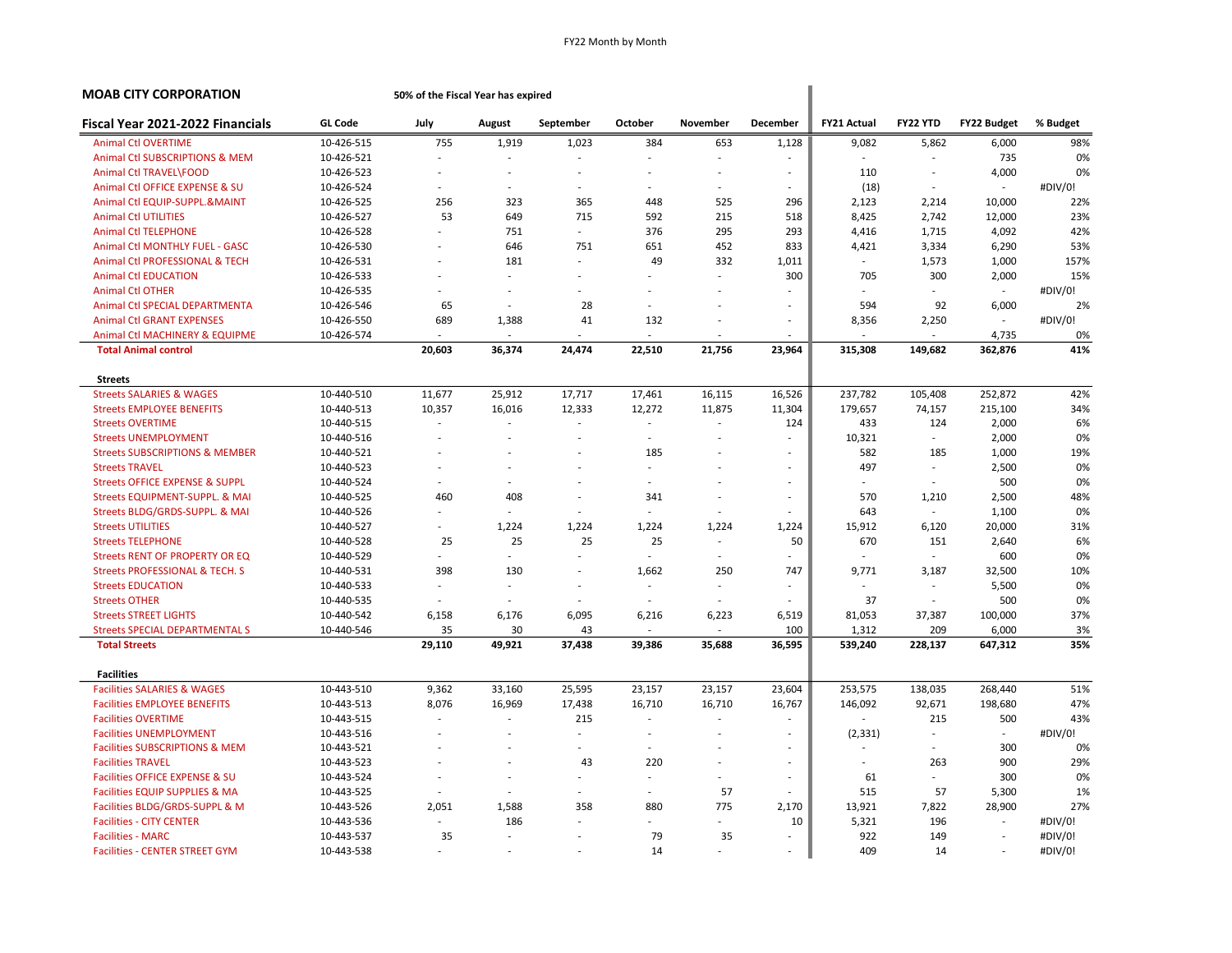| <b>MOAB CITY CORPORATION</b>              |                | 50% of the Fiscal Year has expired |                          |           |                          |                          |                          |                    |          |                          |          |  |  |
|-------------------------------------------|----------------|------------------------------------|--------------------------|-----------|--------------------------|--------------------------|--------------------------|--------------------|----------|--------------------------|----------|--|--|
| Fiscal Year 2021-2022 Financials          | <b>GL Code</b> | July                               | August                   | September | <b>October</b>           | November                 | <b>December</b>          | <b>FY21 Actual</b> | FY22 YTD | <b>FY22 Budget</b>       | % Budget |  |  |
| <b>Facilities UTILITIES</b>               | 10-443-527     |                                    | 496                      | 496       | 526                      | 496                      | 496                      | 6,448              | 2,510    | 5,184                    | 48%      |  |  |
| <b>Facilities TELEPHONE</b>               | 10-443-528     | 148                                | 259                      | 261       | 224                      | $\overline{\phantom{a}}$ | 448                      | 2,474              | 1,339    | 3,300                    | 41%      |  |  |
| <b>Facilities RENT OF PROPERTY OR</b>     | 10-443-529     |                                    | $\overline{a}$           |           | $\overline{\phantom{a}}$ | L,                       |                          |                    | $\sim$   | 800                      | 0%       |  |  |
| <b>Facilities MONTHLY FUEL</b>            | 10-443-530     |                                    | 241                      | 283       | 439                      | 387                      | 320                      | 3,482              | 1,670    | 3,000                    | 56%      |  |  |
| <b>Facilities PROFESSIONAL &amp; TECH</b> | 10-443-531     | ÷,                                 | 5,394                    | 2,050     | $\overline{\phantom{a}}$ | 3,103                    | 698                      | 15,007             | 11,244   | 19,300                   | 58%      |  |  |
| <b>Facilities EDUCATION</b>               | 10-443-533     |                                    |                          |           | 70                       | ä,                       | ÷.                       | 40                 | 70       | 800                      | 9%       |  |  |
| <b>Facilities OTHER</b>                   | 10-443-535     |                                    |                          |           | $\sim$                   |                          |                          | 35                 |          | ÷                        | #DIV/0!  |  |  |
| <b>Facilities SPECIAL DEPARTMENTA</b>     | 10-443-546     | $\overline{2}$                     | $\overline{\phantom{a}}$ |           | ÷                        | 21                       | 8                        | 484                | 31       | 5,800                    | 1%       |  |  |
| <b>Total Facilities</b>                   |                | 19,674                             | 58,293                   | 46,738    | 42,319                   | 44,741                   | 44,521                   | 446,455            | 256,286  | 541,504                  | 47%      |  |  |
| Safety                                    |                |                                    |                          |           |                          |                          |                          |                    |          |                          |          |  |  |
| Safety SALARIES & WAGES                   | 10-441-510     | 358                                | 1,288                    | 1,044     | 854                      | 502                      | 922                      | 9,960              | 4,967    | 52,517                   | 9%       |  |  |
| <b>Safety BENEFITS</b>                    | 10-441-513     | 259                                | 726                      | 615       | 497                      | 282                      | 608                      | 6,154              | 2,987    | 44,705                   | 7%       |  |  |
| <b>Safety OVERTIME</b>                    | 10-441-515     |                                    | $\sim$                   |           | $\sim$                   | ä,                       |                          |                    | $\sim$   | $\overline{\phantom{a}}$ | #DIV/0!  |  |  |
| <b>Safety SUBSCRIPTIONS &amp; MEMBERS</b> | 10-441-521     |                                    | 15                       | 15        | ÷                        | ÷,                       | ä,                       | 543                | 30       | 500                      | 6%       |  |  |
| <b>Safety TRAVEL</b>                      | 10-441-523     |                                    | ÷.                       |           |                          |                          | $\overline{a}$           | 585                |          | 1,500                    | 0%       |  |  |
| Safety EQUIP/SUPPLIES & MAINTE            | 10-441-525     |                                    | ä,                       |           | $\overline{\phantom{a}}$ | ٠                        | $\sim$                   | 3,217              | $\sim$   | 3,500                    | 0%       |  |  |
| <b>Safety TELEPHONE</b>                   | 10-441-528     |                                    |                          |           |                          |                          | $\overline{\phantom{a}}$ | ÷                  |          | 750                      | 0%       |  |  |
| <b>Safety MONTHLY FUEL</b>                | 10-441-530     | ÷                                  | ÷                        | $\sim$    | ÷                        | $\sim$                   | ÷.                       | $\sim$             | $\sim$   | 1,000                    | 0%       |  |  |
| Safety PROFESSIONAL & TECH. SE            | 10-441-531     | 600                                | 240                      | 72        | 1,193                    | 166                      | 1,105                    | 5,271              | 3,377    | 13,000                   | 26%      |  |  |
| <b>Safety EDUCATION</b>                   | 10-441-533     | ÷                                  | 6,205                    |           | 585                      | ä,                       | $\sim$                   |                    | 6,790    | 11,000                   | 62%      |  |  |
| Safety OTHER                              | 10-441-535     | 1,868                              | $\sim$                   |           | $\sim$                   | Ĭ.                       |                          | 724                | 1,868    | 4,000                    | 47%      |  |  |
| Safety SPECIAL DEPARTMENTAL SU            | 10-441-546     | 354                                | 760                      | 4,241     | 1,093                    | ÷,                       | 3,474                    | 37,279             | 9,922    | 19,640                   | 51%      |  |  |
| Safety SAFETY EQUIPMENT                   | 10-441-575     |                                    |                          |           | 431                      | $\overline{\phantom{a}}$ | 343                      | 8,977              | 773      | 33,000                   | 2%       |  |  |
| <b>Total Safety</b>                       |                | 3,439                              | 9,234                    | 5,987     | 4,652                    | 949                      | 6,451                    | 72,711             | 30,713   | 185,112                  | 17%      |  |  |
| <b>Vehicle Maintenance</b>                |                |                                    |                          |           |                          |                          |                          |                    |          |                          |          |  |  |
| <b>Vehicle Maintenance SALARIES &amp;</b> | 10-444-510     | 3,041                              | 10,898                   | 5,069     | 5,069                    | 5,069                    | 5,123                    | 51,784             | 34,269   | 71,073                   | 48%      |  |  |
| <b>Vehicle Maintenance - EMPLOYEE</b>     | 10-444-513     | 2,043                              | 5,077                    | 3,401     | 3,401                    | 3,401                    | 3,405                    | 32,562             | 20,729   | 50,832                   | 41%      |  |  |
| <b>Vehicle Maintenance OVERTIME</b>       | 10-444-515     |                                    | $\sim$                   |           | $\sim$                   | ÷.                       |                          |                    | $\sim$   | $\sim$                   | #DIV/0!  |  |  |
| <b>Vehicle Maintenance SUB &amp; MEMB</b> | 10-444-521     | 1,500                              | 695                      | $\sim$    | $\overline{\phantom{a}}$ | ٠                        | $\sim$                   | 2,215              | 2,195    | 2,300                    | 95%      |  |  |
| <b>Vehicle Maintenance TRAVEL</b>         | 10-444-523     | ÷,                                 |                          |           |                          | ä,                       |                          |                    |          | 2,000                    | 0%       |  |  |
| Vehicle Maintenance EQUIP/SUPP            | 10-444-525     | 360                                | 1,519                    | 813       | 47                       | 160                      | 1,345                    | 6,739              | 4,245    | 45,000                   | 9%       |  |  |
| <b>Vehicle Maintenance EQUIP MAIN</b>     | 10-444-551     | 82                                 | 42                       | ÷         | 462                      | ÷.                       | ÷.                       | 9,893              | 585      | ÷.                       | #DIV/0!  |  |  |
| <b>Veh Maint EQUIP MAINT STREETS</b>      | 10-444-552     | 259                                | 1,012                    | 3,324     | 584                      | 125                      | 335                      | 9,258              | 5,639    | ÷,                       | #DIV/0!  |  |  |
| <b>Vehicle Maint EQUIP MAINT - FA</b>     | 10-444-553     |                                    |                          |           | $\sim$                   |                          | ä,                       | 1,824              | $\sim$   |                          | #DIV/0!  |  |  |
| Fleet BLDG/GRDS-SUPPL & MAINT             | 10-444-526     |                                    | 39                       |           | $\sim$                   | ٠                        | ٠                        | 35                 | 39       | 3,000                    | 1%       |  |  |
| <b>Vehicle Maintenance TELEPHONE</b>      | 10-444-528     | 42                                 | 42                       | 42        | 42                       | 18                       | 85                       | 630                | 272      | 750                      | 36%      |  |  |
| Vehicle Maintenance RENT OF EQ            | 10-444-529     |                                    |                          |           |                          |                          |                          |                    |          | 500                      | 0%       |  |  |
| <b>Vehicle Maintenance MONTHLY FU</b>     | 10-444-530     |                                    | 253                      | 81        | 81                       | 213                      | 117                      | 1,217              | 744      | 2,000                    | 37%      |  |  |
| <b>Vehicle Maintenance PROF &amp; TEC</b> | 10-444-531     |                                    | ÷.                       |           | $\sim$                   | 113                      | ÷.                       | 1,208              | 113      | 4,000                    | 3%       |  |  |
| <b>Vehicle Maintenance EDUCATION</b>      | 10-444-533     |                                    |                          |           | ÷                        | L,                       | ٠                        |                    | $\sim$   | 1,000                    | 0%       |  |  |
| <b>Vehicle Maintenance OTHER</b>          | 10-444-535     |                                    |                          |           | 12                       | $\overline{a}$           |                          | 189                | 12       | 500                      | 2%       |  |  |
| Veh Maint SPECIAL DEPT SUPPLIE            | 10-444-546     |                                    | 85                       | 72        | 1,097                    | 104                      | 68                       | 1,940              | 1,426    | 11,000                   | 13%      |  |  |
| <b>Total Vehicle Maintenance</b>          |                | 7,327                              | 19,661                   | 12,803    | 10,796                   | 9,203                    | 10,477                   | 119,494            | 70,267   | 193,955                  | 36%      |  |  |
| <b>Sanitation</b>                         |                |                                    |                          |           |                          |                          |                          |                    |          |                          |          |  |  |
| Sanitation PROFESSIONAL & TECH            | 10-442-531     | $\overline{a}$                     | 107,685                  | 107,810   | 107,955                  | 107,567                  | 104,129                  | 1,207,443          | 535,146  | 1,200,000                | 45%      |  |  |
| Sanitation PROF&TECH RECYCLE              | 10-442-532     |                                    | 8,118                    | 8,202     | 8,112                    | 8,248                    | 8,120                    | 95,294             | 40,800   | 100,000                  | 41%      |  |  |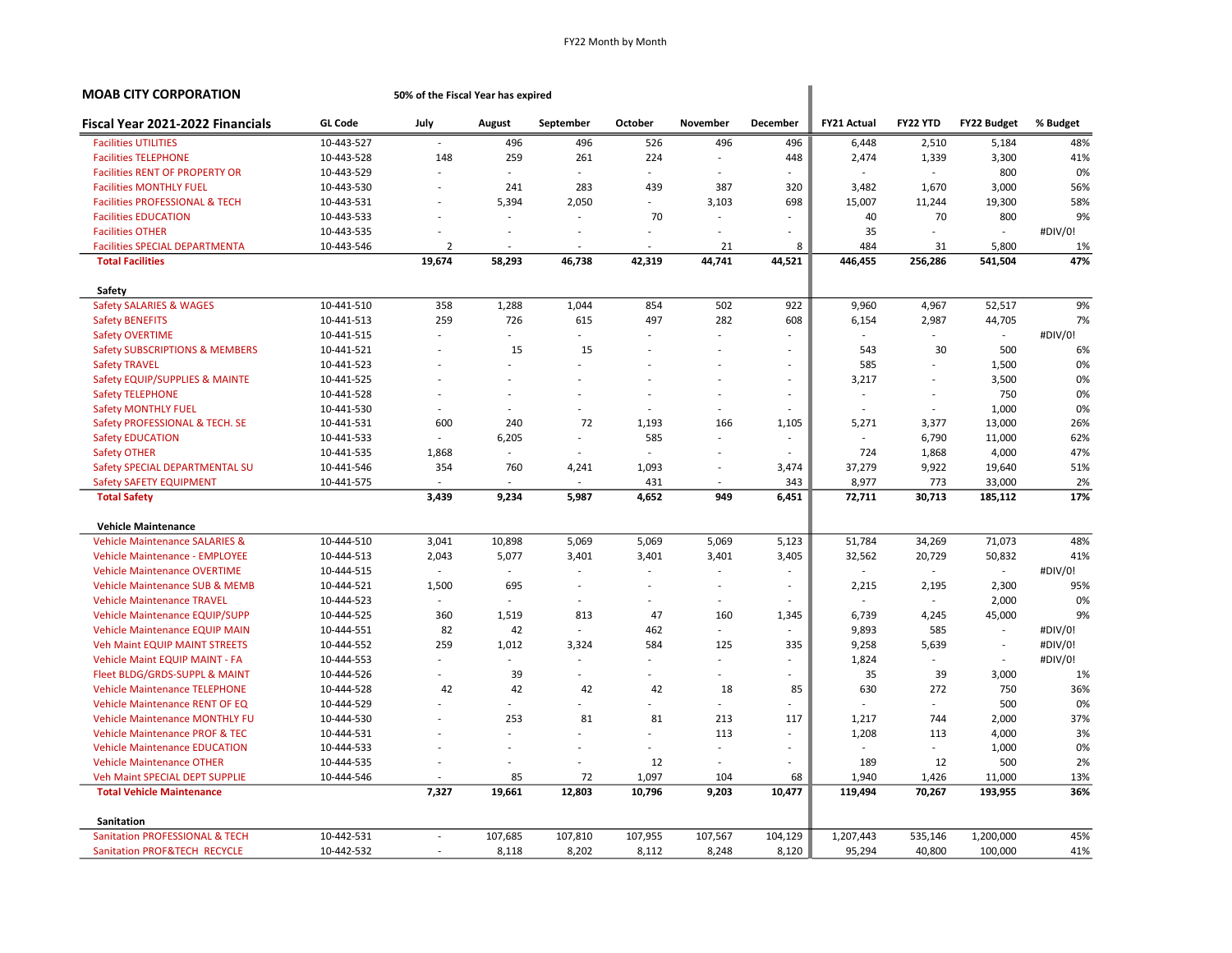| <b>MOAB CITY CORPORATION</b>                            | 50% of the Fiscal Year has expired |         |                          |              |                          |                          |              |              |                          |          |
|---------------------------------------------------------|------------------------------------|---------|--------------------------|--------------|--------------------------|--------------------------|--------------|--------------|--------------------------|----------|
| <b>GL Code</b><br>Fiscal Year 2021-2022 Financials      | July                               | August  | September                | October      | November                 | <b>December</b>          | FY21 Actual  | FY22 YTD     | <b>FY22 Budget</b>       | % Budget |
| <b>Total Sanitation</b>                                 |                                    | 115,803 | 116,012                  | 116,067      | 115,815                  | 112,249                  | 1,302,737    | 575,946      | 1,300,000                | 44%      |
| <b>PW Admin</b>                                         |                                    |         |                          |              |                          |                          |              |              |                          |          |
| <b>PW Admin SALARIES &amp; WAGES</b><br>10-445-510      | 7,671                              | 24,775  | 12,888                   | 12,888       | 12,888                   | (17, 357)                | 160,456      | 53,752       | 116,357                  | 46%      |
| PW Admin EMPLOYEE BENEFITS<br>10-445-513                | 4,331                              | 9,800   | 6,252                    | 6,225        | 6,225                    | (8, 362)                 | 77,367       | 24,472       | 51,187                   | 48%      |
| <b>PW Admin OVERTIME</b><br>10-445-515                  |                                    |         |                          | $\mathbf{r}$ |                          |                          |              | $\sim$       | $\sim$                   | #DIV/0!  |
| PW Admin SUBSCRIPTIONS & MEMBE<br>10-445-521            |                                    | 40      | 40                       | 225          |                          | $\sim$                   | 528          | 305          | 700                      | 44%      |
| <b>PW Admin TRAVEL</b><br>10-445-523                    |                                    |         | $\sim$                   | $\mathbf{r}$ |                          | $\sim$                   |              | $\mathbf{r}$ | 1,100                    | 0%       |
| PW Admin OFFICE EXPENSE & SUPP<br>10-445-524            | ä,                                 | 477     | $\sim$                   | 272          | 481                      | 239                      | 3,401        | 1,468        | 6,400                    | 23%      |
| <b>PW Admin UTILITIES</b><br>10-445-527                 | 47                                 | 1,533   | 1,179                    | 1,226        | 839                      | 828                      | 14,112       | 5,652        | 18,500                   | 31%      |
| <b>PW Admin TELEPHONE</b><br>10-445-528                 | 47                                 | 159     | 79                       | 103          | 55                       | 150                      | 1,219        | 593          | 1,820                    | 33%      |
| PW Admin RENT OF PROPERTY OR E<br>10-445-529            | 200                                | 200     | 200                      | 200          | 200                      | 200                      | 3,165        | 1,200        | 3,200                    | 38%      |
| PW Admin MONTHLY FUEL - GASCAR<br>10-445-530            | ÷                                  | $\sim$  | ÷.                       | ÷.           | ÷                        |                          | $\mathbf{r}$ | $\sim$       | 1,000                    | 0%       |
| PW Admin PROFESSIONAL & TECH.<br>10-445-531             | ٠                                  |         |                          |              |                          | $\sim$                   | 155          | L.           | 1,000                    | 0%       |
| <b>PW Admin EDUCATION</b><br>10-445-533                 |                                    |         |                          |              |                          | $\sim$                   | 95           |              | 1,000                    | 0%       |
| <b>PW Admin OTHER</b><br>10-445-535                     |                                    |         | $\overline{\phantom{a}}$ |              |                          | $\sim$                   | 20           | $\sim$       | 1,000                    | 0%       |
| PW Admin SPECIAL DEPARTMENTAL<br>10-445-546             | ÷.                                 | 271     | 300                      | ÷.           | ÷                        | ÷                        | 3,501        | 571          | ÷                        | #DIV/0!  |
| <b>Total PW Admin</b>                                   | 12,296                             | 37,255  | 20,939                   | 21,138       | 20,687                   | (24, 303)                | 264,020      | 88,014       | 203,264                  | 43%      |
| Parks O&M                                               |                                    |         |                          |              |                          |                          |              |              |                          |          |
| Parks O&M SALARIES & WAGES<br>10-451-510                | 15,187                             | 41,087  | 27,388                   | 24,255       | 24,615                   | 26,332                   | 339,122      | 158,864      | 353,335                  | 45%      |
| Parks O&M EMPLOYEE BENEFITS<br>10-451-513               | 11,878                             | 19,745  | 15,030                   | 13,072       | 13,282                   | 13,438                   | 191,462      | 86,446       | 222,008                  | 39%      |
| Parks O&M OVERTIME<br>10-451-515                        |                                    |         |                          |              |                          |                          | 2,686        | $\sim$       | 5,000                    | 0%       |
| Parks O&M UNEMPLOYMENT<br>10-451-516                    | ÷,                                 |         | Ĭ.                       | ÷,           | $\overline{\phantom{a}}$ | $\sim$                   | (2,024)      | $\sim$       | $\sim$                   | #DIV/0!  |
| Parks O&M SUBSCRIPTIONS & MEMB<br>10-451-521            |                                    |         | $\overline{\phantom{a}}$ | ä,           | 38                       | $\overline{\phantom{a}}$ | 590          | 38           | 1,020                    | 4%       |
| Parks O&M TRAVEL<br>10-451-523                          | ٠                                  |         | 86                       | 879          | 537                      | $\sim$                   | 3,279        | 1,503        | 1,900                    | 79%      |
| Parks O&M OFFICE EXPENSE & SUP<br>10-451-524            | ÷.                                 | 45      | ÷                        |              | $\overline{\phantom{a}}$ | $\sim$                   |              | 45           | $\overline{\phantom{a}}$ | #DIV/0!  |
| Parks O&M EQUIPMENT-SUPPL. & M<br>10-451-525            | 523                                | $\sim$  | 454                      | 586          | $\sim$                   | $\sim$                   | 207          | 1,563        | 3,000                    | 52%      |
| Parks O&M BLDG/GRDS-SUPPL. & M<br>10-451-526            | 1,842                              | 1,259   | 4,338                    | 3,622        | 1,388                    | 2,605                    | 24,220       | 15,053       | 21,750                   | 69%      |
| <b>Parks O&amp;M UTILITIES</b><br>10-451-527            | 1,501                              | 6,515   | 5,504                    | 5,364        | 4,568                    | 5,438                    | 66,316       | 28,889       | 88,700                   | 33%      |
| Park O&M Garbage and Recycling<br>10-451-571            | $\overline{\phantom{a}}$           | 1,764   | 1,314                    | 1,314        | 1,634                    | 1,650                    | 17,078       | 7,674        | ÷.                       | #DIV/0!  |
| <b>Parks O&amp;M TELEPHONE</b><br>10-451-528            | 326                                | 337     | 327                      | 328          | 35                       | 646                      | 5,001        | 1,999        | 10,735                   | 19%      |
| <b>Parks O&amp;M RENTALS</b><br>10-451-529              |                                    | $\sim$  | ÷.                       | 25           | $\sim$                   | 1,300                    |              | 1,325        | 750                      | 177%     |
| Parks O&M MONTHLY FUEL - GASCA<br>10-451-530            | ÷                                  | 1,482   | 1,675                    | 1,249        | 1,093                    | 1,263                    | 14,943       | 6,762        | 20,000                   | 34%      |
| Parks O&M PROFESSIONAL & TECH.<br>10-451-531            |                                    |         | 13                       | 395          | $\sim$                   | 2,928                    | 2,274        | 3,336        | 28,750                   | 12%      |
| <b>Parks O&amp;M EDUCATION</b><br>10-451-533            | ÷.                                 | ÷.      | ÷                        | 140          | 290                      | $\overline{\phantom{a}}$ | 420          | 430          | 1,250                    | 34%      |
| Parks O&M OTHER<br>10-451-535                           |                                    |         | $\overline{\phantom{a}}$ | ٠            |                          |                          |              | ÷.           | 750                      | 0%       |
| Parks O&M SPECIAL DEPARTMENTAL<br>10-451-546            | 75                                 |         | 237                      | 56           | 1,726                    | 1,074                    | 4,873        | 3,169        | 19,200                   | 17%      |
| Parks O&M PARK IMPROVEMENTS<br>10-451-573               |                                    |         |                          |              |                          |                          | 221          |              | 5,250                    | 0%       |
| <b>Total Parks O&amp;M</b>                              | 31,332                             | 72,233  | 56,365                   | 51,285       | 49,206                   | 56,674                   | 670,667      | 317,096      | 783,398                  | 40%      |
| Inspections                                             |                                    |         |                          |              |                          |                          |              |              |                          |          |
| 10-424-510<br><b>Inspection SALARIES &amp; WAGES</b>    | 3,597                              | 8,993   | 5,996                    | 5,996        | 5,996                    | 6,050                    | 81,667       | 36,627       | 80,549                   | 45%      |
| <b>Inspection BENEFITS</b><br>10-424-513                | 3,432                              | 5,244   | 4,070                    | 4,011        | 3,956                    | 3,921                    | 54,579       | 24,634       | 57,120                   | 43%      |
| <b>Inspection OVERTIME</b><br>10-424-515                | 562                                | 703     | 787                      | 787          | 590                      | 450                      | 12,079       | 3,878        | 13,000                   | 30%      |
| <b>Inspection SUBSCRIPTIONS &amp; MEM</b><br>10-424-521 | ä,                                 | 115     | 15                       | ä,           |                          |                          | 809          | 130          | 1,000                    | 13%      |
| <b>Inspection TRAVEL</b><br>10-424-523                  |                                    |         |                          |              |                          |                          |              | ÷.           | 1,500                    | 0%       |
| Inspection OFFICE EXPENSE & SU<br>10-424-524            |                                    |         |                          |              |                          | $\sim$                   | 127          | $\sim$       | 1,000                    | 0%       |
| 10-424-528<br><b>Inspection TELEPHONE</b>               | 82                                 | 82      | 82                       | 82           |                          | 165                      | 994          | 494          | 1,100                    | 45%      |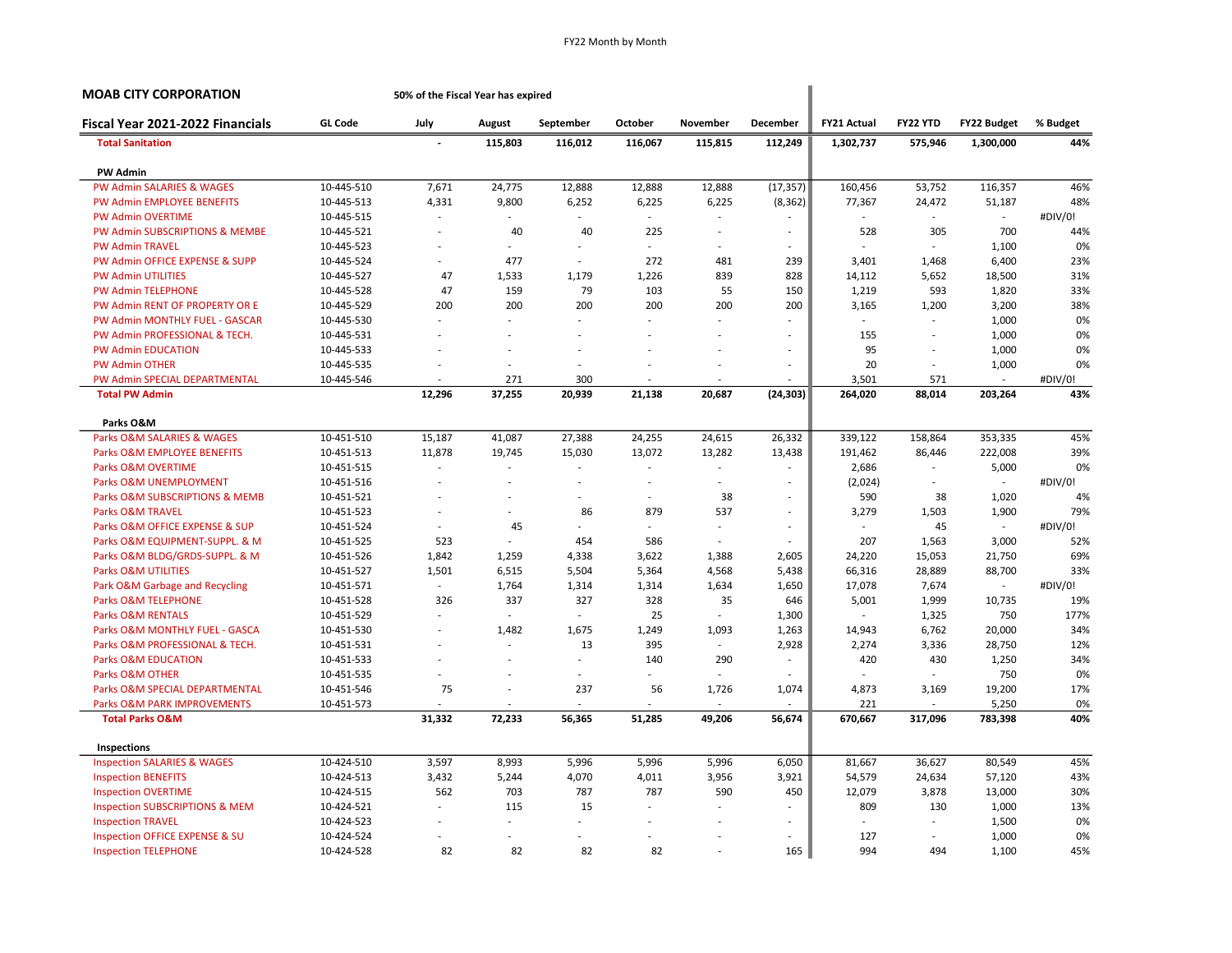| <b>MOAB CITY CORPORATION</b>                       |                | 50% of the Fiscal Year has expired |                          |           |                          |          |                          |                          |          |                          |          |
|----------------------------------------------------|----------------|------------------------------------|--------------------------|-----------|--------------------------|----------|--------------------------|--------------------------|----------|--------------------------|----------|
| Fiscal Year 2021-2022 Financials                   | <b>GL Code</b> | July                               | August                   | September | October                  | November | December                 | <b>FY21 Actual</b>       | FY22 YTD | <b>FY22 Budget</b>       | % Budget |
| <b>Inspection MONTHLY FUEL</b>                     | 10-424-530     | ÷                                  | 80                       | 53        | 78                       | 65       | 57                       | 494                      | 332      | 750                      | 44%      |
| <b>Inspection PROFESSIONAL &amp; TECH</b>          | 10-424-531     | ٠                                  | 5                        | 13,011    | $\sim$                   | $\sim$   | $\overline{\phantom{a}}$ | 30,084                   | 13,016   | 20,000                   | 65%      |
| <b>Inspection EDUCATION</b>                        | 10-424-533     | 42                                 |                          |           | 70                       |          | ÷,                       | 264                      | 112      | 1,000                    | 11%      |
| <b>Inspection SPECIAL DEPARTMENTA</b>              | 10-424-546     | ×.                                 | $\sim$                   | 303       | ÷.                       | 141      | ÷                        | 850                      | 444      | 1,500                    | 30%      |
| <b>Total Inspections</b>                           |                | 7,716                              | 15,222                   | 24,317    | 11,024                   | 10,749   | 10,642                   | 181,946                  | 79,668   | 178,519                  | 45%      |
| Planning                                           |                |                                    |                          |           |                          |          |                          |                          |          |                          |          |
| <b>Planning SALARIES &amp; WAGES</b>               | 10-418-510     | 9,854                              | 30,972                   | 22,523    | 31,579                   | 27,017   | 27,792                   | 294,675                  | 149,737  | 428,265                  | 35%      |
| <b>Planning EMPLOYEE BENEFITS</b>                  | 10-418-513     | 5,308                              | 13,933                   | 10,672    | 15,128                   | 13,280   | 13,152                   | 147,387                  | 71,474   | 194,051                  | 37%      |
| <b>Planning OVERTIME</b>                           | 10-418-515     | $\overline{a}$                     | ÷.                       | ÷.        | ÷.                       | $\sim$   | ÷.                       |                          | $\sim$   | 2,500                    | 0%       |
| <b>Planning UNEMPLOYMENT</b>                       | 10-418-516     | ÷                                  | ÷.                       | ÷,        | ÷.                       | ÷.       | ٠                        | 466                      |          | $\overline{\phantom{a}}$ | #DIV/0!  |
| <b>Planning SUBSCRIPTIONS &amp; MEMBE</b>          | 10-418-521     | 420                                | 110                      | 110       | 351                      | 2,500    | $\overline{\phantom{a}}$ | 6,206                    | 3,491    | 5,400                    | 65%      |
| <b>Planning TRAVEL</b>                             | 10-418-523     | $\overline{\phantom{a}}$           | 290                      | ÷.        | $\sim$                   | $\sim$   | $\sim$                   | ÷.                       | 290      | 8,500                    | 3%       |
| Planning OFFICE EXPENSE & SUPP                     | 10-418-524     | 250                                | 36                       | 489       | 239                      | 240      | 235                      | 3,179                    | 1,488    | 11,768                   | 13%      |
| <b>Planning TELEPHONE</b>                          | 10-418-528     | 139                                | 144                      | 144       | 147                      | 140      | ÷                        | 1,617                    | 714      | 480                      | 149%     |
| <b>Planning RENTAL</b>                             | 10-418-529     | 263                                | 263                      | 263       | 263                      | 263      | ٠                        | 3,159                    | 1,316    | $\overline{\phantom{a}}$ | #DIV/0!  |
| <b>Planning MONTHLY FUEL - GASCAR</b>              | 10-418-530     | ÷,                                 | ÷                        | L.        | ÷.                       | $\sim$   | ÷                        | $\overline{\phantom{a}}$ | $\sim$   | $\overline{\phantom{a}}$ | #DIV/0!  |
| Planning PROFESSIONAL & TECH.                      | 10-418-531     |                                    |                          |           |                          |          | 2,657                    | 10,781                   | 2,657    | 40,000                   | 7%       |
| <b>Planning EDUCATION</b>                          | 10-418-533     | 60                                 |                          |           |                          |          | ÷                        | ÷.                       | 60       | 8,000                    | 1%       |
| <b>Planning OTHER</b>                              | 10-418-535     |                                    |                          |           |                          | ÷.       | ÷.                       | 112                      |          | 400                      | 0%       |
| <b>Planning ABATEMENT</b>                          | 10-418-536     |                                    |                          |           |                          | $\sim$   | ÷,                       | 4,920                    |          | $\overline{\phantom{a}}$ | #DIV/0!  |
| <b>Planning SPECIAL DEPARTMENTAL</b>               | 10-418-546     |                                    |                          |           |                          |          |                          | 3,605                    |          | 1,102                    | 0%       |
| <b>Total Planning</b>                              |                | 16,294                             | 45,749                   | 34,201    | 47,707                   | 43,441   | 43,836                   | 476,107                  | 231,228  | 700,466                  | 33%      |
| <b>Film Commission</b>                             |                |                                    |                          |           |                          |          |                          |                          |          |                          |          |
| Film Comm SALARIES & WAGES                         | 10-428-510     | 3,055                              | 7,637                    | 5,092     | 5,092                    | 5,092    | 5,808                    | 66,852                   | 31,775   | 34,528                   | 92%      |
| Film Comm EMPLOYEE BENEFITS                        | 10-428-513     | 1,842                              | 2,947                    | 2,085     | 2,058                    | 2,058    | 2,241                    | 27,860                   | 13,231   | 14,770                   | 90%      |
| Film Comm OVERTIME                                 | 10-428-515     | ÷.                                 | $\sim$                   | $\sim$    | ÷.                       | $\sim$   | ٠                        | 610                      | $\sim$   | 1,250                    | 0%       |
| Film Comm UNEMPLOYMENT                             | 10-428-516     | $\sim$                             | $\sim$                   | ÷         | $\sim$                   | ÷.       | $\sim$                   | (235)                    | $\sim$   | $\sim$                   | #DIV/0!  |
| <b>Film</b><br><b>Comm SUBSCRIPTIONS &amp; MEM</b> | 10-428-521     | 1,800                              | 3                        | 723       | 3                        | 3        | 298                      | 7,052                    | 2,830    | 3,000                    | 94%      |
| Film Comm ADVERTISING                              | 10-428-522     |                                    |                          | ÷         | 3,178                    | 1,448    | ÷                        | 60                       | 4,626    | 6,250                    | 74%      |
| <b>Comm MARKETING</b><br><b>Film</b>               | 10-428-536     |                                    |                          |           | 47                       | $\sim$   | ÷.                       | 249                      | 47       | ÷.                       | #DIV/0!  |
| Film Comm PROMO MATERIALS                          | 10-428-537     |                                    |                          |           |                          | $\sim$   | $\overline{\phantom{a}}$ | 1,977                    | ÷        | $\sim$                   | #DIV/0!  |
| <b>Film Comm TRAVEL</b>                            | 10-428-523     |                                    |                          |           | ÷.                       | 2,475    | $\sim$                   | $\overline{\phantom{a}}$ | 2,475    | 7,000                    | 35%      |
| Comm OFFICE EXPENSE & SU<br><b>Film</b>            | 10-428-524     |                                    |                          |           | 17                       | 65       | $\overline{\phantom{a}}$ | 195                      | 82       | 500                      | 16%      |
| Film Comm EQUIP./SUPPLIES & M                      | 10-428-525     |                                    |                          | ÷,        | 33                       | $\sim$   | ä,                       | ä,                       | 33       | 250                      | 13%      |
| Film Comm TELEPHONE                                | 10-428-528     | 47                                 | 47                       | 47        | 47                       | ÷        | 95                       | 574                      | 285      | 325                      | 88%      |
| Film Comm MONTHLY FUEL - GASC                      | 10-428-530     |                                    |                          |           | 61                       | 73       |                          | 446                      | 135      | 300                      | 45%      |
| Film Comm PROFESSIONAL & TECH                      | 10-428-531     |                                    |                          |           | ä,                       | 550      | $\sim$                   | $\overline{\phantom{a}}$ | 550      | 750                      | 73%      |
| Film Comm EDUCATION                                | 10-428-533     |                                    |                          |           |                          |          | ٠                        |                          |          | 500                      | 0%       |
| Film Comm OTHER                                    | 10-428-535     |                                    |                          |           |                          | 69       | $\overline{\phantom{a}}$ | 168                      | 69       | 500                      | 14%      |
| Film Comm SPECIAL DEPARTMENTA                      | 10-428-546     |                                    | 23                       |           |                          | 33       | ÷                        | 1,778                    | 56       | 1,000                    | 6%       |
| Film Comm MACHINERY & EQUIPME                      | 10-428-574     |                                    |                          |           |                          |          |                          |                          |          | 500                      | 0%       |
| Film Comm SPECIAL PROJECTS                         | 10-428-575     | i.                                 |                          | J.        | ÷.                       | 5,550    | 1,043                    | 3,169                    | 6,593    | 4,350                    | 152%     |
| <b>Total Film Commission</b>                       |                | 6,745                              | 10,658                   | 7,947     | 10,536                   | 17,416   | 9,485                    | 110,755                  | 62,787   | 75,773                   | 83%      |
| <b>Community Contributions</b>                     |                |                                    |                          |           |                          |          |                          |                          |          |                          |          |
| Com Contrib - COMMUNITY ORGANI                     | 10-460-501     | $\overline{\phantom{a}}$           | $\overline{\phantom{a}}$ | ÷,        | $\overline{\phantom{a}}$ | $\sim$   | $\sim$                   | $\overline{\phantom{a}}$ | $\sim$   | 55,000                   | 0%       |
| <b>Com Contrib - MOAB INFORMATION</b>              | 10-460-505     | 10,000                             | ÷.                       | ÷,        | ä,                       | ÷.       | ÷,                       | J.                       | 10,000   | 10,000                   | 100%     |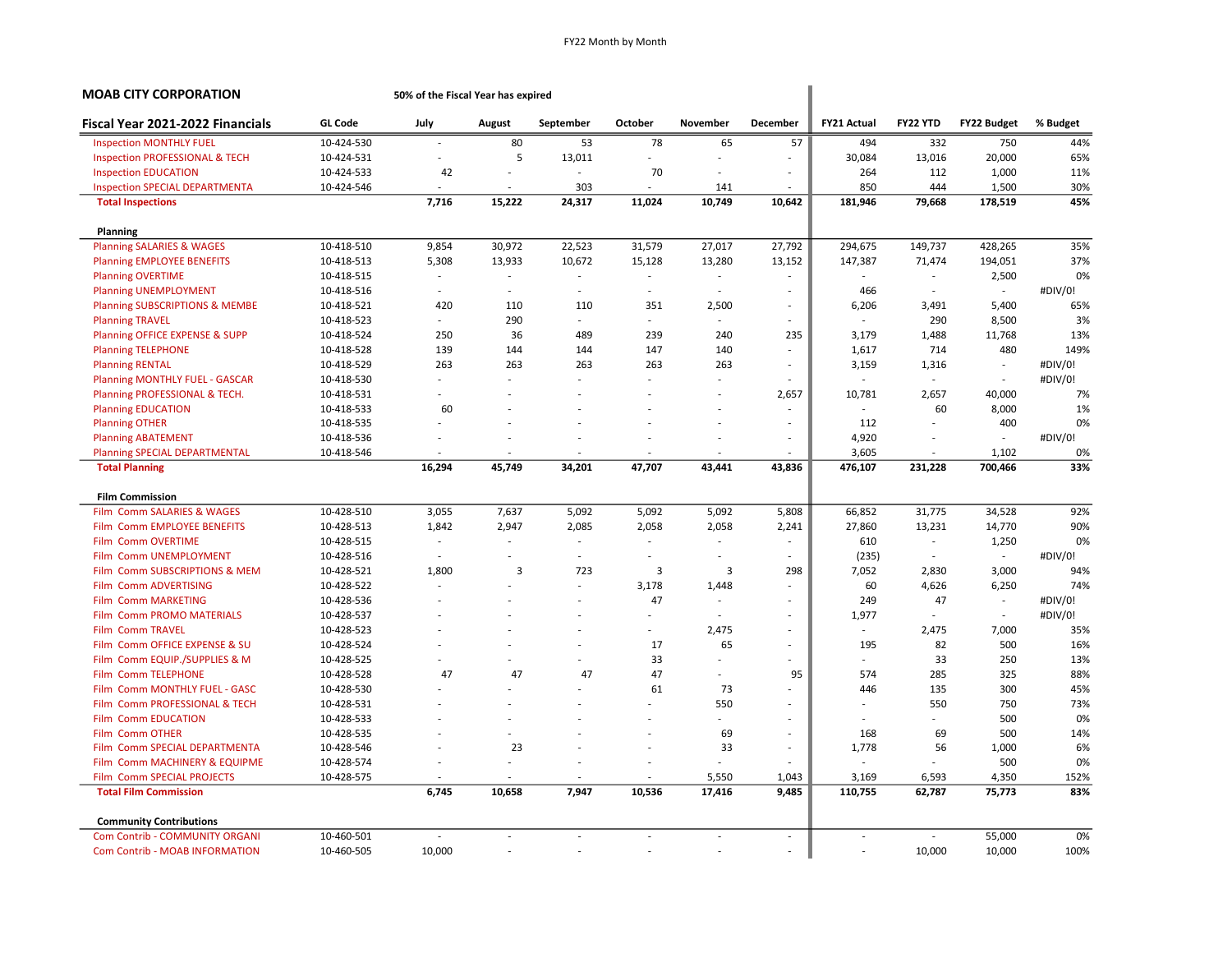| <b>MOAB CITY CORPORATION</b>                 |                | 50% of the Fiscal Year has expired |                          |                          |                          |          |                          |                    |                             |                          |          |
|----------------------------------------------|----------------|------------------------------------|--------------------------|--------------------------|--------------------------|----------|--------------------------|--------------------|-----------------------------|--------------------------|----------|
| Fiscal Year 2021-2022 Financials             | <b>GL Code</b> | July                               | August                   | September                | October                  | November | December                 | <b>FY21 Actual</b> | FY22 YTD                    | <b>FY22 Budget</b>       | % Budget |
| <b>Com Contrib - ARTS PROMOTION</b>          | 10-460-526     |                                    |                          |                          |                          |          |                          |                    |                             | 7,000                    | 0%       |
| <b>Com Contrib - SHELTER SERVICES</b>        | 10-460-575     |                                    |                          |                          |                          |          | ٠                        | 10,000             |                             | 10,000                   | 0%       |
| Com Contrib - STUDENT OF MONTH               | 10-460-578     |                                    |                          |                          |                          |          | $\overline{\phantom{a}}$ | 193                |                             | $\overline{\phantom{a}}$ | #DIV/0!  |
| Com Contrib - GRAND COUNTY/4TH               | 10-460-584     |                                    |                          |                          |                          |          | ÷                        | 19,332             |                             | 23,200                   | 0%       |
| <b>Total Community Contributions</b>         |                | 10,000                             | $\overline{a}$           |                          |                          |          | $\overline{a}$           | 29,525             | 10,000                      | 105,200                  | 10%      |
| Sustainability                               |                |                                    |                          |                          |                          |          |                          |                    |                             |                          |          |
| <b>Sustainability SALARIES &amp; WAGE</b>    | 10-454-510     | 3,477                              | 8,693                    | 5,795                    | 5,795                    | 5,795    | 9,199                    | 14,572             | 38,755                      | 87,200                   | 44%      |
| <b>Sustainability EMPLOYEE BENEFI</b>        | 10-454-513     | 1,593                              | 2,936                    | 2,162                    | 2,189                    | 2,189    | 2,193                    | 4,745              | 13,263                      | 22,721                   | 58%      |
| <b>Sustainability UNEMPLOYMENT</b>           | 10-454-516     |                                    | 447                      | 728                      | 148                      | 38       | ÷,                       | 12,042             | 1,361                       | $\overline{\phantom{a}}$ | #DIV/0!  |
| <b>Sustainability SUBSCRIPTIONS</b>          | 10-454-521     | $\overline{\phantom{a}}$           | 13                       | 2,413                    | 1,713                    | ÷,       | $\overline{\phantom{a}}$ | 1,741              | 4,138                       | 6,760                    | 61%      |
| Sustainability TRAVEL\FOOD                   | 10-454-523     |                                    | ÷.                       | $\sim$                   |                          |          | ÷                        |                    | $\mathcal{L}^{\mathcal{A}}$ | 1,500                    | 0%       |
| <b>Sustainability OFFICE EXPENSE</b>         | 10-454-524     | 55                                 | ä,                       |                          | L,                       |          | 29                       |                    | 84                          | 1,500                    | 6%       |
| <b>Sustainability TELEPHONE</b>              | 10-454-528     | 32                                 | 32                       | 32                       | 32                       |          | 65                       | 157                | 194                         | $\sim$                   | #DIV/0!  |
| <b>Sustain PROF/TECH. SERVICE</b>            | 10-454-531     |                                    | ä,                       | $\sim$                   | ÷.                       |          | ÷.                       | 29,167             | $\sim$                      | $\sim$                   | #DIV/0!  |
| <b>Sustainability EDUCATION</b>              | 10-454-533     |                                    |                          |                          | ٠                        |          | ÷                        |                    | ÷.                          | 2,100                    | 0%       |
| <b>Sustainability PROJECTS</b>               | 10-454-570     |                                    | ÷,                       | 2,315                    | 125                      | 2,277    | $\overline{\phantom{a}}$ |                    | 4,717                       | 7,500                    | 63%      |
| <b>Sustainability GRANT EXPENSES</b>         | 10-454-575     |                                    |                          |                          |                          |          |                          |                    |                             | 30,000                   | 0%       |
| <b>Total Sustainability</b>                  |                | 5,157                              | 12,120                   | 13,445                   | 10,002                   | 10,299   | 11,486                   | 62,423             | 62,511                      | 129,281                  | 48%      |
| <b>Transfers and contributions out</b>       |                |                                    |                          |                          |                          |          |                          |                    |                             |                          |          |
| <b>TRANSFER TO DEBT SERVICE FUND</b>         | 10-480-831     | 7,938                              | 7,938                    | 7,938                    | 7,938                    | 7,938    | 7,938                    | 109,714            | 47,631                      | 95,261                   | 50%      |
| <b>TRANSFER TO CAPITAL PROJ. FUND</b>        | 10-480-861     | 46,057                             | 46,057                   | 46,057                   | 46,057                   | 46,057   | 94,271                   | 158,623            | 324,556                     | 890,183.00               | 36%      |
| <b>TRANSFER TO TRAILS FUND</b>               | 10-480-871     | 2,500                              | 2,500                    | 2,500                    | 2,500                    | 2,500    | 2,500                    | 220,000            | 15,000                      | 30,000                   | 50%      |
| <b>TRANSFER - RECREATION FUND</b>            | 10-480-886     | 59,618                             | 59,618                   | 59,618                   | 59,618                   | 59,618   | 59,618                   | 1,994,014          | 357,708                     | 730,416                  | 49%      |
| TRANSFER TO GF ASSIGNED/RESTRI               | 10-480-896     |                                    | $\overline{\phantom{a}}$ | $\overline{\phantom{a}}$ | $\overline{\phantom{a}}$ | $\sim$   | $\overline{\phantom{a}}$ |                    | $\overline{\phantom{a}}$    | 319,541                  | 0%       |
| TRANSFER TO FUND BALANCE                     | 10-480-899     |                                    | ÷.                       | ÷                        |                          | ÷.       | ÷.                       |                    | ÷                           | 679,250                  | 0%       |
| <b>Total Transfers and contributions out</b> |                | 116,113                            | 116,113                  | 116,113                  | 116,113                  | 116,113  | 164,327                  | 2,482,351          | 744,894                     | 2,744,651                | 27%      |
| <b>Total Expenditures:</b>                   |                | 622,767                            | 1,185,606                | 1,015,479                | 878,491                  | 902,808  | 948,173                  | 12,952,920         | 5,553,191                   | 14,666,027               | 38%      |
|                                              |                |                                    |                          |                          |                          |          |                          |                    |                             |                          |          |
| <b>Total Change In Net Position</b>          |                | 1,464,800                          | 844,556                  | 237,473                  | 460,221                  | 727,796  | 434,954                  | 2,537,594          | 4,169,931                   | 22,500                   |          |
|                                              |                |                                    |                          |                          |                          |          |                          |                    |                             |                          |          |
| 21 Class C Road Fund                         |                |                                    |                          |                          |                          |          |                          |                    |                             |                          |          |
| <b>Change In Net Position</b>                |                |                                    |                          |                          |                          |          |                          |                    |                             |                          |          |
| Revenue:                                     |                |                                    |                          |                          |                          |          |                          |                    |                             |                          |          |
| Taxes                                        |                |                                    |                          |                          |                          |          |                          |                    |                             |                          |          |
| <b>Class C TRANSPORTATION TAX</b>            | 21-335-370     | 28,403                             | 34,449                   | 20,419                   | 22,561                   | 27,277   | 22,368                   | 235,498            | 155,477                     | 210,795                  | 74%      |
| <b>Total Taxes</b>                           |                | 28,403                             | 34,449                   | 20,419                   | 22,561                   | 27,277   | 22,368                   | 235,498            | 155,477                     | 210,795                  | 74%      |
| Intergovernmental revenue                    |                |                                    |                          |                          |                          |          |                          |                    |                             |                          |          |
| <b>Class C CLASS C ROAD FUND</b>             | 21-335-360     |                                    |                          | 91,593                   | $\overline{\phantom{a}}$ | 44,652   | $\overline{\phantom{a}}$ | 243,747            | 136,246                     | 250,000                  | 54%      |
| <b>Total Intergovernmental revenue</b>       |                |                                    |                          | 91,593                   | $\blacksquare$           | 44,652   | $\blacksquare$           | 243,747            | 136,246                     | 250,000                  | 54%      |
|                                              |                |                                    |                          |                          |                          |          |                          |                    |                             |                          |          |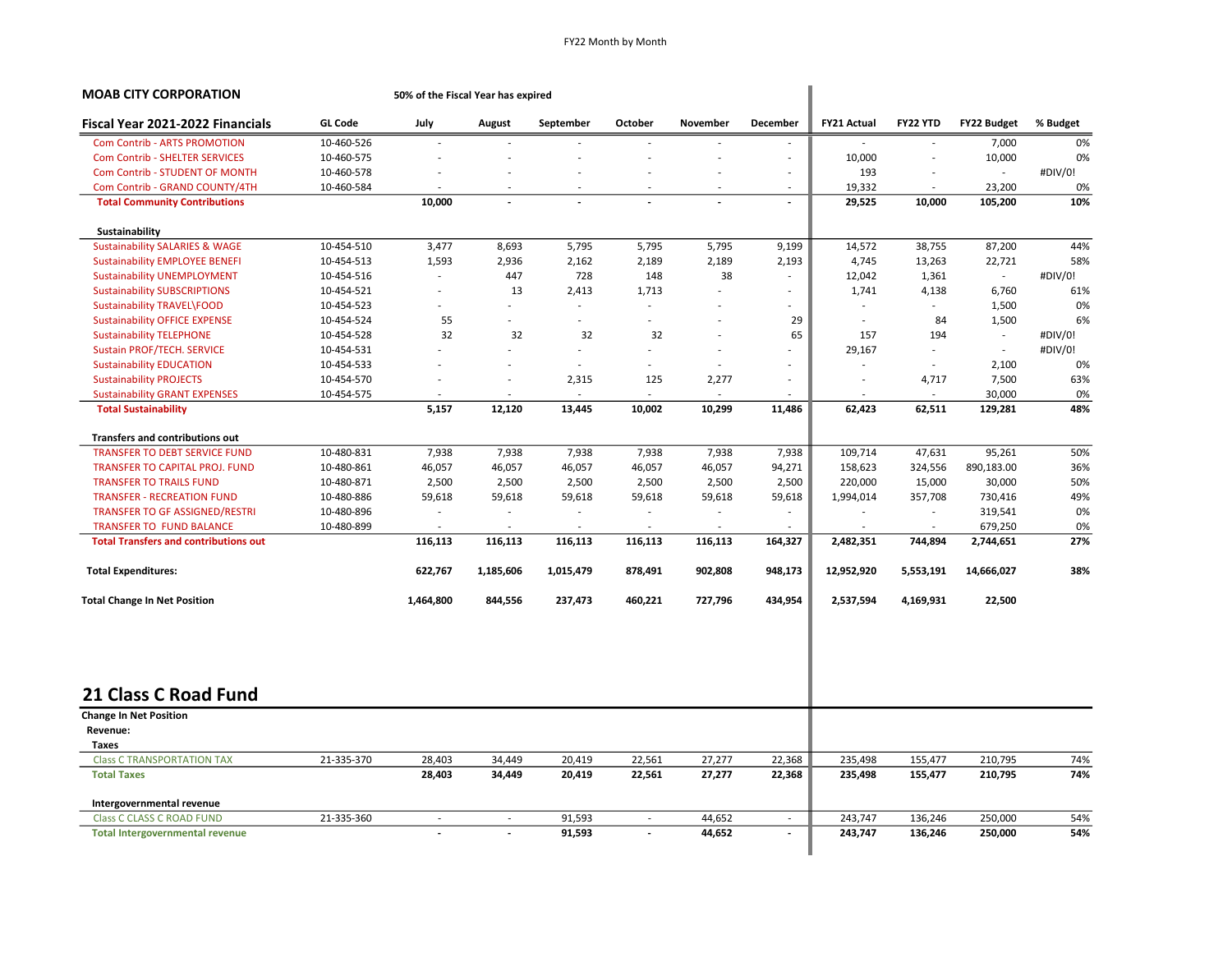| <b>MOAB CITY CORPORATION</b>              | 50% of the Fiscal Year has expired |                          |                          |                          |                          |                          |                                            |                          |                             |                          |              |
|-------------------------------------------|------------------------------------|--------------------------|--------------------------|--------------------------|--------------------------|--------------------------|--------------------------------------------|--------------------------|-----------------------------|--------------------------|--------------|
| Fiscal Year 2021-2022 Financials          | <b>GL Code</b>                     | July                     | August                   | September                | October                  | November                 | <b>December</b>                            | <b>FY21 Actual</b>       | FY22 YTD                    | <b>FY22 Budget</b>       | % Budget     |
| Interest                                  |                                    |                          |                          |                          |                          |                          |                                            |                          |                             |                          |              |
| <b>Class C INTEREST INCOME</b>            | 21-361-300                         | $\sim$                   | $\overline{\phantom{a}}$ | $\sim$                   | $\sim$                   | $\sim$                   | $\sim$                                     | $\sim$                   | $\sim$                      | 5,000                    | 0%           |
| <b>Total Interest</b>                     |                                    |                          |                          |                          |                          |                          | $\blacksquare$                             | $\overline{\phantom{a}}$ | $\overline{a}$              | 5,000                    | 0%           |
| <b>Contributions and transfers</b>        |                                    |                          |                          |                          |                          |                          |                                            |                          |                             |                          |              |
| Class C TRANS. FROM EQUITY-B.O            | 21-395-361                         | $\sim$                   | ÷.                       | $\mathcal{L}$            | $\mathcal{L}$            | $\sim$                   | $\mathcal{L}$                              | $\sim$                   | $\mathcal{L}^{\mathcal{A}}$ | 493,834                  | 0%           |
| <b>Total Contributions and transfers</b>  |                                    |                          |                          | $\overline{\phantom{a}}$ |                          | $\overline{\phantom{a}}$ | $\overline{\phantom{a}}$                   |                          | $\blacksquare$              | 493,834                  | 0%           |
| <b>Total Revenue:</b>                     |                                    | 28,403                   | 34,449                   | 112,012                  | 22,561                   | 71,930                   | 22,368                                     | 479,245                  | 291,722                     | 959,629                  | 30%          |
| <b>Expenditures:</b>                      |                                    |                          |                          |                          |                          |                          |                                            |                          |                             |                          |              |
| <b>Public Works</b>                       |                                    |                          |                          |                          |                          |                          |                                            |                          |                             |                          |              |
| <b>Streets</b>                            |                                    |                          |                          |                          |                          |                          |                                            |                          |                             |                          |              |
| Class C BLDG/GRDS SUPPLIES & M            | 21-400-526                         | $\overline{\phantom{a}}$ | $\sim$                   | $\sim$                   | $\sim$                   | $\sim$                   | $\sim$                                     | 74                       | $\sim$                      | $\sim$                   | #DIV/0!      |
| <b>Class C FUEL</b>                       | 21-400-530                         | $\overline{\phantom{a}}$ | 1,354                    | 1,371                    | 1,618                    | 1,266                    | 1,226                                      | 12,817                   | 6,835                       | 19,500                   | 35%          |
| <b>Class C SPECIAL DEPARTMENTAL S</b>     | 21-400-541                         | $\overline{\phantom{a}}$ | 42                       | $\sim$                   | 1,248                    | $\overline{\phantom{a}}$ |                                            | 14,449                   | 1,291                       | 27,000                   | 5%           |
| <b>Class C ROADBASE - PATCHING</b>        | 21-400-558                         | 620                      | ÷.                       | 1,174                    | ÷,                       | $\sim$                   | 306                                        | 13,464                   | 2,101                       | 10,000                   | 21%          |
| <b>Class C ASPHALT</b>                    | 21-400-570                         | 2,507                    |                          | $\sim$                   | ٠                        |                          | $\sim$                                     |                          | 2,507                       | 7,500                    | 33%          |
| <b>Class C OVERLAY</b>                    | 21-400-571                         | ÷,                       |                          | $\sim$                   | ä,                       | $\sim$                   |                                            | $\sim$                   | $\overline{\phantom{a}}$    | 400,000                  | 0%           |
| <b>Class C CRACK SEALING</b>              | 21-400-572                         | $\overline{a}$           | $\sim$                   | $\overline{\phantom{a}}$ | $\overline{a}$           | $\sim$                   |                                            | $\sim$                   | $\overline{\phantom{a}}$    | 5,000                    | 0%           |
| <b>Class C - SPECIAL PROJECTS</b>         | 21-400-573                         | (6, 763)                 | 8,918                    | 711                      | 53,034                   | 11,749                   | 131                                        | 54,910                   | 67,780                      | 305,629                  | 22%          |
| Class C Sidewalk/Ped Ramp Rep             | 21-400-576                         | ٠                        |                          | $\sim$                   | ä,                       | $\sim$                   | $\sim$                                     | 841                      | $\overline{\phantom{a}}$    | $\overline{\phantom{a}}$ | #DIV/0!      |
| <b>Class C MACHINERY &amp; EQUIPMENT</b>  | 21-400-574                         | ÷,                       | ÷.                       | ÷,                       | Ĭ.                       | $\sim$                   | $\sim$                                     | 18,745                   | $\sim$                      | 185,000                  | 0%           |
| <b>TRANSFER TO FUND BALANCE</b>           | 21-400-580                         | ÷.                       |                          | ÷.                       |                          | ÷.                       |                                            |                          | $\sim$                      | ÷.                       | #DIV/0!      |
| <b>Total Streets</b>                      |                                    | (3,635)                  | 10,315                   | 3,256                    | 55,900                   | 13,015                   | 1,663                                      | 115,302                  | 80,514                      | 959,629                  | 8%           |
| <b>Total Expenditures:</b>                |                                    | (3,635)                  | 10,315                   | 3,256                    | 55,900                   | 13,015                   | 1,663                                      | 115,302                  | 80,514                      | 959,629                  | 8%           |
| <b>Total Change In Net Position</b>       |                                    | 32,038                   | 24,134                   | 108,756                  | (33, 338)                | 58,914                   | 20,705                                     | 363,943                  | 211,209                     | $\overline{\phantom{a}}$ | #DIV/0!      |
| <b>23 Recreation Fund</b>                 |                                    |                          |                          |                          |                          |                          |                                            |                          |                             |                          |              |
|                                           |                                    |                          |                          |                          |                          |                          |                                            |                          |                             |                          |              |
| <b>Change In Net Position</b><br>Revenue: |                                    |                          |                          |                          |                          |                          |                                            |                          |                             |                          |              |
| Intergovernmental revenue                 |                                    |                          |                          |                          |                          |                          |                                            |                          |                             |                          |              |
| <b>GRAND COUNTY - RSSD</b>                | 23-335-361                         | $\sim$                   | ÷.                       |                          | $\overline{\phantom{a}}$ | $\sim$                   | $\sim$                                     | 50,000                   |                             | 100,000                  | $-50%$       |
| <b>SCHOOL DISTRICT</b>                    | 23-335-363                         |                          |                          | (50,000)                 |                          |                          |                                            |                          | (50,000)                    |                          |              |
| <b>Total Intergovernmental revenue</b>    |                                    |                          |                          | (50,000)                 | $\overline{a}$           |                          | $\overline{\phantom{a}}$<br>$\overline{a}$ | 15,000<br>65,000         | (50,000)                    | 15,000<br>115,000        | 0%<br>$-43%$ |
| <b>Charges for services</b>               |                                    |                          |                          |                          |                          |                          |                                            |                          |                             |                          |              |
| <b>CASH OVER/SHORT</b>                    | 23-345-318                         | ÷,                       |                          | 0                        |                          | ä,                       | $\sim$                                     | $\overline{7}$           | $\mathsf 0$                 | $\sim$                   | #DIV/0!      |
| <b>SUMMER CAMP</b>                        | 23-345-336                         |                          |                          | $\overline{\phantom{a}}$ |                          |                          | $\sim$                                     |                          | $\overline{\phantom{a}}$    | 4,800                    | 0%           |
| <b>ADULT SOCCER</b>                       | 23-345-339                         |                          |                          |                          |                          |                          | $\sim$                                     |                          |                             | 2,100                    | 0%           |
|                                           |                                    |                          |                          |                          |                          |                          |                                            |                          |                             |                          |              |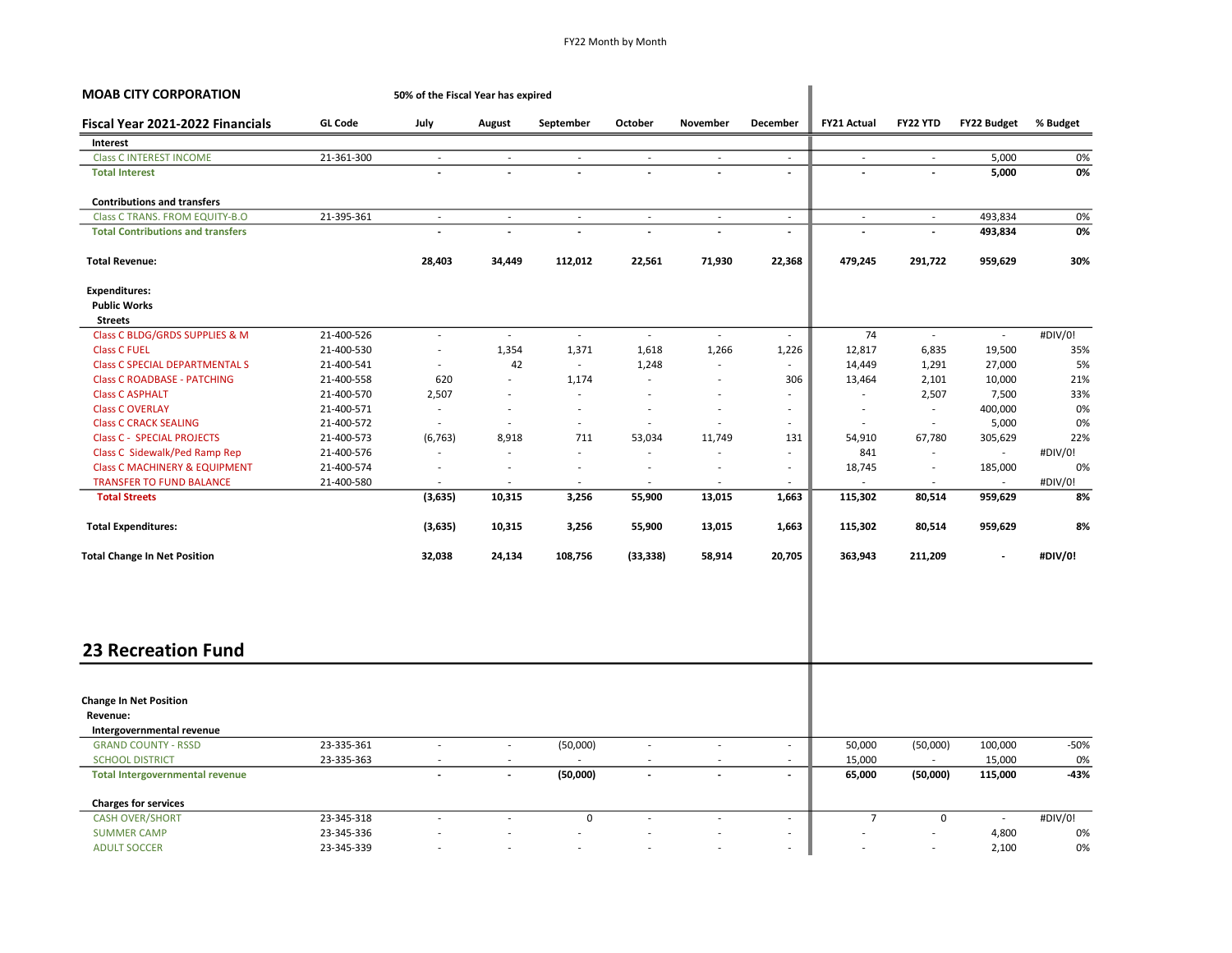| <b>MOAB CITY CORPORATION</b>                                        |                | 50% of the Fiscal Year has expired |               |                             |                          |                             |                          |                    |                  |                             |            |
|---------------------------------------------------------------------|----------------|------------------------------------|---------------|-----------------------------|--------------------------|-----------------------------|--------------------------|--------------------|------------------|-----------------------------|------------|
| Fiscal Year 2021-2022 Financials                                    | <b>GL Code</b> | July                               | August        | September                   | October                  | November                    | <b>December</b>          | <b>FY21 Actual</b> | FY22 YTD         | <b>FY22 Budget</b>          | % Budget   |
| <b>VOLLEYBALL - ADULT COED</b>                                      | 23-345-340     | ÷,                                 |               |                             | ÷                        |                             | $\sim$                   |                    | ÷                | 1,900                       | 0%         |
| <b>VOLLEYBALL - YOUTH SPRING</b>                                    | 23-345-346     |                                    |               |                             |                          |                             | ä,                       | 2,637              | $\sim$           | 3,675                       | 0%         |
| <b>ADULT COED SOFTBALL</b>                                          | 23-345-363     | 500                                | (297)         | ÷                           | ÷.                       |                             | ÷                        |                    | 203              | 3,400                       | 6%         |
| YOUTH/BASEBALL/SOFTBALL                                             | 23-345-366     | 80                                 | in 19         | ÷                           | $\sim$                   |                             | $\overline{\phantom{a}}$ | 11,852             | 80               | 20,332                      | 0%         |
| YOUTH FOOTBALL                                                      | 23-345-368     | 240                                | 1,660         | 80                          | (838)                    |                             | ÷,                       |                    | 1,142            | 3,040                       | 38%        |
| <b>SPRING YOUTH SOCCER</b>                                          | 23-345-369     | ä,                                 | $\sim$        | ÷.                          | $\overline{\phantom{a}}$ |                             | ÷,                       | 5,870              | $\sim$           | 8,865                       | 0%         |
| <b>FALL YOUTH SOCCER</b>                                            | 23-345-370     | 280                                | 4,820         | (10)                        | $\sim$                   |                             | ÷,                       | 2,300              | 5,090            | 4,890                       | 104%       |
| <b>SOCCER CAMPS</b>                                                 | 23-345-371     | ÷,                                 |               |                             | ٠                        |                             | ٠                        | ۰.                 | ÷                | 250                         | 0%         |
| <b>FOOT RACES</b>                                                   | 23-345-372     |                                    |               |                             | 110                      | 1,395                       | ÷,                       | 15                 | 1,505            | 2,950                       | 51%        |
| <b>INDOOR SOCCER - YOUTH</b>                                        | 23-345-374     | ÷                                  |               | ÷.                          | 13                       | 440                         | ÷                        |                    | 453              | 2,450                       | 19%        |
| <b>ADULT BASKETBALL</b>                                             | 23-345-375     |                                    |               | $\sim$                      | ÷.                       |                             | ÷.                       | ٠                  | i.               | 800                         | 0%         |
| <b>JR JAZZ BASKETBALL</b>                                           | 23-345-376     |                                    |               | ÷.                          | 3,500                    | 1,190                       | ÷,                       |                    | 4,690            | 5,400                       | 87%        |
| <b>FLAG FOOTBALL</b>                                                | 23-345-377     |                                    | 850           | (27)                        | $\sim$                   |                             | ÷,                       | 2,028              | 823              | 1,405                       | 59%        |
| <b>FLAG FOOTBALL - ADULT</b>                                        | 23-345-379     |                                    |               |                             | ٠                        |                             | ٠                        |                    |                  | $\sim$                      | #DIV/0!    |
| YOUTH VOLLEYBALL                                                    | 23-345-380     | 40                                 | 1,310         | 40                          | ÷,                       |                             | ÷,                       | 1,059              | 1,390            | 1,960                       | 71%        |
| YOUTH SPONSOR/BASEBALL                                              | 23-345-383     | 250                                | $\sim$        |                             | $\overline{a}$           |                             | ä,                       | 3,500              | 250              | 12,800                      | 2%         |
| <b>ULTIMATE FRISBEE</b>                                             | 23-663-573     |                                    |               | ÷.                          | ÷                        |                             | ÷                        |                    | ÷                | 625                         | 0%         |
| <b>Total Charges for services</b>                                   |                | 1,390                              | 8,343         | 83                          | 2,785                    | 3,025                       | $\blacksquare$           | 29,267             | 15,627           | 81,642                      | 19%        |
| <b>MRAC</b>                                                         |                |                                    |               |                             |                          |                             |                          |                    |                  |                             |            |
| <b>MRAC-PREPAID SERVICES</b>                                        | 23-347-310     | 380                                | ÷.            | 375                         | $\sim$                   | $\sim$                      | 100                      | 709                | 855              | $\mathcal{L}_{\mathcal{A}}$ | #DIV/0!    |
| <b>MRAC - FITNESS ADMISSIONS</b>                                    | 23-347-311     | 652                                | 549           | 588                         | 1,272                    | 1,079                       | 564                      | 6,415              | 4,704            | 10,000                      | 47%        |
| <b>MRAC - FITNESS MEMBERSHIPS</b>                                   | 23-347-312     | 2,505                              | 1,495         | 2,576                       | 1,865                    | 2,311                       | 2,874                    | 18,591             | 13,626           | 43,500                      | 31%        |
| <b>MRAC - CITY EMPLOYEES</b>                                        | 23-347-313     | $\sim$                             |               | $\mathcal{L}_{\mathcal{A}}$ | $\sim$                   | $\mathcal{L}_{\mathcal{A}}$ | $\sim$                   | ÷.                 | $\mathcal{L}$    | 500                         | 0%         |
| MRAC - SILVER SNEAKERS MEMBERS                                      | 23-347-314     | 834                                | 900           | 669                         | 555                      | 272                         | 443                      | 2,909              | 3,672            | 10,000                      | 37%        |
| <b>MRAC - SWIM TEAM</b>                                             | 23-347-315     |                                    |               | ÷.                          | 360                      | 60                          | 120                      | 3                  | 540              | ÷.                          | #DIV/0!    |
| <b>MRAC - SHOWERS</b>                                               | 23-347-317     | 1,968                              | 947           | 5,831                       | 9,945                    | 5,417                       | 837                      | 44,814             | 24,945           | 98,500                      | 25%        |
| <b>MRAC - CASH OVER/SHORT</b>                                       | 23-347-318     | 18                                 | 20            | 46                          | 22                       | (6)                         | 6                        | 8                  | 106              | $\sim$                      | #DIV/0!    |
| MRAC - ADMISSIONS/AQUATIC                                           | 23-347-320     | 21,511                             | 9,538         | 4,871                       | (375)                    | 1,625                       | 876                      | 87,260             | 38,046           | 150,000                     | 25%        |
| MRAC - ADMISSIONS/AQUAT & FITN                                      | 23-347-321     | 160                                | 133           | (107)                       | 59                       | 36                          | 5                        | 3,954              | 286              | 12,000                      | 2%         |
| <b>MRAC - RETAIL</b>                                                | 23-347-322     | 2,945                              | 946           | 1,032                       | 155                      | 455                         | 120                      | 12,846             | 5,653            | 12,000                      | 47%        |
| <b>MRAC - CONCESSIONS</b>                                           | 23-347-330     | 4,769                              | 2,097         | 765                         | 330                      | 3                           | (202)                    | 9,394              | 7,761            | ÷.                          | #DIV/0!    |
|                                                                     | 23-347-323     |                                    |               | 232                         | 172                      | 54                          | 167                      |                    |                  |                             | 12%        |
| MRAC - PROGRAM FEES/ AQUATIC                                        | 23-347-324     | 1,922<br>562                       | 662<br>589    | 884                         | 833                      | 632                         | 1,186                    | 14,036<br>2,258    | 3,209<br>4.686   | 27,500<br>6,000             | 78%        |
| <b>MRAC - PROGRAM FEES/FITNESS</b><br><b>MRAC - CHILD CARE FEES</b> | 23-347-325     |                                    |               |                             | $\sim$                   |                             |                          | 5                  | $\sim$           | 1,000                       | 0%         |
|                                                                     |                |                                    |               |                             |                          | 710                         |                          |                    |                  |                             |            |
| MRAC - MEMBERSHIPS/AQUATIC                                          | 23-347-326     | 3,822                              | 1,970         | 1,440                       | 1,495                    |                             | 1,435                    | 30,987             | 10,872           | 32,000                      | 34%        |
| MRAC - MEMBERSHIPS/AQUAT & FIT                                      | 23-347-327     | 10,832                             | 3,670         | 2,441                       | 5,059                    | 6,815                       | 11,049                   | 46,569             | 39,866           | 85,000                      | 47%        |
| <b>MRAC - RENTAL FEES</b><br><b>Total MRAC</b>                      | 23-347-328     | 235<br>53,114                      | 325<br>23,840 | 140<br>21,783               | 140<br>21,887            | 160<br>19,623               | 185<br>19,765            | 3,863<br>284,620   | 1,185<br>160,012 | 8,500<br>496,500            | 14%<br>32% |
|                                                                     |                |                                    |               |                             |                          |                             |                          |                    |                  |                             |            |
| <b>Moab arts &amp; recreation</b>                                   |                |                                    |               |                             |                          |                             |                          |                    |                  |                             |            |
| <b>PROGRAM FEES</b>                                                 | 23-348-310     | 307                                | $\sim$        | ÷                           | $\overline{\phantom{a}}$ | $\sim$                      | $\overline{\phantom{a}}$ | 2,115              | 307              | 11,400                      | 3%         |
| <b>GRANTS AND DONATIONS</b>                                         | 23-348-330     | 3,675                              | 5,000         | 7,500                       | (1,500)                  | 2,175                       | 3,750                    | 92,853             | 20,600           | 18,500                      | 111%       |
| <b>RENTAL FEES</b>                                                  | 23-348-340     | 3,420                              | 2,510         | 5,091                       | 5,338                    | 2,013                       | 2,473                    | 37,741             | 20,846           | 45,000                      | 46%        |
| <b>SPECIAL EVENTS FEES</b>                                          | 23-348-350     | 955                                | 2,257         | 776                         | 3,806                    | 290                         | $\overline{\phantom{a}}$ | 4,033              | 8,084            | 7,900                       | 102%       |
| SPECIAL EVENTS FEES - RED ROCK                                      | 23-348-351     | 224                                | (5,049)       | (3, 192)                    | (5, 122)                 | $\sim$                      | ÷                        | (1, 365)           | (13, 139)        | 33,500                      | $-39%$     |
| <b>MARC</b> - Retail/Concession                                     | 23-348-360     | 3,285                              |               |                             | (291)                    |                             |                          |                    | 2,995            |                             | #DIV/0!    |
| <b>Total Moab arts &amp; recreation</b>                             |                | 11,866                             | 4.718         | 10,176                      | 2,231                    | 4,478                       | 6,223                    | 135,377            | 39,692           | 116,300                     | 34%        |
|                                                                     |                |                                    |               |                             |                          |                             |                          |                    |                  |                             |            |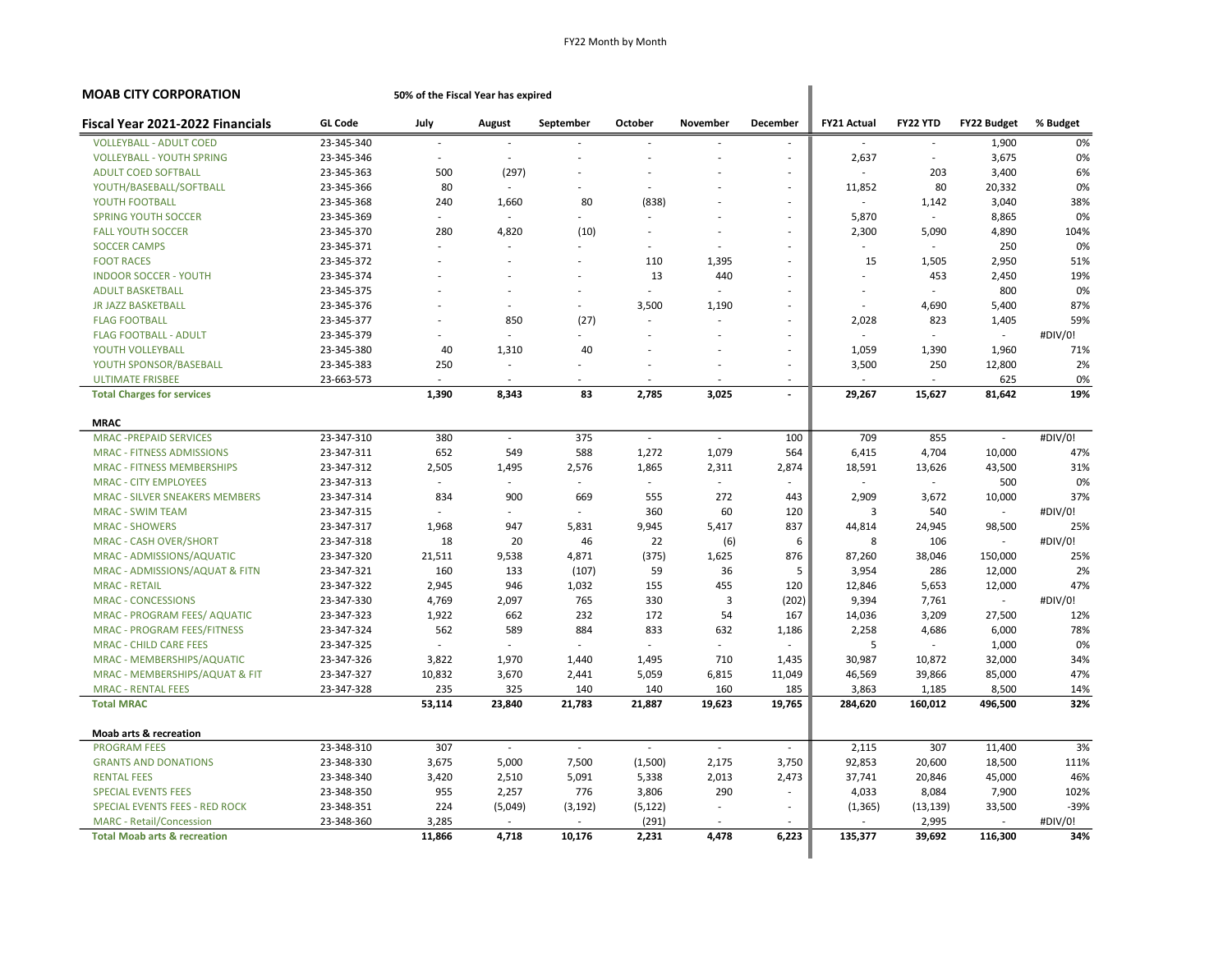| <b>MOAB CITY CORPORATION</b>              |                | 50% of the Fiscal Year has expired |                          |                          |         |                          |          |                    |          |                             |          |
|-------------------------------------------|----------------|------------------------------------|--------------------------|--------------------------|---------|--------------------------|----------|--------------------|----------|-----------------------------|----------|
| Fiscal Year 2021-2022 Financials          | <b>GL Code</b> | July                               | August                   | September                | October | November                 | December | <b>FY21 Actual</b> | FY22 YTD | <b>FY22 Budget</b>          | % Budget |
| Miscellaneous revenue                     |                |                                    |                          |                          |         |                          |          |                    |          |                             |          |
| <b>CENTER STREET GYM RENTALS</b>          | 23-365-300     | 215                                | 700                      | 140                      | 250     | 1,695                    | 100      | 6,935              | 3,100    | ÷.                          | #DIV/0!  |
| <b>BALL FIELD RENTALS</b>                 | 23-365-301     | $\overline{\phantom{a}}$           |                          |                          |         |                          | $\sim$   | 475                |          | $\overline{\phantom{a}}$    | #DIV/0!  |
| <b>OTHER INCOME</b>                       | 23-365-360     |                                    |                          |                          |         | ÷                        | ÷        | 500                |          |                             | #DIV/0!  |
| <b>Total Miscellaneous revenue</b>        |                | 215                                | 700                      | 140                      | 250     | 1,695                    | 100      | 7,910              | 3,100    | $\overline{a}$              | #DIV/0!  |
| <b>Contributions and transfers</b>        |                |                                    |                          |                          |         |                          |          |                    |          |                             |          |
| <b>CITY OF MOAB</b>                       | 23-335-362     | 59,618                             | 59,618                   | 59,618                   | 59,618  | 59,618                   | 59,618   | 1,994,014          | 357,708  | 730,416                     | 49%      |
| <b>Total Contributions and transfers</b>  |                | 59,618                             | 59,618                   | 59,618                   | 59,618  | 59,618                   | 59,618   | 1,994,014          | 357,708  | 730,416                     | 49%      |
| <b>Total Revenue:</b>                     |                | 126,203                            | 97,220                   | 41,800                   | 86,771  | 88,439                   | 85,706   | 2,516,188          | 526,139  | 1,539,858                   | 34%      |
| <b>Expenditures:</b>                      |                |                                    |                          |                          |         |                          |          |                    |          |                             |          |
| Parks, recreation, and public property    |                |                                    |                          |                          |         |                          |          |                    |          |                             |          |
| Recreation                                |                |                                    |                          |                          |         |                          |          |                    |          |                             |          |
| <b>Recreation SALARIES - DIRECTO</b>      | 23-640-510     | 5,461                              | 13,653                   | 9,102                    | 9,162   | 9,147                    | 9,210    | 128,072            | 55,734   | 158,489                     | 35%      |
| <b>Recreation EMPLOYEE BENEFITS</b>       | 23-640-513     | 4,652                              | 7,680                    | 6,180                    | 6,350   | 6,348                    | 6,426    | 70,417             | 37,637   | 81,101                      | 46%      |
| <b>Recreation OVERTIME</b>                | 23-640-515     |                                    | $\overline{a}$           | ٠                        |         | $\sim$                   | 308      | 465                | 308      | 1,500                       | 21%      |
| <b>Recreation UNEMPLOYMENT</b>            | 23-640-516     |                                    | ÷,                       | ÷,                       |         | $\overline{\phantom{a}}$ | $\sim$   | (191)              | $\sim$   | ÷.                          | #DIV/0!  |
| <b>Recreation SUBSCRIPTIONS &amp; MEM</b> | 23-640-521     |                                    |                          | $\overline{\phantom{a}}$ |         | $\sim$                   |          | 3,605              | $\sim$   | 2,000                       | 0%       |
| <b>Recreation ADVERTISING</b>             | 23-640-522     |                                    | $\overline{\phantom{a}}$ | 1,103                    | 560     | 1,638                    | 801      | 1,722              | 4,102    | 3,000                       | 137%     |
| <b>Recreation TRAVEL</b>                  | 23-640-523     |                                    | 650                      | 1,064                    |         |                          |          |                    | 1,714    | $\mathcal{L}_{\mathcal{A}}$ | #DIV/0!  |
| <b>Recreation OFFICE EXPENSE &amp; SU</b> | 23-640-524     |                                    | ÷.                       | 65                       | 8       | 3                        | ٠        | 969                | 76       | 2,000                       | 4%       |
| <b>Recreation - EQUIP SUPPLIES &amp;</b>  | 23-640-525     |                                    | 40                       | 70                       |         |                          | ٠        | 991                | 110      | 1,000                       | 11%      |
| <b>Recreation - UTILITIES</b>             | 23-640-527     | 65                                 | 65                       |                          | 65      | 65                       | 65       | 196                | 325      |                             | #DIV/0!  |
| <b>Recreation TELEPHONE</b>               | 23-640-528     | 95                                 | 95                       | 95                       | 28      | $\sim$                   | 95       | 1,277              | 407      | 2,400                       | 17%      |
| <b>Recreation MONTHLY FUEL - GASC</b>     | 23-640-530     |                                    |                          |                          |         |                          |          |                    |          | 350                         | 0%       |
| <b>Recreation PROFESSIONAL &amp; TECH</b> | 23-640-531     | 2,587                              |                          |                          |         |                          | ä,       | 2,489              | 2,587    | 3,500                       | 74%      |
| <b>Recreation EDUCATION</b>               | 23-640-533     |                                    | $\overline{\phantom{a}}$ | 850                      |         |                          | ٠        | 315                | 850      | 2,350                       | 36%      |
| <b>Recreation OTHER</b>                   | 23-640-535     |                                    |                          |                          |         |                          | ÷,       | 97                 |          | 200                         | 0%       |
| <b>Recreation DIRECTOR - TRAVEL</b>       | 23-640-536     |                                    |                          |                          |         |                          | ٠        |                    |          | ÷.                          | #DIV/0!  |
| <b>Recreation SPECIAL DEPARTMENTA</b>     | 23-640-546     |                                    |                          |                          |         | ÷.                       | ÷        | 301                | ÷        | 6,500                       | 0%       |
| <b>Recreation EASTER EGG HUNT</b>         | 23-640-592     |                                    |                          |                          | 20      | ÷                        | ä,       | 1,146              | 20       | 2,500                       | 1%       |
| <b>Recreation TURKEY TROT</b>             | 23-640-593     |                                    |                          |                          |         | 1,081                    | 207      | 1,432              | 1,288    | $\overline{\phantom{a}}$    | #DIV/0!  |
| <b>Recreation TRANSFER TO FUND BA</b>     | 23-950-552     |                                    |                          |                          |         |                          |          |                    |          |                             | #DIV/0!  |
| <b>Total Recreation</b>                   |                | 12,860                             | 22,182                   | 18,528                   | 16,193  | 18,282                   | 17,111   | 213,303            | 105,157  | 266,890                     | 39%      |
| <b>Swimming Pool</b>                      |                |                                    |                          |                          |         |                          |          |                    |          |                             |          |
| <b>MRAC MAINTENANCE SALARIES</b>          | 23-452-508     | 552                                | 909                      | 1,125                    | 2,402   | 2,182                    | 1,633    | 40,538             | 8,801    | 43,265                      | 20%      |
| <b>MRAC LIFEGUARD SALARIES</b>            | 23-452-509     | 14,057                             | 22,970                   | 8,981                    | 7,684   | 7,308                    | 4,949    | 102,886            | 65,948   | 243,556                     | 27%      |
| <b>MRAC SALARIES &amp; WAGES</b>          | 23-452-510     | 19,430                             | 37,301                   | 18,910                   | 20,318  | 19,349                   | 20,862   | 196,939            | 136,169  | 238,422                     | 57%      |
| <b>MRAC AQUATIC PROGRAM SALARIES</b>      | 23-452-511     |                                    | $\overline{a}$           |                          | $\sim$  | ÷                        | ä,       |                    | $\sim$   | 29,013                      | 0%       |
| <b>MRAC FITNESS PROGRAM SALARIES</b>      | 23-452-512     | 1,083                              | 2,255                    | 993                      | 702     | 635                      | 983      | 6,295              | 6,651    | 18,324                      | 36%      |
| <b>MRAC EMPLOYEE BENEFITS</b>             | 23-452-513     | 10,412                             | 13,297                   | 8,040                    | 8,244   | 8,060                    | 7,898    | 104,077            | 55,951   | 116,582                     | 48%      |
| <b>MRAC OVERTIME</b>                      | 23-452-515     | 758                                | 124                      |                          | 221     | $\sim$                   | ٠        | 648                | 1,103    | 500                         | 221%     |
| <b>MRAC UNEMPLOYMENT</b>                  | 23-452-516     | 45                                 | $\sim$                   | (91)                     | (46)    | ÷,                       |          | 20,801             | (92)     | $\overline{\phantom{a}}$    | #DIV/0!  |
| <b>MRAC SUBSCRIPTIONS &amp; MEMBERSHI</b> | 23-452-521     |                                    | $\sim$                   |                          |         | ÷.                       | 119      | 324                | 119      | ÷                           | #DIV/0!  |
| <b>MRAC ADVERTISING</b>                   | 23-452-522     |                                    | 20                       |                          |         |                          | 485      | 3,153              | 505      | 7,000                       | 7%       |
| <b>MRAC TRAVEL</b>                        | 23-452-523     |                                    | 265                      |                          |         | ÷,                       |          | $\sim$             | 265      | ÷                           | #DIV/0!  |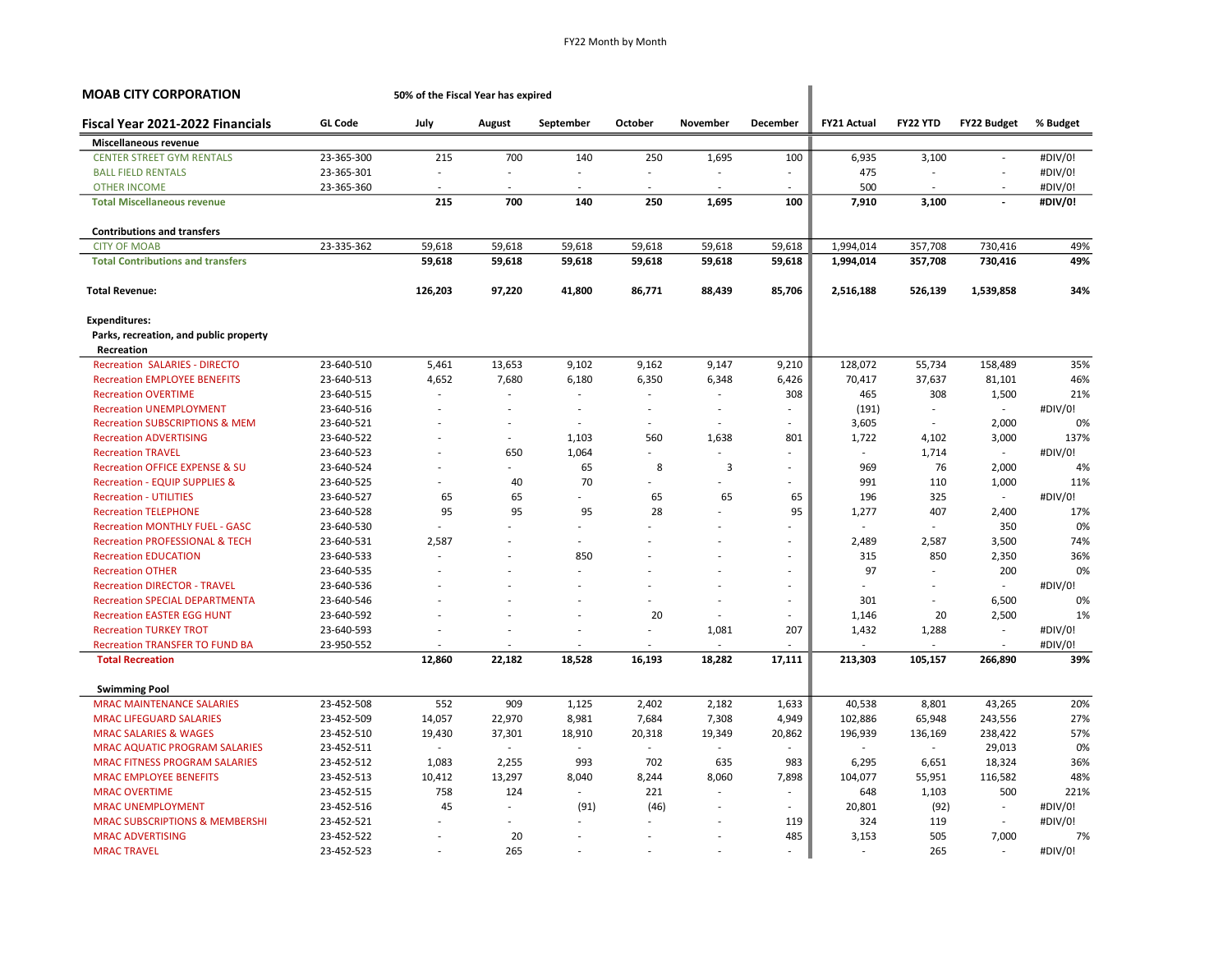| <b>MOAB CITY CORPORATION</b>              |                | 50% of the Fiscal Year has expired |                          |                             |         |                          |                          |                          |                             |                          |          |
|-------------------------------------------|----------------|------------------------------------|--------------------------|-----------------------------|---------|--------------------------|--------------------------|--------------------------|-----------------------------|--------------------------|----------|
| Fiscal Year 2021-2022 Financials          | <b>GL Code</b> | July                               | August                   | September                   | October | November                 | <b>December</b>          | <b>FY21 Actual</b>       | FY22 YTD                    | <b>FY22 Budget</b>       | % Budget |
| <b>MRAC OFFICE EXPENSE &amp; SUPPLIES</b> | 23-452-524     | 152                                | 503                      | 109                         | 391     | 263                      | 305                      | 4,067                    | 1,723                       | 4,000                    | 43%      |
| MRAC EQUIPMENT-SUPPL. & MAINTE            | 23-452-525     | 260                                | 255                      | 599                         | 320     | 1,733                    | 1,391                    | 6,263                    | 4,557                       | 12,000                   | 38%      |
| MRAC BLDG/GRDS-SUPPL. & MAINTE            | 23-452-526     | 1,442                              | 358                      | 4,440                       | 2,045   | 946                      | 3,012                    | 19,773                   | 12,243                      | 22,000                   | 56%      |
| <b>MRAC UTILITIES</b>                     | 23-452-527     | 6,341                              | 8,528                    | 9,197                       | 9,522   | 5,498                    | 8,718                    | 100,217                  | 47,804                      | 92,276                   | 52%      |
| <b>MRAC TELEPHONE</b>                     | 23-452-528     | 417                                | 792                      | 417                         | 607     | 519                      | 689                      | 7,136                    | 3,441                       | 5,106                    | 67%      |
| <b>MRAC RENT OF PROPERTY OR EQUIP</b>     | 23-452-529     | ÷.                                 | $\sim$                   | $\sim$                      | $\sim$  | $\sim$                   |                          | $\sim$                   | $\sim$                      | $\sim$                   | #DIV/0!  |
| MRAC PROFESSIONAL & TECH. SERV            | 23-452-531     | 60                                 | 40                       | 112                         | 60      | 4,467                    | 1,693                    | 2,310                    | 6,432                       | 23,100                   | 28%      |
| <b>MRAC EDUCATION</b>                     | 23-452-533     |                                    | 40                       | 385                         | 425     |                          |                          | 1,614                    | 850                         | 3,000                    | 28%      |
| MRAC INSTRUCTIONAL MATERIALS/S            | 23-452-534     | ÷.                                 |                          | ÷.                          |         | ÷                        |                          | 302                      | $\sim$                      | 1,500                    | 0%       |
| <b>MRAC OTHER</b>                         | 23-452-535     | $\overline{\phantom{a}}$           | (25)                     | 33                          |         | ÷,                       |                          | 114                      | 9                           | 900                      | 1%       |
| MRAC SPECIAL DEPARTMENTAL SUPP            | 23-452-546     | ÷.                                 | 2,274                    | 5,409                       | 2,502   | 718                      | 3,497                    | 49,671                   | 14,400                      | 30,000                   | 48%      |
| <b>MRAC CONCESSIONS</b>                   | 23-452-547     | 1,085                              | 780                      | 578                         | 587     | 153                      | 28                       | 5,438                    | 3,211                       | $\overline{\phantom{a}}$ | #DIV/0!  |
| MRAC SUNDRY EXPENSES-MISCELLAN            | 23-452-561     | 1,434                              | 154                      | $\sim$                      |         |                          |                          | 10,954                   | 1,588                       | 4,500                    | 35%      |
| <b>MRAC AQUATIC PROGRAMS</b>              | 23-452-573     | $\overline{\phantom{a}}$           |                          |                             |         |                          |                          |                          | $\overline{\phantom{a}}$    | 1,800                    | 0%       |
| <b>MRAC SPECIAL EVENTS</b>                | 23-452-575     |                                    |                          | 196                         |         |                          |                          | 93                       | 196                         |                          | #DIV/0!  |
| <b>Total Swimming Pool</b>                |                | 57,528                             | 90,840                   | 59,236                      | 55,983  | 51,831                   | 56,261                   | 683,521                  | 371,679                     | 896,844                  | 41%      |
| Soccer                                    |                |                                    |                          |                             |         |                          |                          |                          |                             |                          |          |
| Soccer YOUTH SOCCER                       | 23-642-501     | ÷,                                 | $\sim$                   | $\overline{\phantom{a}}$    | $\sim$  | ÷,                       | $\overline{\phantom{a}}$ | 3,634                    | $\sim$                      | 4,020                    | 0%       |
| Soccer FALL SOCCER                        | 23-642-502     |                                    | 453                      | 1,392                       | (773)   |                          | $\overline{\phantom{a}}$ | 1,058                    | 1,073                       | 1,200                    | 89%      |
| <b>Soccer ADULT SOCCER</b>                | 23-642-505     |                                    |                          | ÷,                          |         |                          |                          |                          | $\overline{\phantom{a}}$    | 700                      | 0%       |
| Soccer INDOOR - YOUTH SOCCER              | 23-642-509     |                                    |                          | ÷,                          |         |                          | 731                      | ÷,                       | 731                         | 1,095                    | 67%      |
| Soccer WAGES SOCCER                       | 23-642-510     |                                    |                          |                             |         |                          | $\sim$                   | $\overline{\phantom{a}}$ | $\sim$                      | 1,600                    | 0%       |
| Soccer SOCCER REFEREE - WAGES             | 23-642-513     |                                    |                          |                             |         |                          |                          |                          | $\sim$                      | 255                      | 0%       |
| <b>Total Soccer</b>                       |                |                                    | 453                      | 1,392                       | (773)   |                          | 731                      | 4,691                    | 1,804                       | 8,870                    | 20%      |
| <b>Summer Camp</b>                        |                |                                    |                          |                             |         |                          |                          |                          |                             |                          |          |
| <b>Summer Camp WAGES</b>                  | 23-643-510     | 2,632                              |                          | ÷,                          | 192     |                          | $\sim$                   | 2,064                    | 2,825                       | $\sim$                   | #DIV/0!  |
| <b>Summer Camp BENEFITS</b>               | 23-643-513     | 248                                |                          |                             | 19      |                          |                          | 189                      | 267                         | $\overline{\phantom{a}}$ | #DIV/0!  |
| <b>Total Youth Volleyball</b>             |                | 2,880                              |                          |                             | 211     |                          | $\overline{\phantom{a}}$ | 2,253                    | 3,091                       | $\overline{a}$           | #DIV/0!  |
| <b>Adult Softball</b>                     |                |                                    |                          |                             |         |                          |                          |                          |                             |                          |          |
| <b>COED SOFTBALL</b>                      | 23-644-527     | $\overline{\phantom{a}}$           | $\sim$                   | $\sim$                      | $\sim$  | $\sim$                   | $\sim$                   | $\overline{\phantom{a}}$ | $\sim$                      | 1,100                    | 0%       |
| <b>Total Adult Softball</b>               |                |                                    |                          |                             |         |                          |                          |                          |                             | 1,100                    | 0%       |
| <b>Adult Volleyball</b>                   |                |                                    |                          |                             |         |                          |                          |                          |                             |                          |          |
| <b>CO-ED VOLLEYBALL</b>                   | 23-646-501     | $\sim$                             | $\overline{\phantom{a}}$ | $\mathcal{L}_{\mathcal{A}}$ | $\sim$  | $\overline{\phantom{a}}$ | $\sim$                   | 339                      | $\mathcal{L}_{\mathcal{A}}$ | 400                      | 0%       |
| <b>Total Adult Volleyball</b>             |                |                                    |                          |                             |         |                          | $\overline{\phantom{a}}$ | 339                      |                             | 400                      | 0%       |
| <b>Basketball</b>                         |                |                                    |                          |                             |         |                          |                          |                          |                             |                          |          |
| <b>ADULT BASKETBALL</b>                   | 23-648-503     | ÷,                                 |                          | ÷.                          | $\sim$  | ٠                        | $\sim$                   | $\sim$                   | $\sim$                      | 400                      | 0%       |
| <b>JR JAZZ BASKETBALL</b>                 | 23-648-504     |                                    |                          | 305                         | 417     |                          | 547                      |                          | 1,269                       | 2,200                    | 58%      |
| JR. JAZZ REFEREE SERVICES                 | 23-648-505     |                                    |                          | ÷                           |         |                          |                          |                          | $\sim$                      | 3,040                    | 0%       |
| <b>MS BASKETBALL REFEREES</b>             | 23-648-507     |                                    |                          |                             |         |                          |                          |                          | $\sim$                      | $\overline{\phantom{a}}$ | #DIV/0!  |
| <b>REFEREE SALARIES &amp; WAGES</b>       | 23-648-510     |                                    |                          | 77                          | 213     |                          | 891                      |                          | 1,180                       | $\sim$                   | #DIV/0!  |
| <b>Basketball EMPLOYEE BENEFITS</b>       | 23-648-513     |                                    |                          | 7                           | 21      |                          | 129                      | $\overline{\phantom{a}}$ | 157                         | 407                      | 39%      |
| <b>Total Basketball</b>                   |                |                                    |                          | 389                         | 651     |                          | 1,566                    | $\overline{\phantom{a}}$ | 2,606                       | 6,047                    | 43%      |
| <b>Youth Volleyball</b>                   |                |                                    |                          |                             |         |                          |                          |                          |                             |                          |          |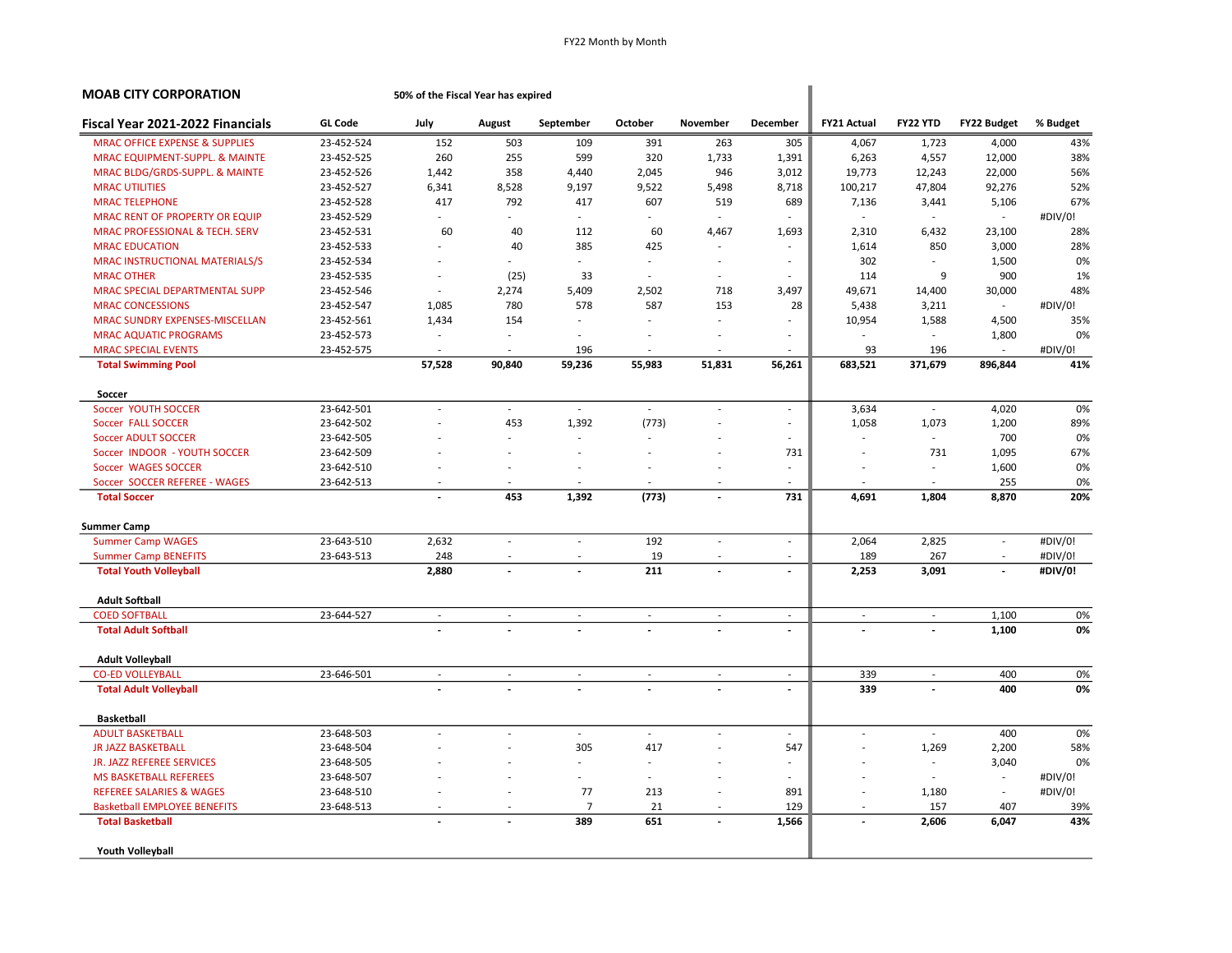| <b>MOAB CITY CORPORATION</b>              |                | 50% of the Fiscal Year has expired |                          |                          |                          |                          |                          |                          |                          |                          |          |
|-------------------------------------------|----------------|------------------------------------|--------------------------|--------------------------|--------------------------|--------------------------|--------------------------|--------------------------|--------------------------|--------------------------|----------|
| Fiscal Year 2021-2022 Financials          | <b>GL Code</b> | July                               | August                   | September                | October                  | November                 | <b>December</b>          | <b>FY21 Actual</b>       | FY22 YTD                 | <b>FY22 Budget</b>       | % Budget |
| YOUTH VOLLEYBALL                          | 23-649-501     | ä,                                 | $\overline{\phantom{a}}$ | 174                      | ä,                       | $\overline{\phantom{a}}$ | $\sim$                   | 990                      | 174                      | 1,065                    | 16%      |
| YOUTH SPRING VOLLEYBALL                   | 23-649-505     |                                    |                          |                          |                          |                          |                          | 1,445                    |                          | 2,300                    | 0%       |
| <b>Total Youth Volleyball</b>             |                |                                    |                          | 174                      | $\overline{a}$           |                          |                          | 2,436                    | 174                      | 3,365                    | 5%       |
| Youth Baseball/Softball                   |                |                                    |                          |                          |                          |                          |                          |                          |                          |                          |          |
| Youth BB/SB WAGES- MAINTENANCE            | 23-651-511     | 876                                | 779                      | $\omega$                 | L.                       | ä,                       | $\sim$                   | 6,869                    | 1,654                    | 3,000                    | 55%      |
| Youth BB/SB WAGES- UMP&SCORE              | 23-651-512     | 235                                | 52                       | 104                      | 112                      | 52                       | 242                      | 2,137                    | 797                      | 5,880                    | 14%      |
| Youth BB/SB EMPLOYEE BENEFITS             | 23-651-513     | 109                                | 81                       | 10                       | 11                       | 5                        | 24                       | 833                      | 240                      | 901                      | 27%      |
| Youth BB/SB STATE TOURN. EXP              | 23-651-523     | ä,                                 |                          |                          |                          |                          |                          |                          | $\sim$                   | 2,000                    | 0%       |
| Youth BB/SB EQUIPMENT-SUPPLIES            | 23-651-525     |                                    |                          |                          |                          |                          |                          | 1,616                    |                          | 350                      | 0%       |
| Youth BB/SB BASEBALL FIELD MAI            | 23-651-526     |                                    |                          |                          | 948                      |                          | -                        | 256                      | 948                      | 1,300                    | 73%      |
| FIELD MAINTENANCE EQUIPMENT               | 23-651-573     |                                    |                          |                          |                          |                          |                          | 146                      |                          |                          | #DIV/0!  |
| YOUTH BASEBALL/SOFTBALL                   | 23-651-574     | ÷.                                 |                          |                          | 2,300                    |                          | $\sim$                   | 16,699                   | 2,300                    | 15,850                   | 15%      |
| UTAH GIRLS SOFTBALL ASSOC                 | 23-651-577     |                                    |                          |                          | ÷,                       |                          |                          |                          |                          | 400                      | 0%       |
| UTAH BOYS BASEBALL ASSOCIATION            | 23-651-578     |                                    |                          |                          |                          |                          |                          |                          |                          | 400                      | 0%       |
| <b>PICKLEBALL</b>                         | 23-651-580     | (10)                               |                          |                          |                          | ÷                        |                          | 155                      | (10)                     | 200                      | $-5%$    |
| <b>Total Youth Baseball/Softball</b>      |                | 1,209                              | 912                      | 114                      | 3,371                    | 57                       | 266                      | 28,712                   | 5,929                    | 30,281                   | 20%      |
| <b>Youth Football</b>                     |                |                                    |                          |                          |                          |                          |                          |                          |                          |                          |          |
| <b>Youth Football BENEFITS</b>            | 23-652-513     | ÷.                                 | $\sim$                   | $\overline{\phantom{a}}$ | $\sim$                   | $\overline{\phantom{a}}$ | $\overline{\phantom{a}}$ | $\sim$                   | $\sim$                   | 83                       | 0%       |
| YOUTH FOOTBALL                            | 23-652-575     | ä,                                 | 6,708                    | 1,824                    | 125                      | 84                       |                          | 2,901                    | 8,741                    | 6,170                    | 142%     |
| <b>FLAG FOOTBALL</b>                      | 23-652-580     |                                    | $\sim$                   | 1,557                    | ä,                       |                          |                          | 993                      | 1,557                    | 1,600                    | 97%      |
| <b>FLAG FOOTBALL - ADULT</b>              | 23-652-581     |                                    | ÷,                       | $\sim$                   | ÷,                       | ÷,                       |                          |                          |                          | 100                      | 0%       |
| YOUTH FOOTBALL REFEREES                   | 23-652-586     | ٠                                  |                          |                          |                          |                          |                          |                          |                          | 920                      | 0%       |
| <b>Total Youth Football</b>               |                | $\overline{a}$                     | 6,708                    | 3,381                    | 125                      | 84                       | $\overline{\phantom{a}}$ | 3,894                    | 10,298                   | 8,873                    | 116%     |
| <b>Special Projects</b>                   |                |                                    |                          |                          |                          |                          |                          |                          |                          |                          |          |
| <b>SPECIAL PROJECTS/EQUIPMENT</b>         | 23-660-546     | $\overline{\phantom{a}}$           | $\overline{\phantom{a}}$ | $\overline{\phantom{a}}$ | $\overline{\phantom{a}}$ | $\overline{\phantom{a}}$ | $\sim$                   | $\overline{\phantom{a}}$ | $\overline{\phantom{a}}$ | $\overline{\phantom{a}}$ | #DIV/0!  |
| <b>Total Special Projects</b>             |                |                                    |                          |                          | $\overline{a}$           |                          | $\overline{\phantom{a}}$ |                          |                          | $\overline{\phantom{a}}$ | #DIV/0!  |
| <b>Moab Arts &amp; Recreation Center</b>  |                |                                    |                          |                          |                          |                          |                          |                          |                          |                          |          |
| <b>MARC SALARIES &amp; WAGES</b>          | 23-800-510     | 6,615                              | 17,823                   | 10,422                   | 10,983                   | 17,238                   | 6,299                    | 136,305                  | 69,380                   | 156,312                  | 44%      |
| <b>MARC EMPLOYEE BENEFITS</b>             | 23-800-513     | 4,550                              | 8,100                    | 5,901                    | 5,980                    | 5,144                    | 2,043                    | 81,393                   | 31,718                   | 87,565                   | 36%      |
| MARC SALARIES & WAGES - INSTRU            | 23-800-514     | 600                                | (600)                    |                          | ÷,                       |                          |                          | 807                      | $\sim$                   | 5,000                    | 0%       |
| <b>MARC SALARIES &amp; WAGES OT</b>       | 23-800-515     | ä,                                 | $\sim$                   |                          | 320                      |                          | $\sim$                   | 1,439                    | 320                      | 2,000                    | 16%      |
| <b>MARC UNEMPLOYMENT</b>                  | 23-800-516     | ÷.                                 |                          |                          | ä,                       |                          |                          | (718)                    |                          | ÷.                       | #DIV/0!  |
| <b>MARC SUBSCRIPTIONS &amp; MEMBERSHI</b> | 23-800-521     | 16                                 | 48                       | 15                       | 148                      |                          |                          | 1,243                    | 227                      | 1,966                    | 12%      |
| MARC ADVERTISING/MARKETING                | 23-800-522     | ÷,                                 | $\sim$                   |                          | ÷,                       | 39                       | $\overline{\phantom{a}}$ | 1,508                    | 39                       | 3,000                    | 1%       |
| <b>MARC TRAVEL</b>                        | 23-800-523     | ä,                                 | 25                       |                          |                          |                          |                          |                          | 25                       | 250                      | 10%      |
| <b>MARC OFFICE EXPENSE &amp; SUPPLIES</b> | 23-800-524     | 214                                | 209                      | 280                      | 255                      | 299                      | 206                      | 2,580                    | 1,463                    | 3,900                    | 38%      |
| <b>MARC EQUIP/SUPPLIES &amp; MAINTENA</b> | 23-800-525     | ÷.                                 | ÷.                       | 35                       | 26                       | ÷                        | $\overline{2}$           | 1,232                    | 63                       | 2,000                    | 3%       |
| MARC BLDG GROUNDS SUPPL & MAIN            | 23-800-526     | ÷.                                 | $\sim$                   | ÷.                       | ä,                       | $\overline{\phantom{a}}$ |                          | 622                      | $\sim$                   | $\sim$                   | #DIV/0!  |
| <b>MARC UTILITIES</b>                     | 23-800-527     | 354                                | 764                      | 672                      | 666                      | 425                      | 340                      | 4,528                    | 3,221                    | 7,500                    | 43%      |
| <b>MARC TELEPHONE</b>                     | 23-800-528     | 223                                | 223                      | 223                      | 223                      | 258                      | 313                      | 3,535                    | 1,462                    | 5,395                    | 27%      |
| MARC PROFESSIONAL/TECHNICAL SE            | 23-800-531     | ä,                                 | $\overline{\phantom{a}}$ | ÷.                       | ä,                       | $\overline{\phantom{a}}$ |                          |                          | $\sim$                   | 1,000                    | 0%       |
| <b>MARC EDUCATION</b>                     | 23-800-533     |                                    | ÷                        |                          |                          |                          | 200                      |                          | 200                      | $\sim$                   | #DIV/0!  |
| <b>MARC OTHER</b>                         | 23-800-535     |                                    | (635)                    |                          |                          |                          |                          | 58                       | (635)                    | 100                      | $-635%$  |
| <b>ONLINE PAYMENT PROCESSING FEES</b>     | 23-800-536     |                                    | $\sim$                   |                          |                          | ÷                        |                          | 574                      |                          | ÷.                       | #DIV/0!  |
|                                           |                |                                    |                          |                          |                          |                          |                          |                          |                          |                          |          |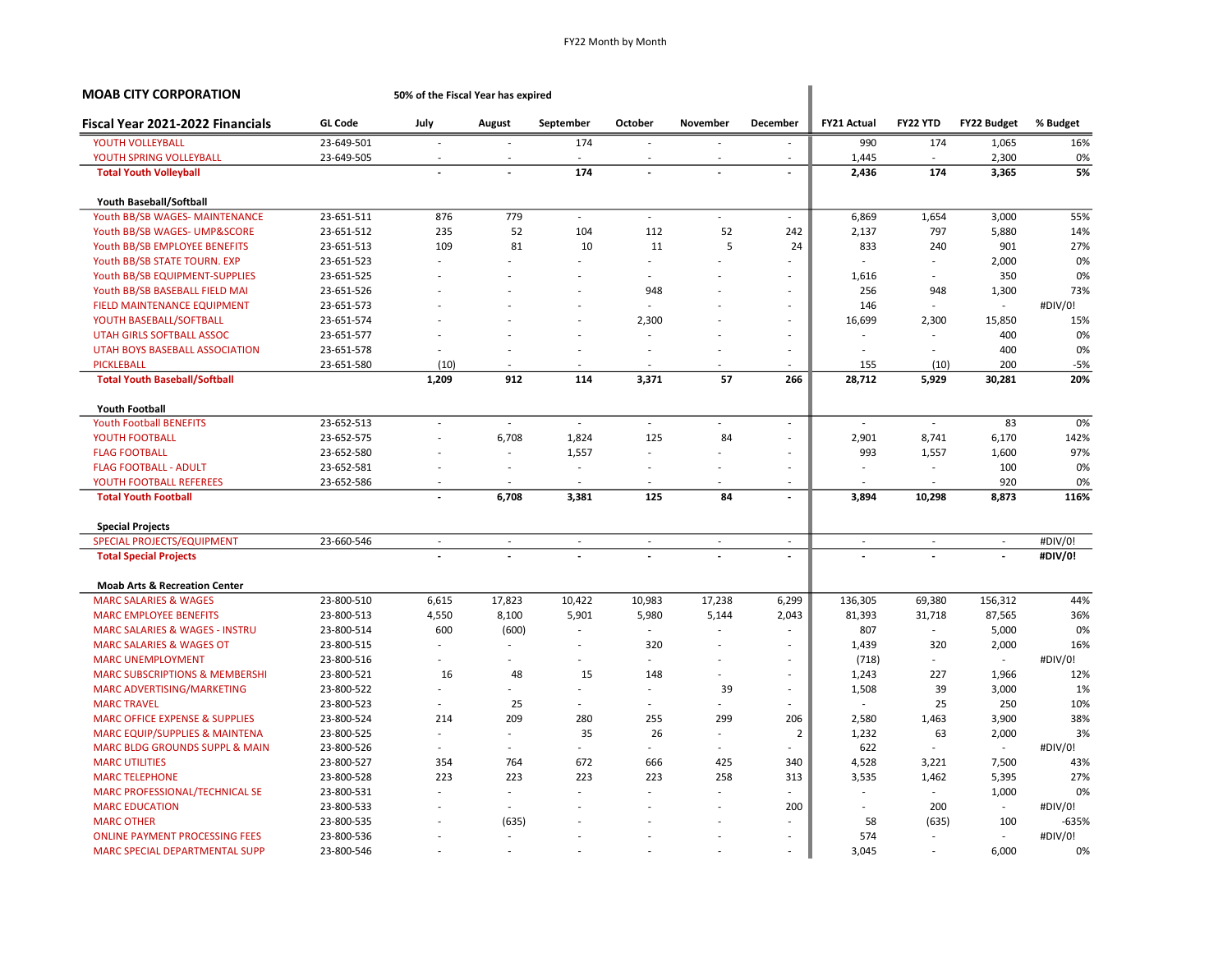| <b>MOAB CITY CORPORATION</b>                   |                | 50% of the Fiscal Year has expired |                          |           |         |                |                          |             |                          |                    |                |
|------------------------------------------------|----------------|------------------------------------|--------------------------|-----------|---------|----------------|--------------------------|-------------|--------------------------|--------------------|----------------|
| Fiscal Year 2021-2022 Financials               | <b>GL Code</b> | July                               | August                   | September | October | November       | December                 | FY21 Actual | FY22 YTD                 | <b>FY22 Budget</b> | % Budget       |
| <b>MARC MACHINERY &amp; EQUIPMENT</b>          | 23-800-574     |                                    |                          |           |         |                |                          |             |                          |                    | #DIV/0!        |
| <b>MARC SPECIAL EVENTS</b>                     | 23-800-577     | 670                                | 1,378                    | 781       | 446     | 2,434          | 98                       | 17,976      | 5,808                    | 35,000             | 17%            |
| <b>MARC- RED ROCK ARTS FEST</b>                | 23-800-579     | ÷                                  | 418                      | 1,451     | $\sim$  | $\sim$         | $\sim$                   | 3,335       | 1,869                    | $\sim$             | #DIV/0!        |
| <b>MARC SPECIAL PROJECTS</b>                   | 23-800-578     | 675                                | 6,599                    | (1,791)   |         | 1,639          |                          | 4,980       | 7,122                    | 200                | 3561%          |
| <b>Total Moab Arts &amp; Recreation Center</b> |                | 13,918                             | 34,351                   | 17,989    | 19,047  | 27,476         | 9,500                    | 264,443     | 122,281                  | 317,188            | 39%            |
| <b>Total Expenditures:</b>                     |                | 88,395                             | 155,447                  | 101,204   | 94,808  | 97,730         | 85,436                   | 1,203,591   | 623,020                  | 1,539,858          | 40%            |
| <b>Total Change In Net Position</b>            |                | 37,808                             | (58, 227)                | (59, 404) | (8,037) | (9,291)        | 270                      | 1,312,597   | (96, 881)                |                    |                |
| <b>24 Community Development</b>                |                |                                    |                          |           |         |                |                          |             |                          |                    |                |
|                                                |                |                                    |                          |           |         |                |                          |             |                          |                    |                |
| <b>Change In Net Position</b>                  |                |                                    |                          |           |         |                |                          |             |                          |                    |                |
| <b>Expenditures:</b>                           |                |                                    |                          |           |         |                |                          |             |                          |                    |                |
| <b>Community Development</b>                   |                |                                    |                          |           |         |                |                          |             |                          |                    |                |
| <b>Community development</b>                   |                |                                    |                          |           |         |                |                          |             |                          |                    |                |
| <b>CDBG PROJECT</b>                            | 24-400-619     | $\overline{\phantom{a}}$           | $\overline{\phantom{a}}$ | $\sim$    | $\sim$  | $\sim$         | $\sim$                   | 98,951      | $\overline{\phantom{a}}$ | $\sim$             | #DIV/0!        |
| <b>Total Community development</b>             |                |                                    |                          |           |         | $\overline{a}$ | $\blacksquare$           | 98,951      | $\frac{1}{2}$            | $\blacksquare$     | #DIV/0!        |
|                                                |                |                                    |                          |           |         |                |                          |             |                          |                    |                |
| <b>Total Expenditures:</b>                     |                |                                    |                          |           |         |                | $\overline{\phantom{a}}$ | 98,951      |                          | $\blacksquare$     | #DIV/0!        |
| <b>Total Change In Net Position</b>            |                |                                    |                          |           |         |                | $\overline{\phantom{a}}$ | (98, 951)   |                          |                    |                |
| <b>28 Trails Fund</b>                          |                |                                    |                          |           |         |                |                          |             |                          |                    |                |
|                                                |                |                                    |                          |           |         |                |                          |             |                          |                    |                |
| <b>Change In Net Position</b>                  |                |                                    |                          |           |         |                |                          |             |                          |                    |                |
| Revenue:                                       |                |                                    |                          |           |         |                |                          |             |                          |                    |                |
| <b>Contributions and transfers</b>             |                |                                    |                          |           |         |                |                          |             |                          |                    |                |
| <b>CONTRIBUTION FROM GENERAL FUND</b>          | 28-332-310     | 2,500                              | 2,500                    | 2,500     | 2,500   | 2,500          | 2,500                    | 220,000     | 15,000                   | 30,000             | 50%            |
| <b>Total Contributions and transfers</b>       |                | 2,500                              | 2,500                    | 2,500     | 2,500   | 2,500          | 2,500                    | 220,000     | 15,000                   | 30,000             | 50%            |
| <b>Total Revenue:</b>                          |                | 2,500                              | 2,500                    | 2,500     | 2,500   | 2,500          | 2,500                    | 220,000     | 15,000                   | 30,000             | 50%<br>#DIV/0! |
| <b>Expenditures:</b>                           |                |                                    |                          |           |         |                |                          |             |                          |                    |                |
| <b>Millcreek Projects</b>                      |                |                                    |                          |           |         |                |                          |             |                          |                    |                |
| <b>Millcreek</b>                               |                |                                    |                          |           |         |                |                          |             |                          |                    |                |
| PROFESSIONAL/TECHNICAL                         | 28-400-531     | L.                                 | ÷.                       | ÷         | ÷.      | $\sim$         | $\mathcal{L}$            | ÷           | $\overline{\phantom{a}}$ | 30,000             | 0%             |
| <b>TRAILS</b>                                  | 28-400-589     |                                    |                          |           |         |                | $\sim$                   |             | ÷.                       | ÷.                 | #DIV/0!        |
|                                                |                |                                    |                          |           |         |                |                          |             |                          |                    |                |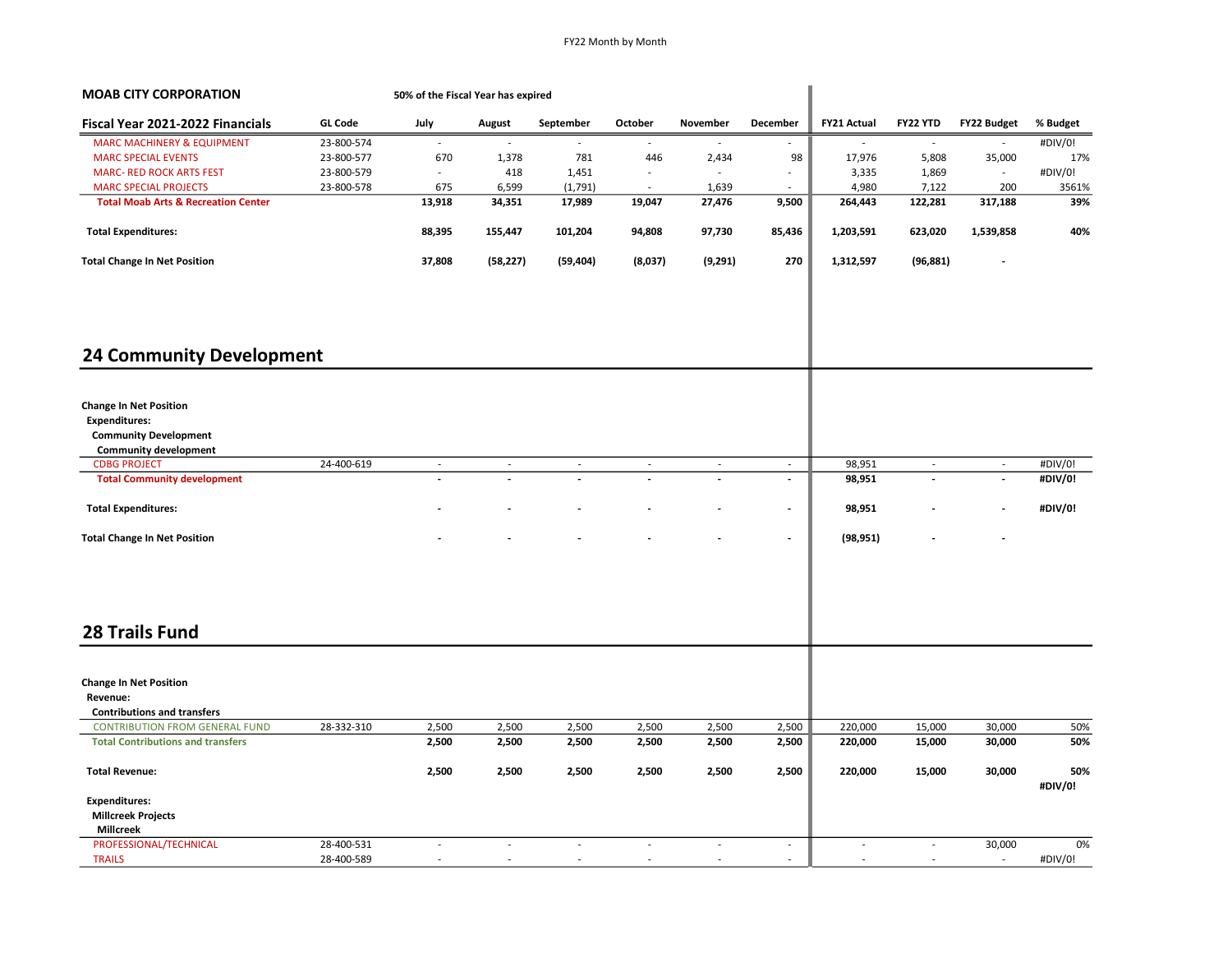| <b>MOAB CITY CORPORATION</b>                                             |                | 50% of the Fiscal Year has expired |                          |                |                          |                          |                          |                    |                          |                      |          |
|--------------------------------------------------------------------------|----------------|------------------------------------|--------------------------|----------------|--------------------------|--------------------------|--------------------------|--------------------|--------------------------|----------------------|----------|
| Fiscal Year 2021-2022 Financials                                         | <b>GL Code</b> | July                               | August                   | September      | October                  | November                 | <b>December</b>          | <b>FY21 Actual</b> | <b>FY22 YTD</b>          | <b>FY22 Budget</b>   | % Budget |
| <b>Total Millcreek</b>                                                   |                |                                    |                          |                |                          |                          | $\blacksquare$           |                    |                          | 30,000               | 0%       |
| <b>Total Expenditures:</b>                                               |                |                                    |                          |                |                          |                          | $\overline{\phantom{a}}$ |                    | $\overline{\phantom{a}}$ | 30,000               | 0%       |
| <b>Total Change In Net Position</b>                                      |                | 2,500                              | 2,500                    | 2,500          | 2,500                    | 2,500                    | 2,500                    | 220,000            | 15,000                   |                      | #DIV/0!  |
| <b>30 Housing Fund</b>                                                   |                |                                    |                          |                |                          |                          |                          |                    |                          |                      |          |
| <b>Change In Net Position</b><br>Revenue:<br><b>Charges for services</b> |                |                                    |                          |                |                          |                          |                          |                    |                          |                      |          |
| Rent/Lease Income                                                        | 30-362-301     | 12,765                             | 13,520                   | 10,280         | 10,150                   | 10,575                   | 10,575                   | 116,877            | 67,865                   | 98,000               | 69%      |
| <b>Total Charges for services</b>                                        |                | 12,765                             | 13,520                   | 10,280         | 10,150                   | 10,575                   | 10,575                   | 116,877            | 67,865                   | 98,000               | 69%      |
| Interest                                                                 |                |                                    |                          |                |                          |                          |                          |                    |                          |                      |          |
| <b>INTEREST INCOME</b>                                                   | 30-361-300     | 2,478                              | 2,260                    | 2,123          | 2,281                    | 2,316                    | 2,547                    | 13,531             | 14,005                   | 20,000               | 70%      |
| <b>Total Interest</b>                                                    |                | 2,478                              | 2,260                    | 2,123          | 2,281                    | 2,316                    | 2,547                    | 13,531             | 14,005                   | 20,000               | 70%      |
| Miscellaneous revenue                                                    |                |                                    |                          |                |                          |                          |                          |                    |                          |                      |          |
| Proceeds from Long Term Debt                                             | 30-361-365     | ÷,                                 | ÷,                       | $\sim$         | ÷,                       | ÷                        | $\overline{\phantom{a}}$ | 6,455,000          | $\frac{1}{2}$            | $\sim$               | #DIV/0!  |
| <b>Transfer from Housing Fund Beg</b>                                    | 30-395-350     | ÷,                                 | $\overline{\phantom{a}}$ |                |                          | $\overline{a}$           | $\sim$                   |                    | ä,                       | 6,989,909            | 0%       |
| <b>Transfer From General Fund</b>                                        | 30-391-310     |                                    | $\overline{\phantom{a}}$ | $\sim$         | $\overline{\phantom{a}}$ | $\sim$                   | $\sim$                   |                    | ٠                        |                      | #DIV/0!  |
| <b>Total Miscellaneous revenue</b>                                       |                |                                    | $\overline{\phantom{a}}$ | $\blacksquare$ | $\overline{\phantom{a}}$ | $\overline{\phantom{a}}$ | $\overline{\phantom{a}}$ | 6,455,000          | $\overline{\phantom{a}}$ | 6,989,909            | 0%       |
| <b>Total Revenue:</b>                                                    |                | 15,243                             | 15,780                   | 12,403         | 12,431                   | 12,891                   | 13,122                   | 6,585,408          | 81,870                   | 7,107,909            | 1%       |
| <b>Expenditures:</b>                                                     |                |                                    |                          |                |                          |                          |                          |                    |                          |                      |          |
| General government                                                       |                |                                    |                          |                |                          |                          |                          |                    |                          |                      |          |
| Administrative                                                           |                |                                    |                          |                |                          |                          |                          |                    |                          |                      |          |
| <b>Salaries and Wages</b>                                                | 30-464-510     | 46                                 | $\sim$                   | $\sim$         | ä,                       | $\overline{\phantom{a}}$ | $\sim$                   | 27,689             | 46                       | 44,815               | 0%       |
| <b>Benefits</b>                                                          | 30-464-513     | $\overline{2}$                     | ÷,                       |                | Ĩ.                       | $\overline{\phantom{a}}$ | $\sim$                   | 16,734             | $\overline{2}$           | 44,884               | 0%       |
| <b>OVERTIME</b>                                                          | 30-464-515     |                                    | ÷,                       |                | ÷,                       | $\overline{\phantom{a}}$ | $\sim$                   | $\sim$             | $\blacksquare$           | 5,000                | 0%       |
| <b>Development Costs</b>                                                 | 30-464-522     | 68                                 | $\overline{\phantom{a}}$ | 197            | ÷,                       | 650                      | $\sim$                   | 145,874            | 914                      | 6,400,000            | 0%       |
| <b>Operation &amp; Maintenance Costs</b>                                 | 30-464-525     | ÷.                                 | 2,412                    | 16,812         | 1,165                    | 452                      | 435                      | 35,363             | 21,275                   | 35,000               | 61%      |
| <b>O&amp;M UTILITIES</b>                                                 | 30-464-527     | 50                                 | 3,254                    | 2,965          | 3,339                    | 2,962                    | 3,969                    | 44,731             | 16,539                   | 40,000               | 41%      |
| Transfer to Debt Service Fund<br><b>Total Administrative</b>             | 30-464-560     | 165                                | $\sim$<br>5,666          | 19,974         | 4,504                    | $\sim$<br>4,064          | 4,403                    | 133,608<br>403,999 | $\sim$<br>38,776         | 538,210<br>7,107,909 | 0%<br>1% |
|                                                                          |                |                                    |                          |                |                          |                          |                          |                    |                          |                      |          |
| <b>Total Expenditures:</b>                                               |                | 165                                | 5,666                    | 19,974         | 4,504                    | 4,064                    | 4,403                    | 403,999            | 38,776                   | 7,107,909            | 1%       |
| <b>Total Change In Net Position</b>                                      |                | 15,078                             | 10,114                   | (7,571)        | 7,927                    | 8,828                    | 8,719                    | 6,181,409          | 43,094                   |                      | #DIV/0!  |
|                                                                          |                |                                    |                          |                |                          |                          |                          |                    |                          |                      |          |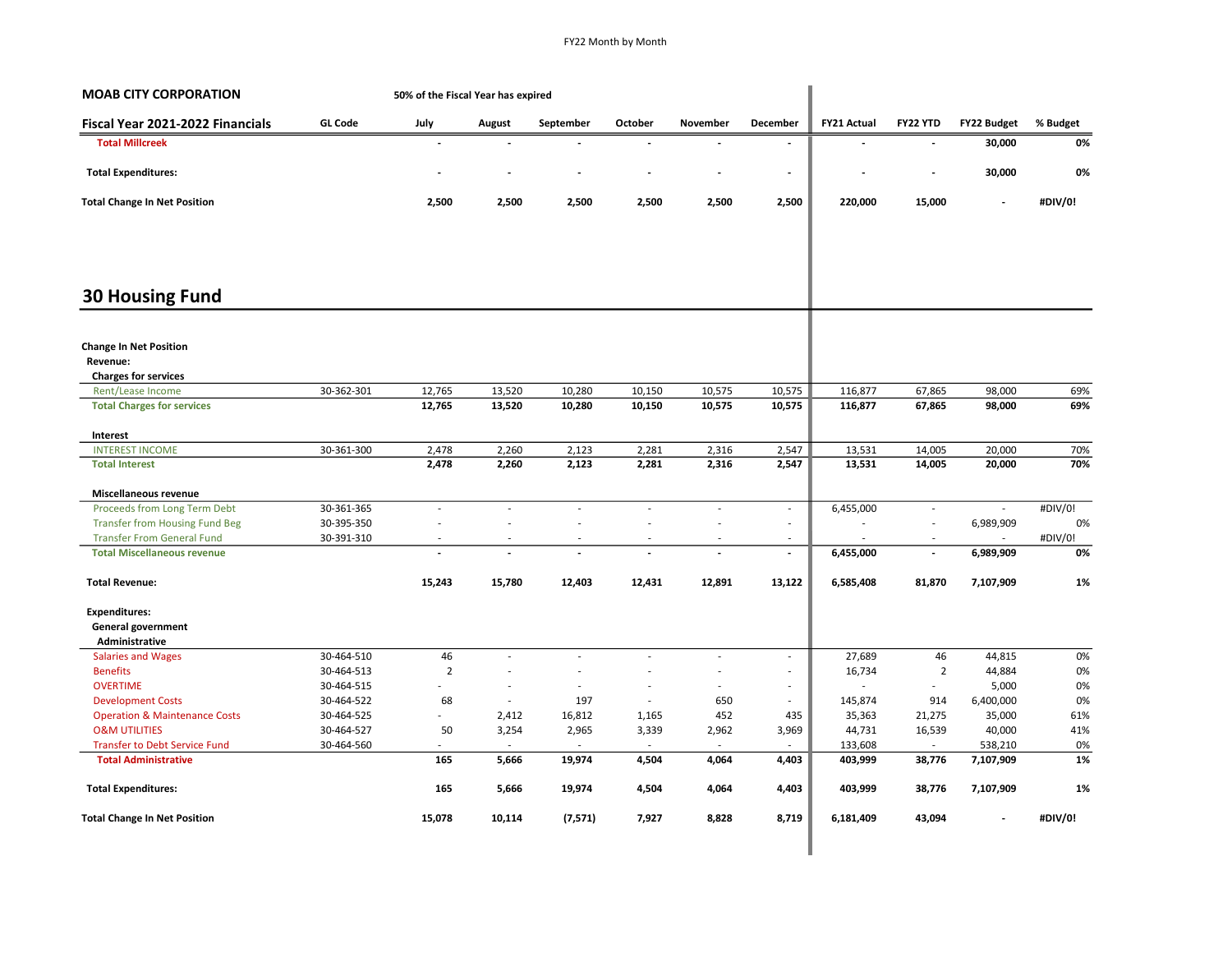| <b>MOAB CITY CORPORATION</b>                                       |                | 50% of the Fiscal Year has expired |                          |                          |                          |                          |                          |                    |                             |                    |          |
|--------------------------------------------------------------------|----------------|------------------------------------|--------------------------|--------------------------|--------------------------|--------------------------|--------------------------|--------------------|-----------------------------|--------------------|----------|
| Fiscal Year 2021-2022 Financials                                   | <b>GL Code</b> | July                               | August                   | September                | October                  | November                 | December                 | <b>FY21 Actual</b> | FY22 YTD                    | <b>FY22 Budget</b> | % Budget |
|                                                                    |                |                                    |                          |                          |                          |                          |                          |                    |                             |                    |          |
| <b>31 Debt Service Fund</b>                                        |                |                                    |                          |                          |                          |                          |                          |                    |                             |                    |          |
| <b>Change In Net Position</b>                                      |                |                                    |                          |                          |                          |                          |                          |                    |                             |                    |          |
| Revenue:                                                           |                |                                    |                          |                          |                          |                          |                          |                    |                             |                    |          |
| Intergovernmental revenue<br><b>Contribution from GC Rec Distr</b> | 31-362-360     | $\sim$                             | ä,                       | $\overline{\phantom{a}}$ | $\sim$                   | $\overline{\phantom{a}}$ | $\sim$                   | 50,000             | $\sim$                      | 190,000            | 0%       |
| <b>Contribution from Grand County</b>                              | 31-362-370     | $\overline{\phantom{a}}$           | Ĭ.                       |                          | $\overline{\phantom{a}}$ | $\sim$                   | $\overline{\phantom{a}}$ | 8,819              | $\overline{\phantom{a}}$    | 23,367             |          |
| <b>Total Intergovernmental revenue</b>                             |                |                                    |                          |                          |                          |                          | $\overline{\phantom{a}}$ | 58,819             | $\overline{\phantom{a}}$    | 213,367            | 0%<br>0% |
|                                                                    |                |                                    |                          |                          |                          |                          |                          |                    |                             |                    |          |
| <b>Charges for services</b>                                        |                |                                    |                          |                          |                          |                          |                          |                    |                             |                    |          |
| <b>Lease Revenue</b>                                               | 31-362-301     | $\overline{\phantom{a}}$           | $\sim$                   | $\sim$                   | $\sim$                   | $\sim$                   | $\sim$                   | 59,042             | $\sim$                      | 40,231             | 0%       |
| <b>Total Charges for services</b>                                  |                |                                    |                          |                          |                          |                          | $\sim$                   | 59,042             |                             | 40,231             | 0%       |
| <b>Contributions and transfers</b>                                 |                |                                    |                          |                          |                          |                          |                          |                    |                             |                    |          |
| Transfer from general fund                                         | 31-391-310     | 7,938                              | 7,938                    | 7,938                    | 7,938                    | 7,938                    | 7,938                    | 109,714            | 47,631                      | 95,261             | 50%      |
| Transfer from housing fund                                         | 31-391-315     |                                    |                          |                          |                          | $\overline{\phantom{a}}$ |                          | 133,608            | $\overline{\phantom{a}}$    | 538,210            | 0%       |
| <b>Total Contributions and transfers</b>                           |                | 7,938                              | 7,938                    | 7,938                    | 7,938                    | 7,938                    | 7,938                    | 243,322            | 47,631                      | 633,471            | 8%       |
| <b>Total Revenue:</b>                                              |                | 7,938                              | 7,938                    | 7,938                    | 7,938                    | 7,938                    | 7,938                    | 361,183            | 47,631                      | 887,069            | 5%       |
| <b>Expenditures:</b>                                               |                |                                    |                          |                          |                          |                          |                          |                    |                             |                    |          |
| <b>Community Development</b>                                       |                |                                    |                          |                          |                          |                          |                          |                    |                             |                    |          |
| <b>Community development</b>                                       |                |                                    |                          |                          |                          |                          |                          |                    |                             |                    |          |
| 2018 CIB Bond - Principal                                          | 31-471-615     | $\sim$                             | ÷,                       | 30,000                   | $\mathcal{L}$            | $\sim$                   | $\overline{\phantom{a}}$ | 29,000             | 30,000                      | 30,000             | 100%     |
| 2018 CIB Bond - Interest                                           | 31-471-616     |                                    | ä,                       | 16,750                   |                          |                          |                          | 17,475             | 16,750                      | 16,734             | 100%     |
| 2019 Walnut Lane Lease - Princ                                     | 31-471-617     |                                    | $\overline{\phantom{a}}$ | ÷                        | 65,000                   | ä,                       | $\sim$                   | 62,000             | 65,000                      | 65,000             | 100%     |
| 2019 Walnut Lane Lease - Inter                                     | 31-471-618     |                                    |                          | $\sim$                   | 68,967                   |                          | $\overline{\phantom{a}}$ | 71,608             | 68,967                      | 63,967             | 108%     |
| 2021 WALNUT LANE BOND PRINCIPA                                     | 31-471-619     |                                    | ä,                       | $\sim$                   | $\overline{\phantom{a}}$ | $\overline{a}$           | ٠                        | $\sim$             | $\mathcal{L}_{\mathcal{A}}$ | 262,000            | 0%       |
| 2021 WALNUT LANE BOND INTEREST                                     | 31-471-620     |                                    | ٠                        | 72,193                   |                          | ٠                        | $\overline{\phantom{a}}$ |                    | 72,193                      | 147,243            | 49%      |
| <b>Total Community development</b>                                 |                |                                    |                          | 46,750                   | 133,967                  |                          | $\overline{\phantom{a}}$ | 180,083            | 180,717                     | 175,701            | 103%     |
| <b>Municipal Building Authority</b><br><b>Municipal Building</b>   |                |                                    |                          |                          |                          |                          |                          |                    |                             |                    |          |
| 2003 Sales Tax Rev - Principal                                     | 31-471-611     | ÷                                  | ä,                       | 89,000                   | ÷                        | L.                       | $\overline{\phantom{a}}$ | 87,000             | 89,000                      | 89,000             | 100%     |
| 2003 Sales Tax Rev - Interest                                      | 31-471-612     | $\overline{a}$                     | ä,                       | 22,125                   | $\overline{\phantom{a}}$ | ä,                       | $\sim$                   | 24,300             | 22,125                      | 22,125             | 100%     |
| 2009 Sales Tax Rev - Principal                                     | 31-471-613     | $\sim$                             | ÷,                       | 191,000                  | $\sim$                   | $\sim$                   | $\sim$                   | 191,000            | 191,000                     | 191,000            | 100%     |
| <b>Total Municipal Building</b>                                    |                | $\overline{\phantom{a}}$           | $\overline{\phantom{a}}$ | 302,125                  | $\overline{a}$           | $\overline{\phantom{a}}$ | $\overline{\phantom{a}}$ | 302,300            | 302,125                     | 302,125            | 100%     |
| <b>Total Expenditures:</b>                                         |                |                                    | $\centerdot$             | 348,875                  | 133,967                  | $\overline{\phantom{a}}$ | $\overline{\phantom{a}}$ | 482,383            | 482,842                     | 477,826            | 101%     |
| <b>Total Change In Net Position</b>                                |                | 7,938                              | 7,938                    | (340, 937)               | (126, 028)               | 7,938                    | 7,938                    | (121, 199)         | (435, 211)                  | 409,243            | $-106%$  |
|                                                                    |                |                                    |                          |                          |                          |                          |                          |                    |                             |                    |          |
|                                                                    |                |                                    |                          |                          |                          |                          |                          |                    |                             |                    |          |

ı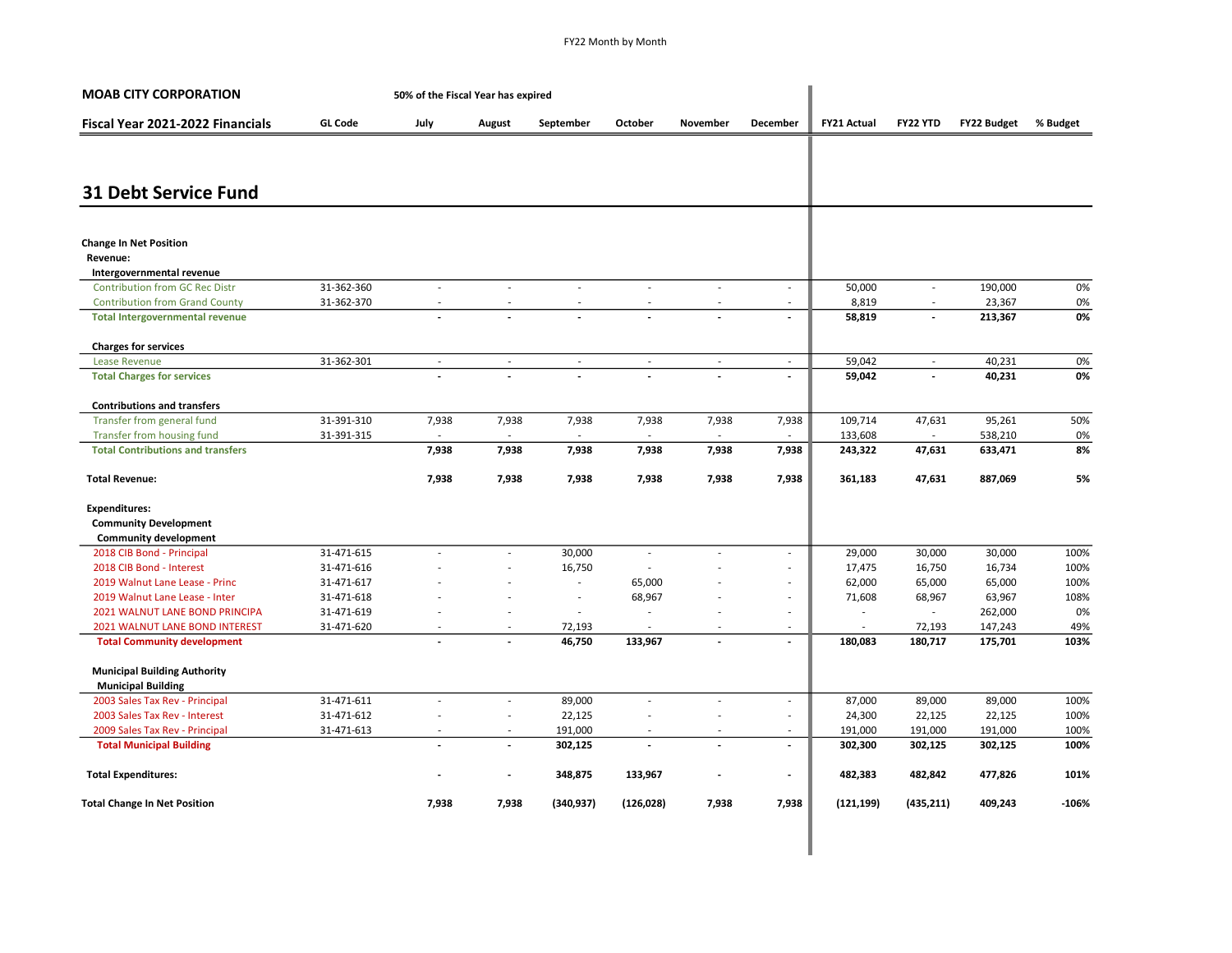| <b>MOAB CITY CORPORATION</b>             |                | 50% of the Fiscal Year has expired |                |                          |                |                |                             |                    |                          |                          |            |
|------------------------------------------|----------------|------------------------------------|----------------|--------------------------|----------------|----------------|-----------------------------|--------------------|--------------------------|--------------------------|------------|
| Fiscal Year 2021-2022 Financials         | <b>GL Code</b> | July                               | August         | September                | October        | November       | December                    | <b>FY21 Actual</b> | FY22 YTD                 | <b>FY22 Budget</b>       | % Budget   |
| <b>41 Capital Projects Fund</b>          |                |                                    |                |                          |                |                |                             |                    |                          |                          |            |
|                                          |                |                                    |                |                          |                |                |                             |                    |                          |                          |            |
| <b>Change In Net Position</b>            |                |                                    |                |                          |                |                |                             |                    |                          |                          |            |
| Revenue:                                 |                |                                    |                |                          |                |                |                             |                    |                          |                          |            |
| Interest                                 |                |                                    |                |                          |                |                |                             |                    |                          |                          |            |
| <b>INTEREST INCOME</b>                   | 41-361-300     | 98<br>98                           | 90<br>90       | 84<br>84                 | 90<br>90       | 92<br>92       | 101<br>101                  | 2,378              | 555<br>555               | 2,000                    | 28%<br>28% |
| <b>Total Interest</b>                    |                |                                    |                |                          |                |                |                             | 2,378              |                          | 2,000                    |            |
| Miscellaneous revenue                    |                |                                    |                |                          |                |                |                             |                    |                          |                          |            |
| <b>GRANT PROCEEDS</b>                    | 41-362-303     | $\sim$                             | L.             | $\sim$                   | $\mathcal{L}$  | 50,000         | $\mathcal{L}_{\mathcal{A}}$ | $\sim$             | 50,000                   | 417,500                  | 12%        |
| <b>DONATIONS</b>                         | 41-362-300     | $\overline{\phantom{a}}$           |                | 50                       | 25             |                | $\sim$                      | 330                | 75                       |                          | #DIV/0!    |
| <b>Total Miscellaneous revenue</b>       |                |                                    |                | 50                       | 25             | 50,000         | $\blacksquare$              | 330                | 50,075                   | 417,500                  | 12%        |
| <b>Contributions and transfers</b>       |                |                                    |                |                          |                |                |                             |                    |                          |                          |            |
| <b>TRANSFER FROM GENERAL FUND</b>        | 41-391-310     | 46,057                             | 46,057         | 46,057                   | 46,057         | 46,057         | 94,271                      | 683,299            | 324,556                  | 890,183                  | 36%        |
| CAPITAL PROJECTS FUND BEG. BAL           | 41-395-361     |                                    |                | $\sim$                   |                |                |                             |                    | $\sim$                   | 50,000                   | 0%         |
| <b>Total Contributions and transfers</b> |                | 46,057                             | 46,057         | 46,057                   | 46,057         | 46,057         | 94,271                      | 683,299            | 324,556                  | 940,183                  | 35%        |
| <b>Total Revenue:</b>                    |                | 46,155                             | 46,146         | 46,191                   | 46,172         | 96,149         | 94,372                      | 686,007            | 375,185                  | 1,359,683                | 28%        |
| <b>Expenditures:</b>                     |                |                                    |                |                          |                |                |                             |                    |                          |                          |            |
| <b>General government</b>                |                |                                    |                |                          |                |                |                             |                    |                          |                          |            |
| Administrative                           |                |                                    |                |                          |                |                |                             |                    |                          |                          |            |
| <b>VEHICLES</b>                          | 41-740-690     | $\overline{\phantom{a}}$           | ÷,             | $\sim$                   | ÷,             |                | $\sim$                      | 9,852              | $\sim$                   | 9,852                    | 0%         |
| <b>IT - OTHER EQUIPMENT</b>              | 41-740-697     | 3,335                              | ÷.             | $\sim$                   | $\sim$         | 10,328         | $\sim$                      | 109,264            | 13,663                   | ÷,                       | #DIV/0!    |
| IT - COMPUTER REPLACEMENT                | 41-740-696     |                                    | 2,000          | $\overline{\phantom{a}}$ | 1,632          |                | ٠                           | 4,867              | 3,632                    | $\sim$                   | #DIV/0!    |
| <b>Total Administrative</b>              |                | 3,335                              | 2,000          | $\overline{a}$           | 1,632          | 10,328         | $\overline{\phantom{a}}$    | 123,983            | 17,294                   | 9,852                    | 176%       |
| <b>Public safety</b>                     |                |                                    |                |                          |                |                |                             |                    |                          |                          |            |
| Police                                   |                |                                    |                |                          |                |                |                             |                    |                          |                          |            |
| <b>POLICE EQUIPMENT</b>                  | 41-791-650     | $\overline{\phantom{a}}$           | J.             | $\overline{a}$           | ÷,             | $\overline{a}$ | $\sim$                      |                    | $\sim$                   | 38,094                   | 0%         |
| <b>POLICE VEHICLES</b>                   | 41-791-655     | 39,801                             |                | $\sim$                   | ÷,             |                | $\sim$                      | 100,145            | 39,801                   | 130,541                  | 30%        |
| <b>Total Police</b>                      |                | 39,801                             |                |                          |                |                | $\overline{\phantom{a}}$    | 100,145            | 39,801                   | 168,635                  | 24%        |
| <b>Animal Shelter</b>                    |                |                                    |                |                          |                |                |                             |                    |                          |                          |            |
| <b>ANIMAL SHELTER EQUIPMENT</b>          | 41-791-641     | $\sim$                             | ÷,             | $\sim$                   | $\sim$         | $\sim$         | $\sim$                      | ÷,                 | $\overline{\phantom{a}}$ | 11,163                   | 0%         |
| <b>Total Animal Shelter</b>              |                |                                    |                |                          |                |                | $\blacksquare$              | $\overline{a}$     |                          | 11,163                   | 0%         |
| <b>Public Works</b>                      |                |                                    |                |                          |                |                |                             |                    |                          |                          |            |
| <b>PARKING IMPROVEMENTS - DISPERS</b>    | 41-440-666     |                                    |                |                          |                | $\sim$         | 4,841                       | ÷,                 | 4,841                    | $\overline{\phantom{a}}$ | #DIV/0!    |
| <b>400 EAST ROAD IMPROVEMENTS</b>        | 41-440-686     |                                    |                |                          |                |                |                             |                    |                          | $\overline{\phantom{a}}$ | #DIV/0!    |
| 500 WEST/KANE CREEK IMPROVE              | 41-440-697     |                                    |                |                          |                |                | $\overline{\phantom{a}}$    |                    |                          | $\sim$                   | #DIV/0!    |
| <b>VEHICLES</b>                          | 41-440-691     |                                    |                |                          |                |                | ä,                          |                    |                          | $\overline{\phantom{a}}$ | #DIV/0!    |
| <b>Flood Damage Repair</b>               | 41-440-699     |                                    |                |                          |                |                |                             |                    |                          | 330,000                  | 0%         |
| <b>Total Public Works</b>                |                | $\overline{a}$                     | $\overline{a}$ |                          | $\overline{a}$ |                | 4.841                       | $\overline{a}$     | 4,841                    | $\overline{a}$           | #DIV/0!    |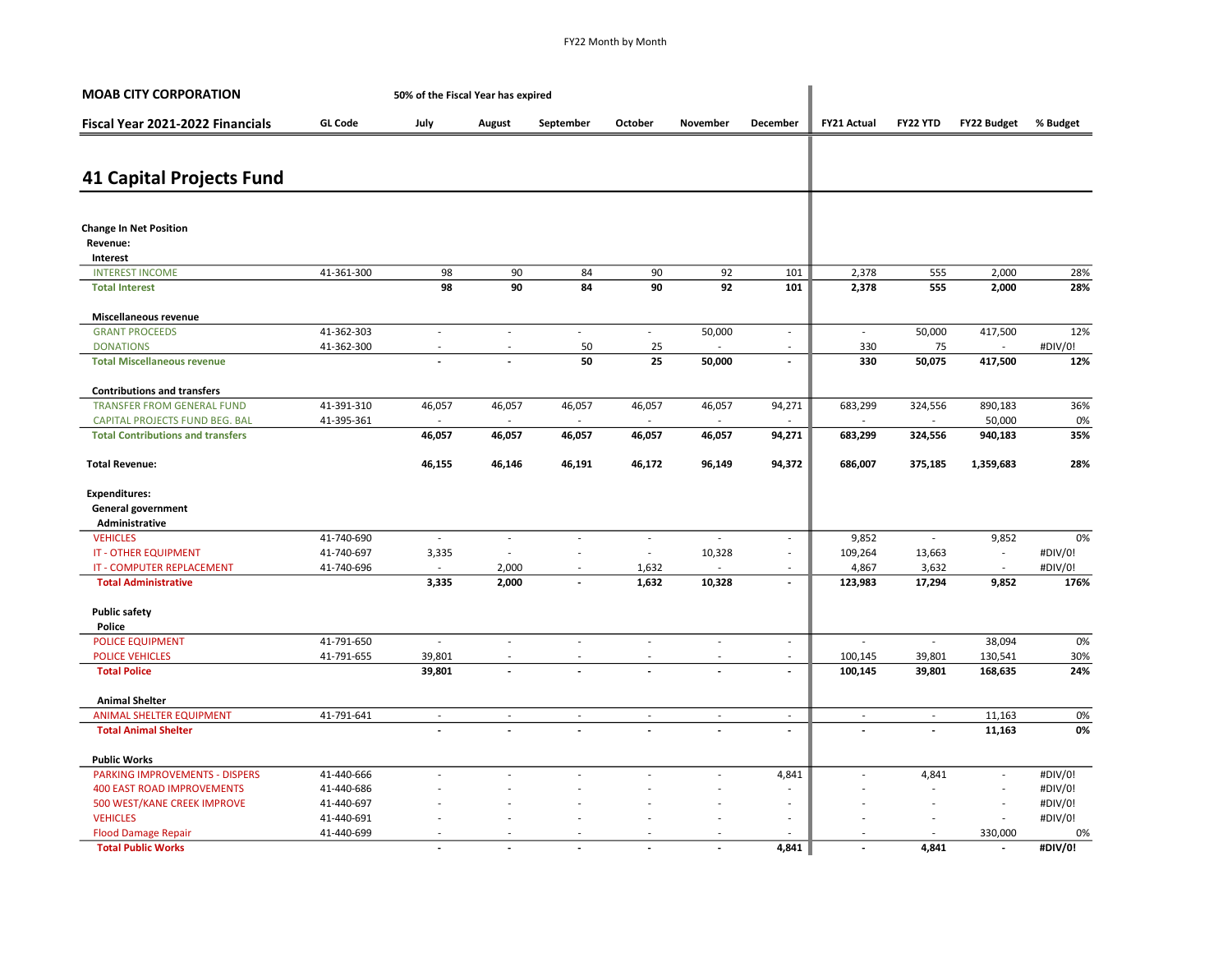| <b>MOAB CITY CORPORATION</b>                                                          |                | 50% of the Fiscal Year has expired |                          |                          |                          |                             |                             |                          |                          |                          |          |
|---------------------------------------------------------------------------------------|----------------|------------------------------------|--------------------------|--------------------------|--------------------------|-----------------------------|-----------------------------|--------------------------|--------------------------|--------------------------|----------|
| Fiscal Year 2021-2022 Financials                                                      | <b>GL Code</b> | July                               | August                   | September                | October                  | November                    | December                    | <b>FY21 Actual</b>       | FY22 YTD                 | <b>FY22 Budget</b>       | % Budget |
| <b>Municipal Building</b>                                                             |                |                                    |                          |                          |                          |                             |                             |                          |                          |                          |          |
| <b>CENTER STREET GYM MECHANICAL</b>                                                   | 41-770-651     | $\overline{\phantom{a}}$           | $\overline{\phantom{a}}$ | $\overline{\phantom{a}}$ | $\overline{\phantom{a}}$ | $\overline{\phantom{a}}$    |                             | $\overline{\phantom{a}}$ | $\overline{\phantom{a}}$ |                          | #DIV/0!  |
| <b>Total Municipal Building</b>                                                       |                |                                    |                          |                          | $\overline{\phantom{a}}$ |                             | 4,841                       | $\overline{a}$           | 4,841                    | 330,000                  | 1%       |
| Recreation                                                                            |                |                                    |                          |                          |                          |                             |                             |                          |                          |                          |          |
| <b>TRAIL &amp; BRIDGE IMPROVEMENTS</b>                                                | 41-780-625     | $\sim$                             | $\sim$                   | $\omega$                 | $\mathcal{L}$            | $\mathcal{L}_{\mathcal{A}}$ | $\overline{\phantom{a}}$    | $\overline{\phantom{a}}$ | $\sim$                   | 300,000                  | 0%       |
| ART IN PUBLIC PLACES 1%                                                               | 41-780-630     | ٠                                  | 2,451                    | 830                      | 675                      | 675                         | 7,777                       | 21,772                   | 12,408                   | 37,000                   | 34%      |
| <b>PARK IMPROVEMENTS</b>                                                              | 41-780-644     |                                    |                          | ÷                        |                          |                             | $\overline{\phantom{a}}$    | 48,624                   | ÷                        |                          | #DIV/0!  |
| <b>PARKS EQUIPMENT &amp; VEHICLES</b>                                                 | 41-780-646     | $\overline{\phantom{a}}$           |                          | ÷                        | L.                       | ÷.                          | ÷,                          | ÷,                       | $\sim$                   | $\sim$                   | #DIV/0!  |
| <b>Total Recreation</b>                                                               |                | $\overline{\phantom{a}}$           | 2,451                    | 830                      | 675                      | 675                         | 7,777                       | 70,396                   | 12,408                   | 337,000                  | 4%       |
| <b>Swimming Pool</b>                                                                  |                |                                    |                          |                          |                          |                             |                             |                          |                          |                          |          |
| <b>AQUATIC CENTER IMPROVEMENTS</b>                                                    | 41-470-670     | $\sim$                             | ÷.                       | $\sim$                   | $\sim$                   | $\sim$                      | $\overline{\phantom{a}}$    | $\sim$                   | $\sim$                   | $\sim$                   | #DIV/0!  |
| <b>AQUATIC CENTER SET ASIDE</b>                                                       | 41-470-671     |                                    |                          | ٠                        |                          |                             | $\overline{\phantom{a}}$    | ÷,                       |                          | $\sim$                   | #DIV/0!  |
| AQUATIC CENTER EQUIPMENT REPLA                                                        | 41-470-672     |                                    |                          |                          |                          |                             | ä,                          |                          |                          |                          | #DIV/0!  |
| <b>Total Swimming Pool</b>                                                            |                |                                    |                          | $\overline{a}$           | $\overline{a}$           |                             | $\blacksquare$              | $\overline{\phantom{a}}$ |                          | $\overline{\phantom{a}}$ | #DIV/0!  |
| <b>Moab Arts &amp; Recreation Center</b>                                              |                |                                    |                          |                          |                          |                             |                             |                          |                          |                          |          |
| <b>MARC BUILDING IMPROVEMENTS</b>                                                     | 41-460-672     | $\sim$                             | $\sim$                   | 6,775                    | 2,640                    | 3,488                       | 148                         | 68,381                   | 13,051                   | 50,000                   | 26%      |
| <b>Total Moab Arts &amp; Recreation Center</b>                                        |                |                                    |                          | 6,775                    | 2,640                    | 3,488                       | 148                         | 68,381                   | 13,051                   | 50,000                   | 26%      |
| <b>Municipal Building Authority</b>                                                   |                |                                    |                          |                          |                          |                             |                             |                          |                          |                          |          |
| <b>Municipal Building</b>                                                             |                |                                    |                          |                          |                          |                             |                             |                          |                          |                          |          |
| <b>BLDG IMPROVEMENTS</b>                                                              | 41-770-650     | $\sim$                             | $\sim$                   | $\sim$                   | $\sim$                   | $\sim$                      | $\sim$                      | $\sim$                   | $\sim$                   | $\sim$                   | #DIV/0!  |
| <b>Total Municipal Building</b>                                                       |                |                                    |                          |                          |                          |                             | $\overline{\phantom{a}}$    | $\overline{a}$           |                          | $\overline{\phantom{a}}$ | #DIV/0!  |
| <b>Transfers and Contributions</b>                                                    |                |                                    |                          |                          |                          |                             |                             |                          |                          |                          |          |
| RETURN OF LOAN/GRANT PROCEEDS                                                         | 41-400-680     | ÷,                                 | $\sim$                   | ÷                        | ÷,                       | $\sim$                      | $\mathcal{L}_{\mathcal{A}}$ | ÷,                       | $\sim$                   | $\sim$                   | #DIV/0!  |
| TRANSFER TO CP FUND BALANCE                                                           | 41-400-690     |                                    |                          |                          |                          |                             | $\overline{\phantom{a}}$    |                          |                          | 353,033                  | 0%       |
| <b>Total Transfers and Contributions</b>                                              |                |                                    |                          |                          |                          |                             | $\overline{a}$              | $\overline{a}$           |                          | 353,033                  | 0%       |
| <b>Total Expenditures:</b>                                                            |                | 43,136                             | 4,451                    | 7,604                    | 4,947                    | 14,490                      | 12,766                      | 362,905                  | 87,394                   | 929,683                  | 9%       |
| <b>Total Change In Net Position</b>                                                   |                | 3,019                              | 41,696                   | 38,587                   | 41,226                   | 81,658                      | 81,606                      | 323,102                  | 287,791                  | 430,000                  | 67%      |
|                                                                                       |                |                                    |                          |                          |                          |                             |                             |                          |                          |                          |          |
| 51 Water Fund                                                                         |                |                                    |                          |                          |                          |                             |                             |                          |                          |                          |          |
|                                                                                       |                |                                    |                          |                          |                          |                             |                             |                          |                          |                          |          |
| <b>Income or Expense</b><br><b>Income From Operations:</b><br><b>Operating income</b> |                |                                    |                          |                          |                          |                             |                             |                          |                          |                          |          |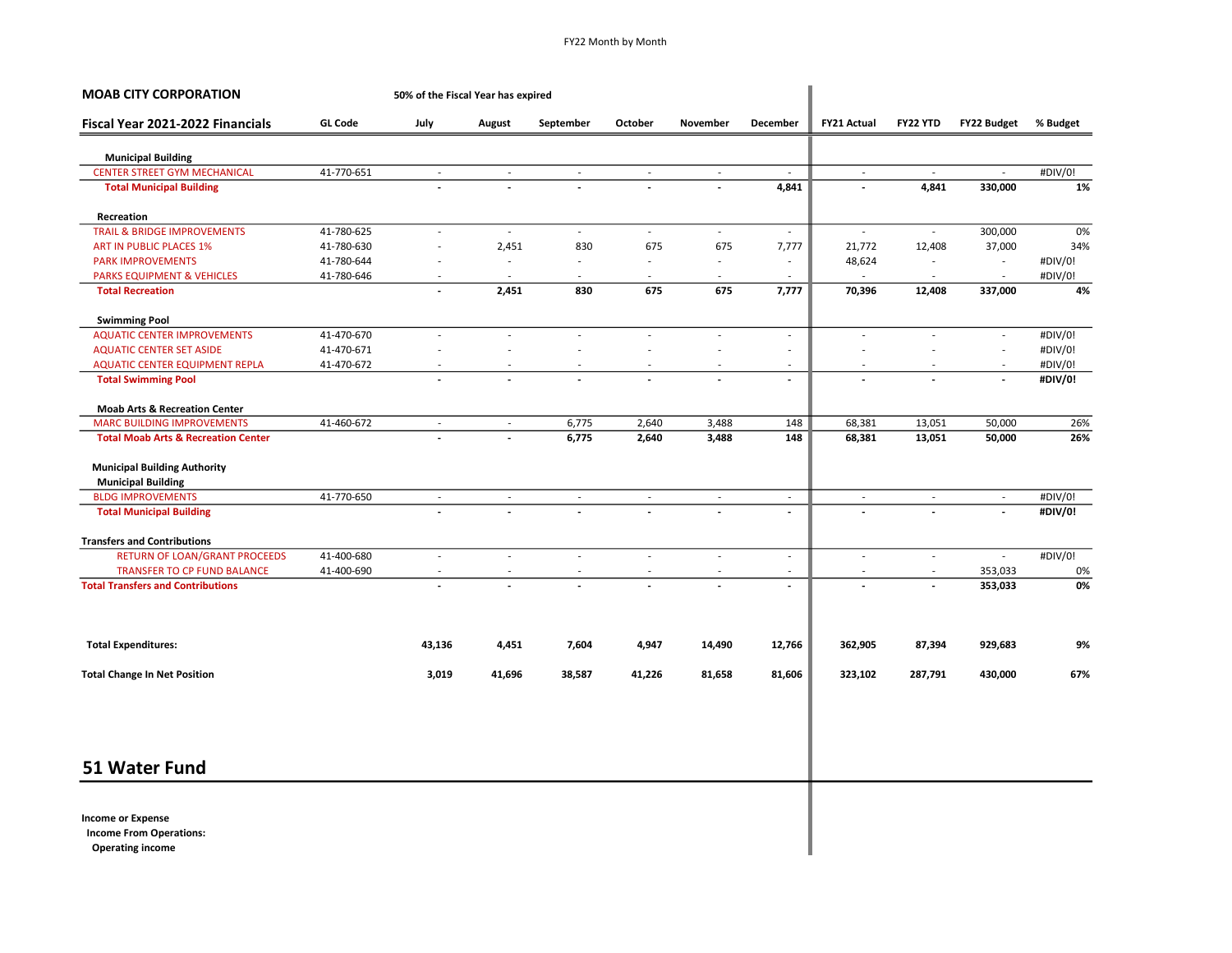| <b>MOAB CITY CORPORATION</b>                             |                | 50% of the Fiscal Year has expired |                          |              |                          |          |                          |                    |                          |                          |          |
|----------------------------------------------------------|----------------|------------------------------------|--------------------------|--------------|--------------------------|----------|--------------------------|--------------------|--------------------------|--------------------------|----------|
| Fiscal Year 2021-2022 Financials                         | <b>GL Code</b> | July                               | August                   | September    | October                  | November | December                 | <b>FY21 Actual</b> | <b>FY22 YTD</b>          | <b>FY22 Budget</b>       | % Budget |
| <b>Water Operating Income</b>                            |                |                                    |                          |              |                          |          |                          |                    |                          |                          |          |
| <b>WATER PENALTIES</b>                                   | 51-363-330     | 2,091                              | 4,230                    | 2,107        | 1,694                    | 1,675    | 2,038                    | 20,462             | 13,836                   | 11,000                   | 126%     |
| <b>Water SUNDRY REVENUES</b>                             | 51-369-300     | 39                                 | 35                       | 35           |                          | ä,       |                          | 39,006             | 109                      | 40,000                   | 0%       |
| <b>Water GOVERNMENT SHOP WATER</b>                       | 51-369-301     |                                    |                          |              |                          | ÷.       | $\overline{\phantom{a}}$ | 21,203             | $\overline{\phantom{a}}$ | 20,000                   | 0%       |
| <b>Water TAXABLE SHOP WATER</b>                          | 51-369-302     | 398                                | 178                      | 315          | 95                       | ÷,       |                          | 76,510             | 987                      | 60,000                   | 2%       |
| <b>WATER SALES</b>                                       | 51-371-300     | 210,247                            | 179,166                  | 182,686      | 135,057                  | 96,613   | 92,922                   | 1,686,524          | 896,691                  | 1,703,461                | 53%      |
| <b>TAX ON SHOP WATER SALES</b>                           | 51-371-320     | 146                                | 204                      | 160          | 109                      | 83       | 93                       | (5,453)            | 795                      |                          | #DIV/0!  |
| <b>WATER CONNECTION</b>                                  | 51-372-360     | 6,840                              | 438                      | 10,661       | 1,075                    | 5,240    | ä,                       | 69,942             | 24,253                   | 65,000                   | 37%      |
| <b>WATER TERMINATION</b>                                 | 51-372-361     |                                    | ÷.                       |              |                          | $\sim$   |                          | 49                 | $\sim$                   | $\sim$                   | #DIV/0!  |
| <b>Total Water Operating Income</b>                      |                | 219,762                            | 184,252                  | 195,964      | 138,031                  | 103,610  | 95,053                   | 1,908,243          | 936,671                  | 1,899,461                | 49%      |
| <b>Non-Operating Items:</b>                              |                |                                    |                          |              |                          |          |                          |                    |                          |                          |          |
| <b>Water Non-operating income</b>                        |                |                                    |                          |              |                          |          |                          |                    |                          |                          |          |
| <b>INTEREST INCOME</b>                                   | 51-361-300     | 2,392                              | 2,181                    | 2,050        | 2,202                    | 2,236    | 2,459                    | 7,380              | 13,520                   | 10,000                   | 135%     |
| <b>WATER IMPACT FEES</b>                                 | 51-361-311     | 28,703                             | 3,138                    | 22,370       |                          | 956      | 478                      | 164,987            | 55,645                   | 70,000                   | 79%      |
| <b>Total Water Non-operating income</b>                  |                | 31,095                             | 5,319                    | 24,420       | 2,202                    | 3,192    | 2,937                    | 172,367            | 69,165                   | 80,000                   | 86%      |
| <b>Total Income</b>                                      |                | 250,857                            | 189,571                  | 220,383      | 140,233                  | 106,802  | 97,990                   | 2,080,610          | 1,005,836                | 1,979,461                | 51%      |
| <b>Operating expense</b>                                 |                |                                    |                          |              |                          |          |                          |                    |                          |                          |          |
|                                                          |                |                                    |                          |              |                          |          |                          |                    |                          |                          |          |
| <b>Water Operating expense</b><br>Water GENERAL FUND O/H | 51-500-509     | 40,538                             | 40,538                   | 40,538       | 40,538                   | 40,538   | 40,538                   | 391,747            | 243,228                  | 486,457                  | 50%      |
| <b>Water SALARIES &amp; WAGES</b>                        | 51-500-510     | 6,158                              | 16,083                   | 16,391       | 15,827                   | 16,040   | 47,600                   | 215,285            | 118,100                  | 243,395                  | 49%      |
| <b>Water EMPLOYEE BENEFITS</b>                           | 51-500-513     | 8,391                              | 11,078                   | 14,418       | 14,334                   | 14,147   | 28,970                   | 176,478            | 91,339                   | 155,533                  | 59%      |
| <b>Water OVERTIME</b>                                    | 51-500-515     | $\sim$                             | 889                      | 420          | $\sim$                   | 285      | 1,098                    | 5,083              | 2,692                    | 5,000                    | 54%      |
| Water SUBSCRIPTIONS & MEMBERSH                           | 51-500-521     | $\sim$                             | ä,                       | $\mathbf{r}$ | 560                      | ÷.       | ٠                        | 2,052              | 560                      | 4,948                    | 11%      |
| <b>Water TRAVEL</b>                                      | 51-500-523     | $\sim$                             | Ĭ.                       | 43           | 109                      | ä,       | $\sim$                   | 1,657              | 152                      | 3,000                    | 5%       |
| Water OFFICE EXPENSE & SUPPLIE                           | 51-500-524     | 9                                  | $\overline{\phantom{a}}$ | 220          | $\sim$                   | $\sim$   | ä,                       | 59                 | 229                      | $\overline{\phantom{a}}$ | #DIV/0!  |
| Water EQUIPMENT-SUPPL. & MAINT                           | 51-500-525     |                                    | 46                       | 610          | $\sim$                   | 220      | 181                      | 5,154              | 1,057                    | 22,500                   | 5%       |
| Water BUILDING SUPPL. & MAINTE                           | 51-500-526     |                                    |                          |              | $\overline{\phantom{a}}$ | $\sim$   |                          | 5,008              | $\sim$                   | 5,000                    | 0%       |
| <b>Water UTILITIES</b>                                   | 51-500-527     | 6,608                              | 7,250                    | 6.070        | 8,341                    | 4,867    | 4,876                    | 73,067             | 38,011                   | 55,500                   | 68%      |
| <b>Water TELEPHONE</b>                                   | 51-500-528     | 158                                | 269                      | 218          | 245                      | 147      | 489                      | 3,421              | 1,525                    | 3,125                    | 49%      |
| Water RENT OF PROPERTY & EQUIP                           | 51-500-691     | ÷                                  | $\overline{a}$           | $\sim$       | ÷.                       | ÷.       | 2,107                    | 2,107              | 2,107                    | 8,500                    | 25%      |
| Water MONTHLY FUEL - GASCARD                             | 51-500-530     | $\overline{\phantom{a}}$           | 1,079                    | 1,210        | 1,122                    | 1,324    | 867                      | 11,383             | 5,603                    | 12,600                   | 44%      |
| Water PROFESSIONAL & TECH. SER                           | 51-500-531     | 733                                | 1,400                    | 1,856        | 183                      | 5,577    | 179                      | 42,605             | 9,928                    | 31,500                   | 32%      |
| <b>Water WATER/EDUCATION</b>                             | 51-500-533     |                                    |                          |              | 70                       | $\sim$   | 125                      | 2,005              | 195                      | 5,000                    | 4%       |
| <b>Water OTHER</b>                                       | 51-500-535     | 29                                 | 62                       | 15           | 29                       | 15       | 91                       | 1,974              | 240                      | 4,000                    | 6%       |
| Water SPECIAL DEPARTMENTAL SUP                           | 51-500-546     | 2,194                              | 635                      | 8,606        | 1,112                    | 558      | 6,380                    | 53,351             | 19,485                   | 60,600                   | 32%      |
| <b>Water INSURANCE</b>                                   | 51-500-551     |                                    |                          |              | 1,560                    | ä,       | ٠                        | 1,560              | 1,560                    | 1,600                    | 98%      |
| <b>Water Sustainability</b>                              | 51-500-552     | $\overline{\phantom{a}}$           |                          |              | $\overline{\phantom{a}}$ |          |                          |                    | $\overline{\phantom{a}}$ |                          | #DIV/0!  |
| <b>Water DEPRECIATION</b>                                | 51-500-669     |                                    |                          |              |                          | ÷.       |                          | 180,666            | ÷                        | 205,750                  | 0%       |
| <b>Total Water Operating expense</b>                     |                | 64,818                             | 79,330                   | 90,615       | 84,031                   | 83,716   | 133,502                  | 1,174,663          | 536,011                  | 1,314,008                | 41%      |
| <b>Water Non-operating expense</b>                       |                |                                    |                          |              |                          |          |                          |                    |                          |                          |          |
| Water INTEREST ON BONDS/DEBT S                           | 51-500-682     | $\sim$                             | $\sim$                   | 77,747       | ÷                        | ÷.       | $\sim$                   | 174,953            | 77,747                   | 174,252                  | 45%      |
| <b>Total Water Non-operating expense</b>                 |                |                                    |                          | 77,747       | $\overline{\phantom{a}}$ |          | $\overline{a}$           | 174,953            | 77,747                   | 174,252                  | 45%      |
| <b>Total Expense</b>                                     |                | 64,818                             | 79,330                   | 168,361      | 84,031                   | 83,716   | 133,502                  | 1,349,616          | 613,758                  | 1,488,260                | 41%      |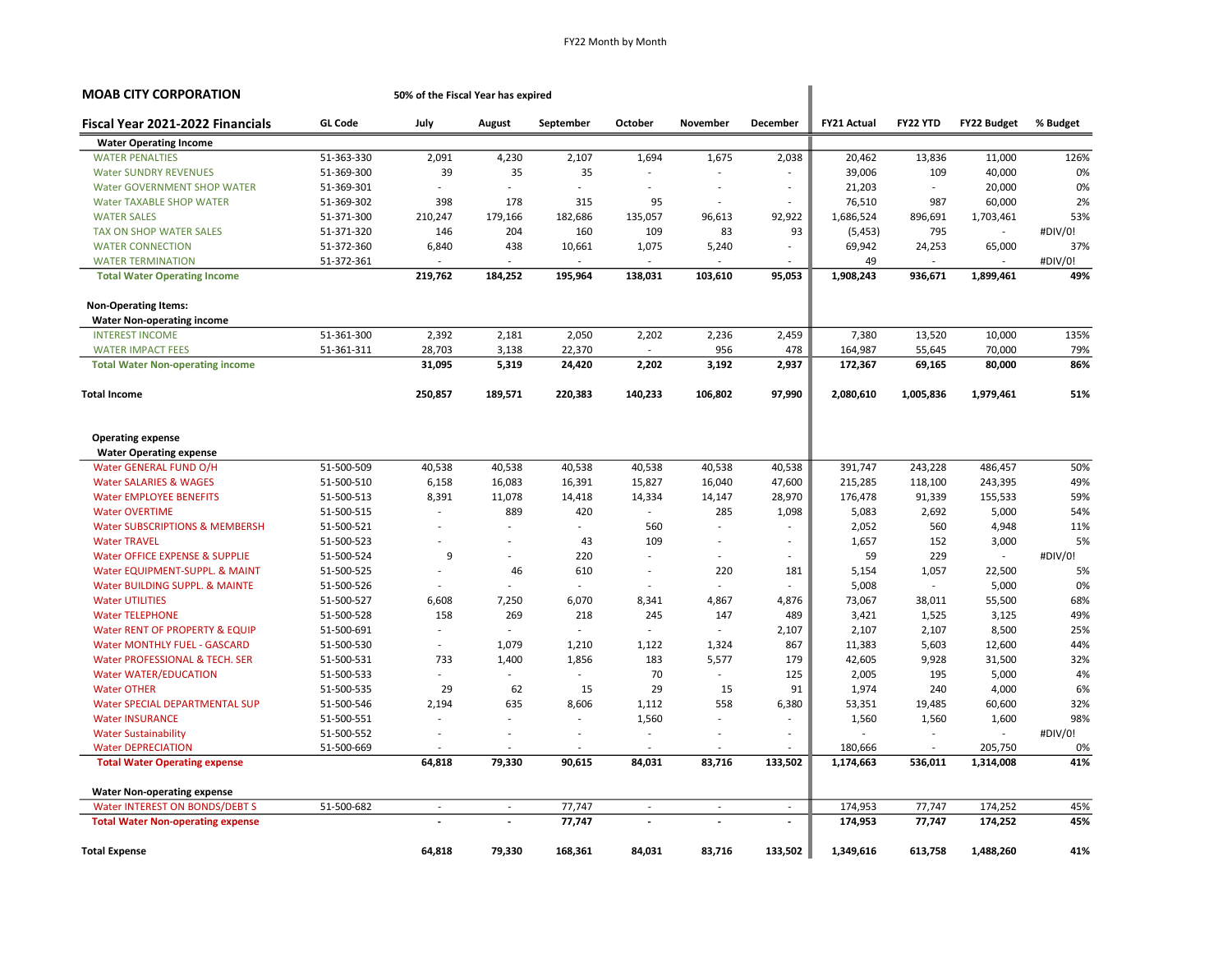| <b>MOAB CITY CORPORATION</b>                                                          |                | 50% of the Fiscal Year has expired |                          |                          |                          |                          |                          |                          |                |                          |          |
|---------------------------------------------------------------------------------------|----------------|------------------------------------|--------------------------|--------------------------|--------------------------|--------------------------|--------------------------|--------------------------|----------------|--------------------------|----------|
| Fiscal Year 2021-2022 Financials                                                      | <b>GL Code</b> | July                               | August                   | September                | October                  | November                 | December                 | <b>FY21 Actual</b>       | FY22 YTD       | FY22 Budget              | % Budget |
| Net Income                                                                            |                | 186,038                            | 110,241                  | 52,022                   | 56,202                   | 23,087                   | (35,512)                 | 730,994                  | 392,078        | 491,201                  |          |
| <b>Water Fund Capital Budget</b>                                                      |                |                                    |                          |                          |                          |                          |                          |                          |                |                          |          |
| <b>Purchases</b>                                                                      |                |                                    |                          |                          |                          |                          |                          |                          |                |                          |          |
| Land                                                                                  | 51-160-111     | ÷,                                 | 15,607                   | $\overline{\phantom{a}}$ | 11,070                   | 1,628                    | $\sim$                   | 249,325                  | 28,306         | $\sim$                   | #DIV/0!  |
| <b>Water shares</b>                                                                   | 51-160-115     |                                    |                          |                          |                          |                          | $\sim$                   | 18,000                   | ä,             | $\sim$                   | #DIV/0!  |
| Water - Public Works Building                                                         | 51-160-121     |                                    |                          |                          | 12,944                   | $\sim$                   | $\sim$                   |                          | 12,944         | 25,000                   | 52%      |
| <b>Water System Upgrades</b>                                                          | 51-160-122     |                                    |                          |                          |                          | $\sim$                   | $\sim$                   | $\overline{\phantom{a}}$ | $\blacksquare$ | 1,571,000                | 0%       |
| <b>Water wells</b>                                                                    | 51-160-131     |                                    | 18,259                   |                          | 223,506                  | 27,296                   | 9,841                    | 49,633                   | 278,903        | 2,265,000                | 12%      |
| <b>Water tanks</b>                                                                    | 51-160-141     |                                    |                          |                          | $\overline{\phantom{a}}$ | $\overline{\phantom{a}}$ |                          | 475,032                  | $\blacksquare$ | 1,163,470                | 0%       |
| <b>Water lines</b>                                                                    | 51-160-142     |                                    |                          |                          | ÷.                       | $\overline{a}$           | 631,888                  | 4,842,142                | 631,888        | 1,971,530                | 32%      |
| <b>Meters</b>                                                                         | 51-160-143     |                                    |                          |                          |                          | $\sim$                   | $\sim$                   | 1,491,946                | ÷              | 140,000                  | 0%       |
| <b>Fire Hydrants</b>                                                                  | 51-160-144     |                                    |                          |                          |                          | 557                      | $\sim$                   | 82,711                   | 557            | $\overline{\phantom{a}}$ | #DIV/0!  |
| Manhole Replacement Project                                                           | 51-160-153     |                                    |                          |                          |                          | ÷.                       |                          | ÷.                       | ä,             | $\sim$                   | #DIV/0!  |
| Equipment - general                                                                   | 51-160-161     |                                    |                          |                          |                          | ٠                        | $\sim$                   | 582,760                  | ä,             | $\sim$                   | #DIV/0!  |
| Equipment - water                                                                     | 51-160-162     |                                    |                          |                          |                          |                          | $\sim$                   | 455,049                  |                | 162,000                  | 0%       |
| Office furniture and equipment                                                        | 51-160-165     |                                    |                          |                          |                          |                          | $\overline{\phantom{a}}$ | 13,088                   | ÷,             | $\sim$                   | #DIV/0!  |
| Autos and trucks                                                                      | 51-160-171     |                                    |                          |                          |                          |                          |                          | 235,132                  |                |                          | #DIV/0!  |
| <b>Total Purchases</b>                                                                |                | $\overline{a}$                     | 33,866                   | $\overline{a}$           | 247,521                  | 29,482                   | 641,729                  | 8,494,818                | 952,597        | 7,298,000                | 13%      |
| <b>Debt Service</b>                                                                   |                |                                    |                          |                          |                          |                          |                          |                          |                |                          |          |
| 2018 Water Revenue Bond                                                               | 51-251-220     | $\overline{\phantom{a}}$           | $\overline{\phantom{a}}$ | $\bar{a}$                | ÷,                       | $\overline{\phantom{a}}$ | $\overline{\phantom{a}}$ | 24,334                   | $\sim$         | 25,061                   | 0%       |
| 2021 Water Revenue Bond                                                               | 51-251-226     |                                    |                          |                          |                          |                          | $\overline{\phantom{a}}$ |                          |                | 283,000                  | 0%       |
| <b>Total Debt Service</b>                                                             |                | $\overline{a}$                     |                          | $\blacksquare$           | $\overline{a}$           | $\overline{\phantom{a}}$ | $\blacksquare$           | 24,334                   | $\overline{a}$ | 308,061                  | 0%       |
| <b>Total Capital Budget</b>                                                           |                |                                    |                          |                          |                          |                          |                          |                          |                |                          | #DIV/0!  |
|                                                                                       |                |                                    | 33,866                   |                          | 247,521                  | 29,482                   | 641,729                  | 8,519,152                | 952,597        | 7,606,061                |          |
| <b>52 Sewer Fund</b>                                                                  |                |                                    |                          |                          |                          |                          |                          |                          |                |                          |          |
| <b>Income or Expense</b><br><b>Income From Operations:</b><br><b>Operating income</b> |                |                                    |                          |                          |                          |                          |                          |                          |                |                          |          |
| <b>Sewer Operating Income</b>                                                         |                |                                    |                          |                          |                          |                          |                          |                          |                |                          |          |
| Sewer SEPTAGE PROCESSING FEES                                                         | 52-362-390     | 36,755                             | 25,568                   | 13,757                   | 15,170                   | 12,036                   | 15,032                   | 138,425                  | 118,318        | 100,000                  | 118%     |
| SEWER EXISTING FACILITY FEE                                                           | 52-372-300     | 14,824                             | 1,304                    | 2,210                    | 3,190                    | 2,271                    | 239                      | 72,547                   | 24,037         | 80,000                   | 30%      |
| <b>SEWER STUDIES FEE</b>                                                              | 52-372-310     | 590                                | 58                       | 110                      | 137                      | 270                      | 42                       | 3,827                    | 1,206          | 6,000                    | 20%      |
| <b>SEWER SERVICES CHARGES</b>                                                         | 52-372-320     | 151,278                            | 139,780                  | 141,624                  | 128,692                  | 126,352                  | 118,646                  | 1,527,248                | 806,371        | 1,489,670                | 54%      |
| Sewer SPECIAL SERVICES BY CITY                                                        | 52-372-325     |                                    |                          | $\overline{\phantom{a}}$ | $\sim$                   | $\sim$                   | $\overline{\phantom{a}}$ |                          | ÷.             | 2,000                    | 0%       |
| Sewer GREASE TRAP SERVICES/FIN                                                        | 52-372-326     | 376                                | 2,188                    | $\sim$                   | 47                       | $\sim$                   |                          |                          | 2,611          | $\overline{\phantom{a}}$ | #DIV/0!  |
| Sewer SPANISH VALLEY SEWER                                                            | 52-372-350     | 34,624                             | 34,624                   | 34,624                   | 36,818                   | 34,624                   | 36,818                   | 299,790                  | 212,133        | 434,317                  | 49%      |
| Sewer SJSPSSD SEWER                                                                   | 52-372-360     | 2,017                              | 2,194                    | 2,194                    | $\sim$                   | 2,194                    | $\sim$                   | 14,522                   | 8,600          | 10,000                   | 86%      |
| <b>SEWER CONNECTION</b>                                                               | 52-372-370     | $\sim$                             | $\overline{\phantom{a}}$ | $\sim$                   | $\sim$                   | 2,040                    | $\sim$                   | 5,999                    | 2,040          | 10,000                   | 20%      |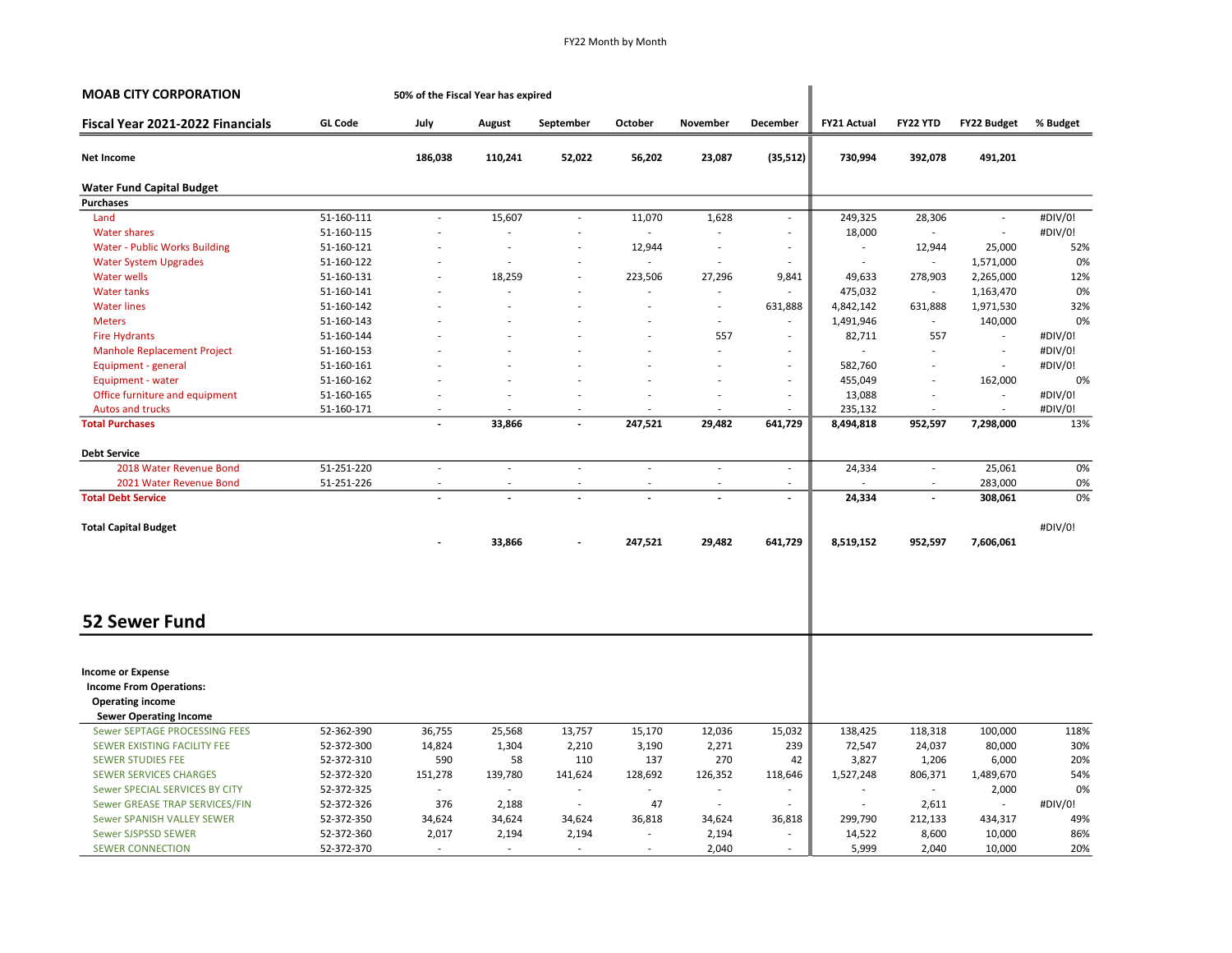| <b>MOAB CITY CORPORATION</b>                 |                | 50% of the Fiscal Year has expired |                |           |                          |          |          |                    |           |                    |           |
|----------------------------------------------|----------------|------------------------------------|----------------|-----------|--------------------------|----------|----------|--------------------|-----------|--------------------|-----------|
| Fiscal Year 2021-2022 Financials             | <b>GL Code</b> | July                               | August         | September | October                  | November | December | <b>FY21 Actual</b> | FY22 YTD  | <b>FY22 Budget</b> | % Budget  |
| <b>Total Sewer Operating Income</b>          |                | 240,463                            | 205,717        | 194,519   | 184,054                  | 179,787  | 170,776  | 2,062,357          | 1,175,315 | 2,131,987          | 55%       |
| <b>Non-Operating Items:</b>                  |                |                                    |                |           |                          |          |          |                    |           |                    |           |
| <b>Sewer Non-operating income</b>            |                |                                    |                |           |                          |          |          |                    |           |                    |           |
| <b>Sewer INTEREST INCOME</b>                 | 52-361-300     | 370                                | 340            | 320       | 345                      | 353      | 396      | 4,550              | 2,124     | 50,000             | 4%        |
| <b>SJSPSSD SEWER IMPACT FEES</b>             | 52-361-305     | (1,091)                            | $\overline{a}$ | 1,284     | 1,284                    | 2,567    | ä,       | 57,624             | 4,044     | 50,000             | 8%        |
| <b>SEWER WRF RETAINAGE</b>                   | 52-361-307     | ÷.                                 |                | ÷         |                          | $\sim$   | ÷        | 137                | ÷.        | ÷.                 | #DIV/0!   |
| <b>GWSSA SEWER IMPACT FEES - OFFS</b>        | 52-361-308     | $\overline{\phantom{a}}$           |                | $\sim$    |                          |          |          |                    |           | $\sim$             | #DIV/0!   |
| <b>GWSSA SEWER IMPACT FEES</b>               | 52-361-309     | 6,418                              | 1,284          | 2,567     | 1,284                    | 24,982   | 4,660    | 137,052            | 41,195    | 50,000             | 82%       |
| SEWER IMPACT FEE INTEREST                    | 52-361-310     | 392                                | (2)            | 3,000     | 2,000                    | (1,921)  | 371      | 5,662              | 3,840     | 18,000             | 21%       |
| <b>SEWER IMPACT FEES</b>                     | 52-361-311     | 19,457                             | 282            | 7,191     | 12,324                   | 4,303    | 18,195   | 128,694            | 61,751    | 50,000             | 124%      |
| SEWER IMPACT FEE FINANCE INTER               | 52-361-313     | ä,                                 |                | $\sim$    | $\overline{\phantom{a}}$ | ÷.       | $\sim$   | 6,907              | ÷         | 6,000              | 0%        |
| SVWSID CAPITAL ANNUAL CONTRIBU               | 52-361-315     | Ĭ.                                 | 102,207        | $\sim$    |                          | ÷.       |          | 102,207            | 102,207   |                    | #DIV/0!   |
| <b>Total Sewer Non-operating income</b>      |                | 25,546                             | 104,110        | 14,362    | 17,236                   | 30,285   | 23,622   | 442,833            | 215,161   | 224,000            | 96%       |
| <b>Total Income</b>                          |                | 266,009                            | 309,826        | 208,881   | 201,290                  | 210,072  | 194,398  | 2,505,190          | 1,390,477 | 2,355,987          | 59%       |
| <b>Operating expense</b>                     |                |                                    |                |           |                          |          |          |                    |           |                    |           |
| <b>Sewer Operating expense</b><br><b>WRF</b> |                |                                    |                |           |                          |          |          |                    |           |                    |           |
| Sewer GENERAL FUND O/H                       | 52-600-509     | 39,418                             | 39,418         | 39,418    | 39,418                   | 39,418   | 39,418   | 378,837            | 236,507   | 473,013            | 50%       |
| <b>Sewer WRF SALARIES &amp; WAGES</b>        | 52-600-510     | 7,992                              | 20,758         | 13,506    | 13,506                   | 13,771   | 13,605   | 190,575            | 83,138    | 184,982            | 45%       |
| Sewer WRF EMPLOYEE BENEFITS                  | 52-600-513     | 6,876                              | 10,951         | 8,425     | 8,452                    | 8,795    | 8,669    | 114,898            | 52,169    | 143,820            | 36%       |
| <b>Sewer WRF OVERTIME</b>                    | 52-600-515     | 182                                | 265            |           | ÷                        | 966      | 785      | 7,736              | 2,197     | 9,000              | 24%       |
| <b>Sewer WRF SUBSCRIPTIONS &amp; MEMB</b>    | 52-600-521     | ä,                                 | $\overline{a}$ | 1,235     | 200                      | ÷.       | ÷        | 3,433              | 1,435     | 5,874              | 24%       |
| <b>Sewer WRF TRAVEL</b>                      | 52-600-523     | ÷,                                 | ÷              |           | $\overline{\phantom{a}}$ | 30       | $\sim$   |                    | 30        | 2,000              | 2%        |
| Sewer WRF OFFICE EXPENSE & SUP               | 52-600-524     |                                    | 23             | 73        |                          | 36       | 232      | 486                | 365       | 1,000              | 36%       |
| Sewer WRF EQUIPMENT SUPPL. & M               | 52-600-525     | 726                                | 30,223         | 233       | 35,165                   |          | 140      | 22,357             | 66,488    | 30,000             | 222%      |
| Sewer WRF BUILDING SUPPL. & MA               | 52-600-526     | $\mathbf{1}$                       | 480            | 31        | $\sim$                   | 194      | 224      | 1,615              | 929       | 1,600              | 58%       |
| <b>Sewer WRF UTILITIES</b>                   | 52-600-527     | 13,337                             | 15,832         | 15,342    | 15,183                   | 14,426   | 12,212   | 159,531            | 86,331    | 160,000            | 54%       |
| <b>Sewer WRF TELEPHONE</b>                   | 52-600-528     | 223                                | 635            | 223       | 470                      | 433      | 433      | 5,099              | 2,418     | 5,000              | 48%       |
| Sewer WRF RENT OF PROPERTY & E               | 52-600-529     |                                    |                | ÷         | ä,                       | ÷.       |          |                    | $\sim$    | 2,000              | 0%        |
| Sewer WRF MONTHLY FUEL - GAS C               | 52-600-530     |                                    | 19             | 138       | 76                       | 63       | 178      | 2,578              | 473       | 3,500              | 14%       |
| Sewer WRF PROFESSIONAL & TECH.               | 52-600-531     | 11,411                             | 7,599          | 22,562    | 17,477                   | 14,855   | 15,259   | 159,668            | 89,164    | 157,000            | 57%       |
| <b>Sewer WRF EDUCATION</b>                   | 52-600-533     | ÷                                  | $\sim$         | 309       | 200                      | ÷        | $\sim$   | 4,550              | 509       | 3,000              | 17%       |
| Sewer WRF SHIPPING\FREIGHT                   | 52-600-535     | 1,694                              | 2,730          | 2,410     | 2,705                    | 1,395    | 697      | 19,234             | 11,632    | 8,000              | 145%      |
| Sewer WRF SPECIAL DEPARTMENTAL               | 52-600-546     | 5,874                              | 19,968         | 14,805    | 11,169                   | 16,647   | 3,721    | 102,083            | 72,183    | 81,700             | 88%       |
| <b>Sewer DEPRECIATION</b>                    | 52-600-669     |                                    | $\sim$         |           | $\overline{\phantom{a}}$ | $\sim$   |          | 167,256            | $\sim$    | 220,000            | 0%        |
| <b>Total WRF</b>                             |                | 87,734                             | 148,901        | 118,710   | 144,021                  | 111,028  | 95,573   | 1,339,936          | 705,967   | 1,491,489          | 47%       |
|                                              |                |                                    |                |           |                          |          |          |                    |           |                    |           |
| <b>Sewer Collection System</b>               |                |                                    |                |           |                          |          |          |                    |           |                    |           |
| Sewer COLLECTION SALARIES & WA               | 52-610-510     | 4,603                              | 12,742         | 8,339     | 8,392                    | 8,392    | 8,500    | 85,686             | 50,968    | 107,528            | 47%       |
| Sewer COLLECTION EMPLOYEE BENE               | 52-610-513     | 3,616                              | 6,240          | 4,617     | 4,643                    | 4,612    | 4,632    | 46,501             | 28,359    | 72,707             | 39%       |
| <b>Sewer COLLECTION OVERTIME</b>             | 52-610-515     | 380                                | 711            | 517       | 357                      | 238      | 283      | 6,636              | 2,486     | 8,000              | 31%       |
| Sewer COLLECTION SUBSCRIP & M                | 52-610-521     | ä,                                 | ÷.             | ÷         | 184                      | ÷        | ÷        |                    | 184       | 4,752              | 4%        |
| <b>Sewer COLLECTION TRAVEL</b>               | 52-610-523     |                                    |                |           |                          | 60       |          |                    | 60        | 4,500              | 1%        |
| Sewer COLLECTION OFFICE EXP &                | 52-610-524     |                                    |                |           |                          |          | ÷        | 23                 | ÷         | 900                | 0%        |
| Sewer COLLECTION EQUIP SUPPLIE               | 52-610-525     | 2,364                              | 1,853          | 70        |                          | 205      | 134      | 16,593             | 4,627     | 28,000<br>500      | 17%<br>0% |
| Sewer BLDG/GRDS SUPPLIES&MAINT               | 52-610-526     |                                    |                |           |                          |          |          | 138                |           |                    |           |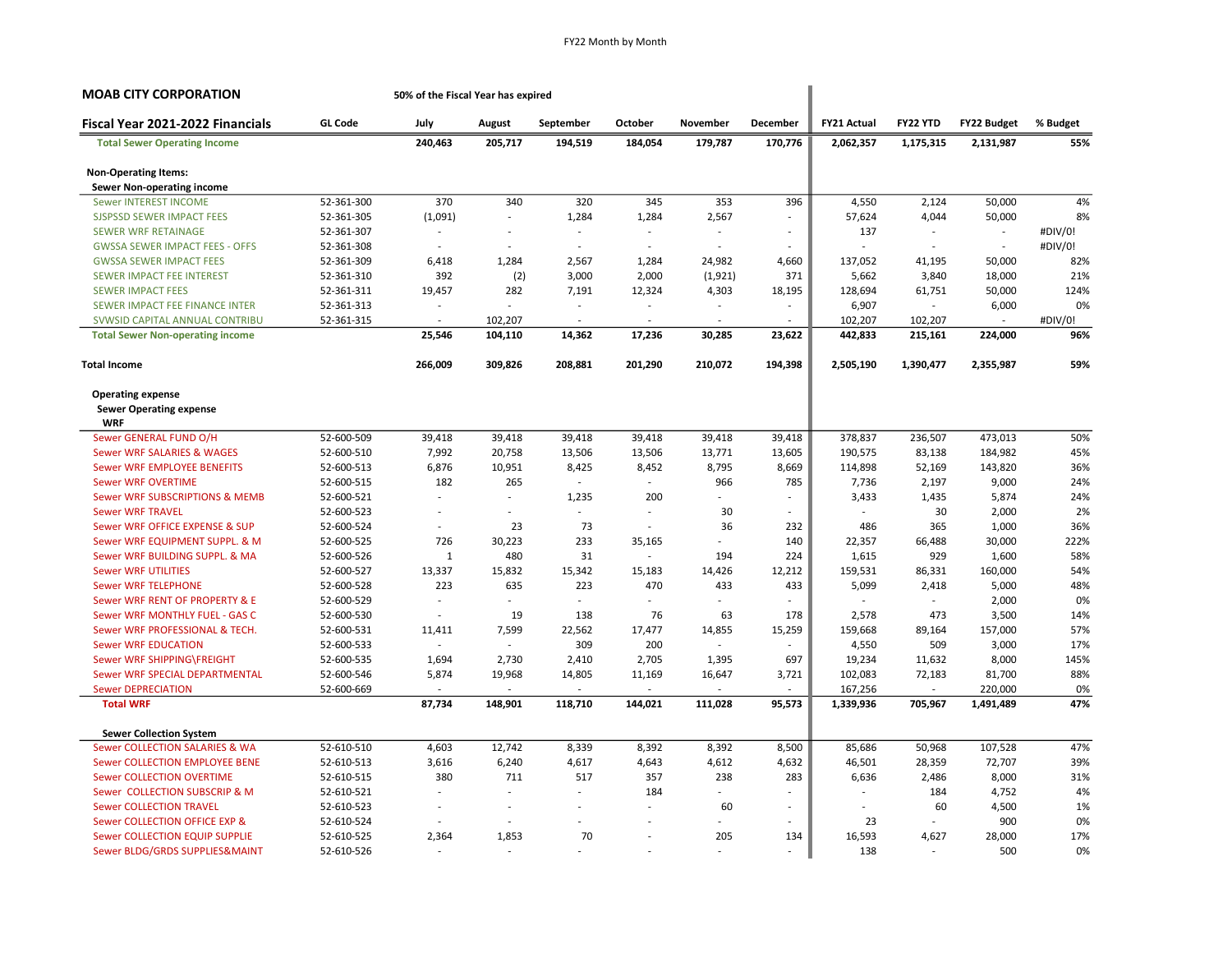| September<br>October<br>73<br>90<br>196<br>752<br>1,557<br>319<br>47<br>2,851<br>1,205<br>19,427<br>19,162<br>147,683<br>$\sim$<br>147,683<br>285,820<br>163,183<br>(76, 939)<br>38,107 | November<br>294<br>90<br>$\sim$<br>493<br>3,289<br>100<br>115 | 234<br>÷.<br>ä,<br>437<br>7,854<br>360<br>71<br>1,432<br>23,896<br>$\overline{\phantom{a}}$<br>134,924<br>75,149 | December<br>390<br>179<br>$\overline{\phantom{a}}$<br>376<br>312<br>÷,<br>÷,<br>1,089<br>15,895<br>$\sim$<br>$\overline{a}$<br>111,469<br>82,929<br>$\overline{\phantom{a}}$<br>$\overline{\phantom{a}}$<br>÷,<br>÷, | <b>FY21 Actual</b><br>2,670<br>1,087<br>4,378<br>57,389<br>1,675<br>910<br>30,814<br>254,499<br>287,636<br>287,636<br>1,882,071<br>623,119<br>$\sim$<br>÷<br>1,940 | FY22 YTD<br>1,565<br>538<br>646<br>2,737<br>22,172<br>840<br>261<br>8,173<br>123,617<br>185,419<br>185,419<br>1,015,003<br>375,473 | FY22 Budget<br>2,000<br>3,000<br>6,000<br>5,000<br>337,250<br>5,850<br>5,450<br>44,000<br>635,437<br>208,114<br>208,114<br>2,335,040<br>20,947<br>÷.<br>$\overline{\phantom{a}}$ | % Budget<br>78%<br>18%<br>11%<br>55%<br>7%<br>14%<br>5%<br>19%<br>19%<br>89%<br>89%<br>43%<br>1792%<br>#DIV/0!<br>#DIV/0!<br>#DIV/0! |
|-----------------------------------------------------------------------------------------------------------------------------------------------------------------------------------------|---------------------------------------------------------------|------------------------------------------------------------------------------------------------------------------|----------------------------------------------------------------------------------------------------------------------------------------------------------------------------------------------------------------------|--------------------------------------------------------------------------------------------------------------------------------------------------------------------|------------------------------------------------------------------------------------------------------------------------------------|----------------------------------------------------------------------------------------------------------------------------------------------------------------------------------|--------------------------------------------------------------------------------------------------------------------------------------|
|                                                                                                                                                                                         |                                                               |                                                                                                                  |                                                                                                                                                                                                                      |                                                                                                                                                                    |                                                                                                                                    |                                                                                                                                                                                  |                                                                                                                                      |
|                                                                                                                                                                                         |                                                               |                                                                                                                  |                                                                                                                                                                                                                      |                                                                                                                                                                    |                                                                                                                                    |                                                                                                                                                                                  |                                                                                                                                      |
|                                                                                                                                                                                         |                                                               |                                                                                                                  |                                                                                                                                                                                                                      |                                                                                                                                                                    |                                                                                                                                    |                                                                                                                                                                                  |                                                                                                                                      |
|                                                                                                                                                                                         |                                                               |                                                                                                                  |                                                                                                                                                                                                                      |                                                                                                                                                                    |                                                                                                                                    |                                                                                                                                                                                  |                                                                                                                                      |
|                                                                                                                                                                                         |                                                               |                                                                                                                  |                                                                                                                                                                                                                      |                                                                                                                                                                    |                                                                                                                                    |                                                                                                                                                                                  |                                                                                                                                      |
|                                                                                                                                                                                         |                                                               |                                                                                                                  |                                                                                                                                                                                                                      |                                                                                                                                                                    |                                                                                                                                    |                                                                                                                                                                                  |                                                                                                                                      |
|                                                                                                                                                                                         |                                                               |                                                                                                                  |                                                                                                                                                                                                                      |                                                                                                                                                                    |                                                                                                                                    |                                                                                                                                                                                  |                                                                                                                                      |
|                                                                                                                                                                                         |                                                               |                                                                                                                  |                                                                                                                                                                                                                      |                                                                                                                                                                    |                                                                                                                                    |                                                                                                                                                                                  |                                                                                                                                      |
|                                                                                                                                                                                         |                                                               |                                                                                                                  |                                                                                                                                                                                                                      |                                                                                                                                                                    |                                                                                                                                    |                                                                                                                                                                                  |                                                                                                                                      |
|                                                                                                                                                                                         |                                                               |                                                                                                                  |                                                                                                                                                                                                                      |                                                                                                                                                                    |                                                                                                                                    |                                                                                                                                                                                  |                                                                                                                                      |
|                                                                                                                                                                                         |                                                               |                                                                                                                  |                                                                                                                                                                                                                      |                                                                                                                                                                    |                                                                                                                                    |                                                                                                                                                                                  |                                                                                                                                      |
|                                                                                                                                                                                         |                                                               |                                                                                                                  |                                                                                                                                                                                                                      |                                                                                                                                                                    |                                                                                                                                    |                                                                                                                                                                                  |                                                                                                                                      |
|                                                                                                                                                                                         |                                                               |                                                                                                                  |                                                                                                                                                                                                                      |                                                                                                                                                                    |                                                                                                                                    |                                                                                                                                                                                  |                                                                                                                                      |
|                                                                                                                                                                                         |                                                               |                                                                                                                  |                                                                                                                                                                                                                      |                                                                                                                                                                    |                                                                                                                                    |                                                                                                                                                                                  |                                                                                                                                      |
|                                                                                                                                                                                         |                                                               |                                                                                                                  |                                                                                                                                                                                                                      |                                                                                                                                                                    |                                                                                                                                    |                                                                                                                                                                                  |                                                                                                                                      |
|                                                                                                                                                                                         |                                                               |                                                                                                                  |                                                                                                                                                                                                                      |                                                                                                                                                                    |                                                                                                                                    |                                                                                                                                                                                  |                                                                                                                                      |
|                                                                                                                                                                                         |                                                               |                                                                                                                  |                                                                                                                                                                                                                      |                                                                                                                                                                    |                                                                                                                                    |                                                                                                                                                                                  |                                                                                                                                      |
|                                                                                                                                                                                         |                                                               |                                                                                                                  |                                                                                                                                                                                                                      |                                                                                                                                                                    |                                                                                                                                    |                                                                                                                                                                                  |                                                                                                                                      |
|                                                                                                                                                                                         |                                                               |                                                                                                                  |                                                                                                                                                                                                                      |                                                                                                                                                                    |                                                                                                                                    |                                                                                                                                                                                  |                                                                                                                                      |
|                                                                                                                                                                                         |                                                               |                                                                                                                  |                                                                                                                                                                                                                      |                                                                                                                                                                    |                                                                                                                                    |                                                                                                                                                                                  |                                                                                                                                      |
|                                                                                                                                                                                         |                                                               |                                                                                                                  |                                                                                                                                                                                                                      |                                                                                                                                                                    |                                                                                                                                    | J.                                                                                                                                                                               | #DIV/0!                                                                                                                              |
|                                                                                                                                                                                         |                                                               |                                                                                                                  | ٠                                                                                                                                                                                                                    |                                                                                                                                                                    |                                                                                                                                    | $\overline{\phantom{a}}$                                                                                                                                                         | #DIV/0!                                                                                                                              |
|                                                                                                                                                                                         |                                                               |                                                                                                                  | $\overline{\phantom{a}}$                                                                                                                                                                                             |                                                                                                                                                                    |                                                                                                                                    | $\overline{\phantom{a}}$                                                                                                                                                         | #DIV/0!                                                                                                                              |
|                                                                                                                                                                                         |                                                               | $\overline{\phantom{a}}$                                                                                         | $\overline{\phantom{a}}$                                                                                                                                                                                             |                                                                                                                                                                    |                                                                                                                                    | $\overline{\phantom{a}}$                                                                                                                                                         | #DIV/0!                                                                                                                              |
|                                                                                                                                                                                         |                                                               |                                                                                                                  | $\centerdot$                                                                                                                                                                                                         | 1,940                                                                                                                                                              |                                                                                                                                    | $\overline{a}$                                                                                                                                                                   | #DIV/0!                                                                                                                              |
|                                                                                                                                                                                         |                                                               |                                                                                                                  |                                                                                                                                                                                                                      |                                                                                                                                                                    |                                                                                                                                    |                                                                                                                                                                                  |                                                                                                                                      |
| 650,000                                                                                                                                                                                 |                                                               | ä,                                                                                                               | $\overline{\phantom{a}}$                                                                                                                                                                                             | 643,000                                                                                                                                                            | 650,000                                                                                                                            | 650,000                                                                                                                                                                          | 100%                                                                                                                                 |
|                                                                                                                                                                                         |                                                               | ÷,                                                                                                               | $\overline{\phantom{a}}$                                                                                                                                                                                             | 109,666                                                                                                                                                            | 138,000                                                                                                                            | 112,939                                                                                                                                                                          | 122%                                                                                                                                 |
| 650,000                                                                                                                                                                                 |                                                               | $\overline{a}$                                                                                                   | $\overline{\phantom{a}}$                                                                                                                                                                                             | 754,606                                                                                                                                                            | 788,000                                                                                                                            | 762,939                                                                                                                                                                          | 103%                                                                                                                                 |
| 650,000                                                                                                                                                                                 |                                                               |                                                                                                                  | $\overline{\phantom{a}}$                                                                                                                                                                                             | 756,546                                                                                                                                                            | 788,000                                                                                                                            | 762,939                                                                                                                                                                          | 103%                                                                                                                                 |
|                                                                                                                                                                                         |                                                               | $\sim$<br>$\overline{\phantom{a}}$                                                                               |                                                                                                                                                                                                                      |                                                                                                                                                                    |                                                                                                                                    |                                                                                                                                                                                  |                                                                                                                                      |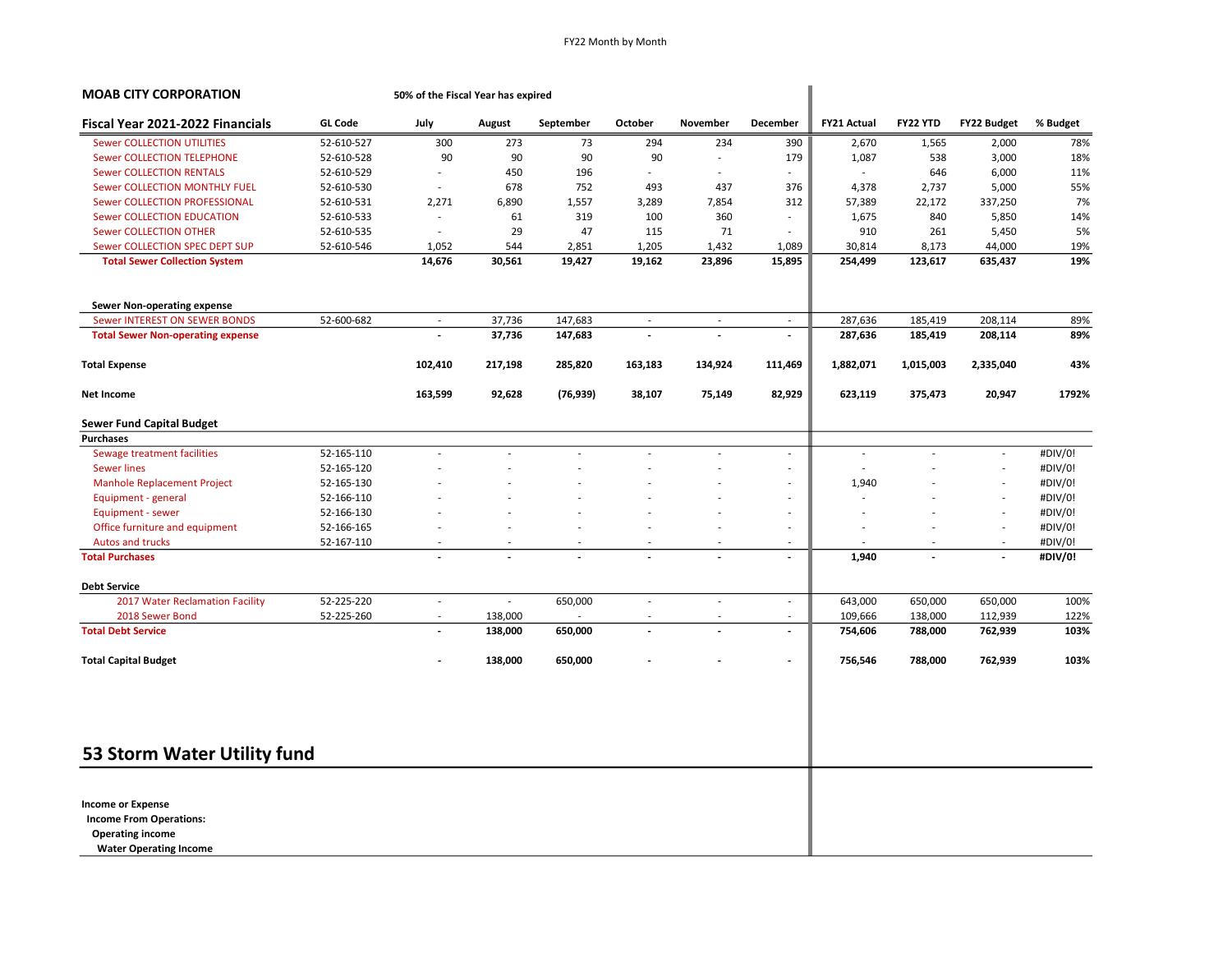| <b>MOAB CITY CORPORATION</b>           | 50% of the Fiscal Year has expired |                          |                          |                          |                          |          |                          |                          |          |                    |          |
|----------------------------------------|------------------------------------|--------------------------|--------------------------|--------------------------|--------------------------|----------|--------------------------|--------------------------|----------|--------------------|----------|
| Fiscal Year 2021-2022 Financials       | <b>GL Code</b>                     | July                     | August                   | September                | October                  | November | December                 | <b>FY21 Actual</b>       | FY22 YTD | <b>FY22 Budget</b> | % Budget |
| STORM WATER DRAINAGE FEE               | 53-364-350                         | 28,823                   | 28,744                   | 28,778                   | 28,782                   | 28,766   | 28,733                   | 344,833                  | 172,625  | 285,190            | 61%      |
| <b>Total Water Operating Income</b>    |                                    | 28,823                   | 28,744                   | 28,778                   | 28,782                   | 28,766   | 28,733                   | 344,833                  | 172,625  | 285,190            | 61%      |
| <b>Total Income</b>                    |                                    | 28,823                   | 28,744                   | 28,778                   | 28,782                   | 28,766   | 28,733                   | 344,833                  | 172,625  | 285,190            | 61%      |
| <b>Operating expense</b>               |                                    |                          |                          |                          |                          |          |                          |                          |          |                    |          |
| <b>Water Operating expense</b>         |                                    |                          |                          |                          |                          |          |                          |                          |          |                    |          |
| Storm wtr GENERAL FUND O/H             | 53-400-509                         | 8,760                    | 8,760                    | 8,760                    | 8,760                    | 8,760    | 8,760                    | 84,186                   | 52,557   | 105,114            | 50%      |
| <b>Storm wtr FUEL</b>                  | 53-400-530                         |                          | 473                      | 507                      | 208                      | 314      | 443                      | 3,451                    | 1,946    | 19,260             | 10%      |
| Storm wtr PROFESSIONAL & TECH.         | 53-400-531                         | $\overline{\phantom{a}}$ | 11,085                   | 4,623                    | $\overline{\phantom{a}}$ | 1,964    | 3,129                    | 2,500                    | 20,800   | 25,000             | 83%      |
| Storm wtr SPECIAL DEPARTMENTAL         | 53-400-546                         | ÷,                       | 3,396                    | $\overline{\phantom{a}}$ |                          | ä,       | $\overline{\phantom{a}}$ |                          | 3,396    | $\sim$             | #DIV/0!  |
| <b>Storm wtr DEPRECIATION</b>          | 53-400-669                         | ÷.                       | $\overline{\phantom{a}}$ |                          | ä,                       | ÷.       | $\sim$                   | 6,917                    | $\sim$   | $\sim$             | #DIV/0!  |
| <b>Storm wtr SPECIAL PROJECTS</b>      | 53-400-675                         | ÷.                       | 240                      | ÷.                       | ä,                       | ÷.       | $\overline{\phantom{a}}$ | 591                      | 240      | ÷.                 | #DIV/0!  |
| <b>Total Water Operating expense</b>   |                                    | 8,760                    | 23,953                   | 13,889                   | 8,968                    | 11,037   | 12,332                   | 97,645                   | 78,939   | 149,374            | 53%      |
| <b>Total Expense</b>                   |                                    | 8,760                    | 23,953                   | 13,889                   | 8,968                    | 11,037   | 12,332                   | 97,645                   | 78,939   | 149,374            | 53%      |
| Net Income                             |                                    | 20,063                   | 4,790                    | 14,888                   | 19,814                   | 17,729   | 16,401                   | 247,188                  | 93,685   | 135,816            | 69%      |
| <b>Storm Water Fund Capital Budget</b> |                                    |                          |                          |                          |                          |          |                          |                          |          |                    |          |
| Projects:                              |                                    |                          |                          |                          |                          |          |                          |                          |          |                    |          |
| <b>Storm Water System Upgrades</b>     |                                    |                          |                          |                          |                          |          |                          |                          |          |                    | #VALUE!  |
| <b>Total Projects</b>                  |                                    |                          |                          |                          |                          |          |                          |                          |          |                    | #DIV/0!  |
| Purchases                              |                                    |                          |                          |                          |                          |          |                          |                          |          |                    |          |
| <b>Equipment - General</b>             | 53-166-110                         | $\sim$                   | $\sim$                   | $\sim$                   | $\sim$                   | $\sim$   | $\sim$                   | $\sim$                   | $\sim$   | $\sim$             | #DIV/0!  |
| <b>Total Purchases</b>                 |                                    |                          |                          |                          |                          |          |                          |                          |          |                    | #DIV/0!  |
| <b>Debt Service</b>                    |                                    |                          |                          |                          |                          |          |                          |                          |          |                    |          |
| <b>Total Debt Service</b>              |                                    |                          |                          |                          |                          |          |                          |                          |          |                    | #DIV/0!  |
| <b>Total Capital Budget</b>            |                                    |                          |                          |                          |                          |          |                          |                          |          |                    | #DIV/0!  |
|                                        |                                    |                          |                          |                          |                          |          |                          |                          |          |                    |          |
|                                        |                                    |                          |                          |                          |                          |          |                          |                          |          |                    |          |
|                                        |                                    |                          |                          |                          |                          |          |                          |                          |          |                    |          |
| 55 Transit and Parking Fund            |                                    |                          |                          |                          |                          |          |                          |                          |          |                    |          |
|                                        |                                    |                          |                          |                          |                          |          |                          |                          |          |                    |          |
| <b>Change In Net Position</b>          |                                    |                          |                          |                          |                          |          |                          |                          |          |                    |          |
| Revenue:                               |                                    |                          |                          |                          |                          |          |                          |                          |          |                    |          |
| <b>Charges for Services</b>            |                                    |                          |                          |                          |                          |          |                          |                          |          |                    |          |
| <b>Transit Fares</b>                   | 55-372-310                         |                          |                          | $\overline{\phantom{a}}$ |                          | $\sim$   | $\overline{\phantom{a}}$ | $\overline{\phantom{a}}$ |          |                    | #DIV/0!  |
| <b>Total Charges for Services</b>      |                                    |                          |                          |                          |                          |          | $\blacksquare$           | $\overline{a}$           |          |                    | #DIV/0!  |
| <b>Contributions and transfers</b>     |                                    |                          |                          |                          |                          |          |                          |                          |          |                    |          |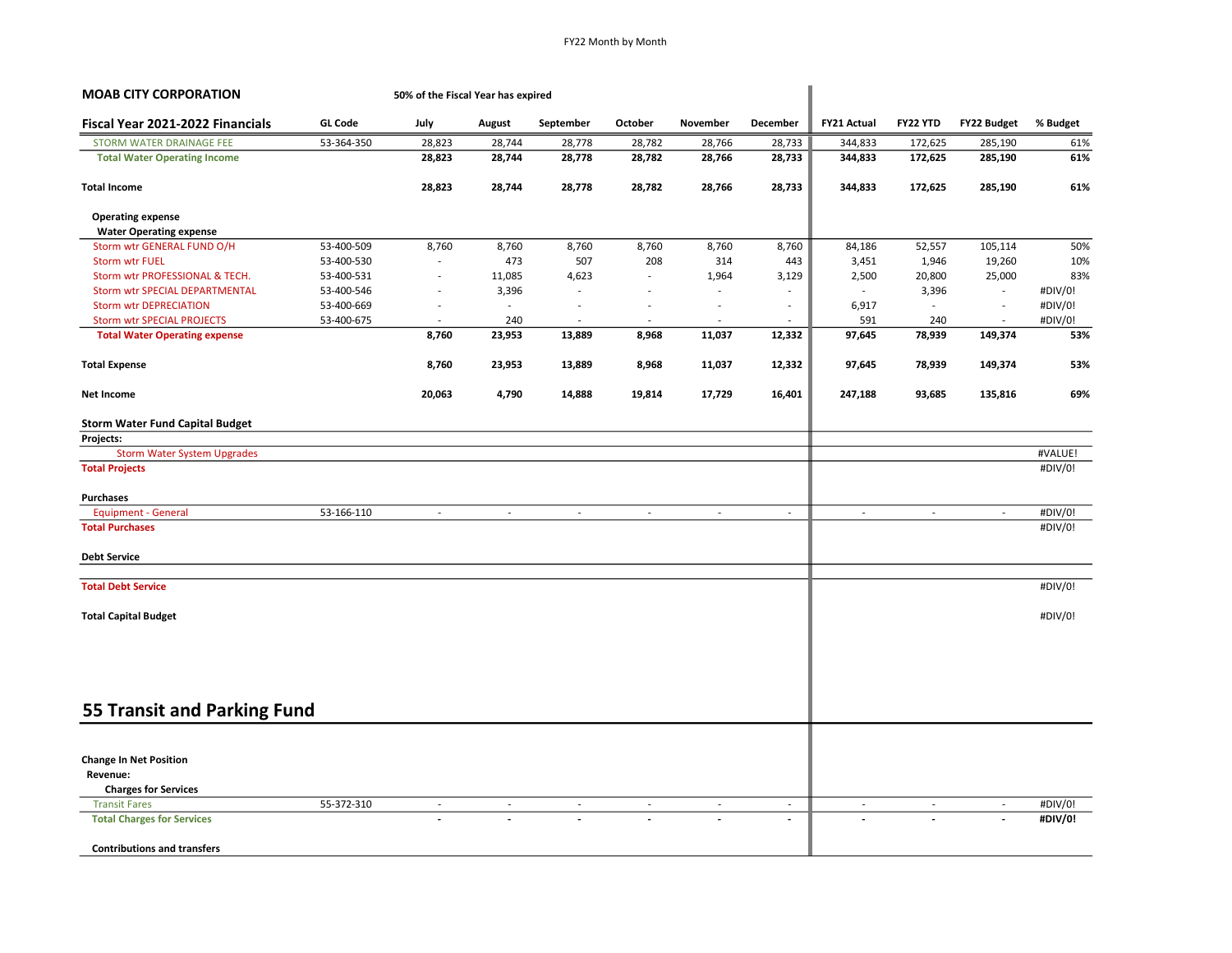| <b>MOAB CITY CORPORATION</b>                      |                | 50% of the Fiscal Year has expired |         |           |                          |                          |                          |                          |          |                    |          |
|---------------------------------------------------|----------------|------------------------------------|---------|-----------|--------------------------|--------------------------|--------------------------|--------------------------|----------|--------------------|----------|
| Fiscal Year 2021-2022 Financials                  | <b>GL Code</b> | July                               | August  | September | October                  | November                 | December                 | <b>FY21 Actual</b>       | FY22 YTD | <b>FY22 Budget</b> | % Budget |
| <b>UDOT Hotspot Contribution</b>                  | 55-362-310     | ÷,                                 |         |           |                          |                          |                          |                          | $\sim$   | 500,000            | 0%       |
| <b>Grand County Contribution</b>                  | 55-362-320     |                                    |         |           |                          |                          | 20,000                   | ÷.                       | 20,000   | 250,000            | 8%       |
| <b>CONTRIBUTION FROM GENERAL FUND</b>             | 55-332-310     |                                    |         |           |                          | $\overline{\phantom{a}}$ | 37,500                   | ä,                       | 37,500   | 37,500             | 100%     |
| <b>Federal Transit Authority Cont</b>             | 55-362-330     |                                    |         |           |                          |                          | $\overline{\phantom{a}}$ | ÷.                       | $\sim$   | $\sim$             | #DIV/0!  |
| <b>Transfer from Transit Fund Beg</b>             | 55-395-310     |                                    |         |           |                          |                          |                          |                          | $\sim$   | $\sim$             | #DIV/0!  |
| <b>Total Contributions and transfers</b>          |                |                                    |         |           | $\overline{a}$           | $\overline{a}$           | 57,500                   | $\overline{a}$           | 57,500   | 787,500            | 7%       |
| <b>Total Revenue:</b>                             |                |                                    |         |           |                          |                          | 57,500                   | $\overline{\phantom{0}}$ | 57,500   | 787,500            | 7%       |
| <b>Expenditures:</b>                              |                |                                    |         |           |                          |                          |                          |                          |          |                    |          |
| <b>General Expenditures</b>                       |                |                                    |         |           |                          |                          |                          |                          |          |                    |          |
| <b>Transit Operator Contract</b>                  | 55-400-510     | $\overline{\phantom{a}}$           |         | ÷         | ÷.                       | $\sim$                   | ÷                        | ÷,                       | $\omega$ | 250,000            | 0%       |
| Transit GENERAL FUND O/H                          | 55-400-509     |                                    |         |           |                          |                          | ä,                       |                          | $\sim$   | 45,000             | 0%       |
| <b>Marketing and Branding</b>                     | 55-400-511     |                                    |         |           | Ĭ.                       | 3,500                    | $\overline{\phantom{a}}$ | ÷,                       | 3,500    | 17,500             | 20%      |
| <b>Transit Professional &amp; Tech</b>            | 55-400-531     | ÷.                                 |         | ÷.        | ä,                       | $\sim$                   | ÷                        | ٠                        | $\sim$   | $\sim$             | #DIV/0!  |
| <b>Transfer to Fund Balance</b>                   | 55-400-899     |                                    |         |           |                          | $\sim$                   | ÷                        | ÷.                       | $\sim$   | 475,000            | 0%       |
| <b>Total General Expenditures</b>                 |                |                                    |         |           |                          | 3,500                    | $\blacksquare$           | $\overline{\phantom{a}}$ | 3,500    | 787,500            | 0%       |
| <b>Total Expenditures:</b>                        |                |                                    |         |           |                          | 3,500                    | $\overline{\phantom{a}}$ |                          | 3,500    | 787,500            | 0%       |
| <b>Total Change In Net Position</b>               |                |                                    |         |           |                          | (3,500)                  | 57,500                   |                          | 54,000   |                    |          |
| 61 Health Insurance Fund                          |                |                                    |         |           |                          |                          |                          |                          |          |                    |          |
| <b>Change In Net Position</b><br>Revenue:         |                |                                    |         |           |                          |                          |                          |                          |          |                    |          |
| <b>Charges for services</b>                       |                |                                    |         |           |                          |                          |                          |                          |          |                    |          |
| <b>Health Reimb Arrgmt Premiums</b>               | 61-341-310     | 42,881                             | 42,881  | 43,183    | 39,548                   | 37,913                   | 36,277                   | 549,338                  | 242,684  | 675,547            | 36%      |
| <b>Dental Premiums</b>                            | 61-341-311     | 3,536                              | 3,509   | $\sim$    | $\overline{\phantom{a}}$ | $\sim$                   | (345)                    | 42,843                   | 6,700    | 50,000             | 13%      |
| <b>Health Savings Account Premium</b>             | 61-341-312     |                                    | $\sim$  | (5, 445)  | 6,027                    | 692                      | (969)                    | 3,678                    | 306      | 120,000            | 0%       |
| <b>Medical Insurance Premiums</b>                 | 61-341-313     | 65,766                             | 64,612  | 45,636    | 45,530                   | 47,648                   | 47,595                   | 904,955                  | 316,786  | 1,296,000          | 24%      |
| Life Insurance Premiums                           | 61-341-314     | 2,369                              | 3,429   | (6)       | $\sim$                   | 40                       | (0)                      | 7,945                    | 5,832    | 14,000             | 42%      |
| <b>Vision Insurance Premiums</b>                  | 61-341-315     | ٠                                  | ÷       |           | $\overline{\phantom{a}}$ |                          |                          | 16,214                   | $\sim$   | 14,500             | 0%       |
| <b>Employee Health Savings Accoun</b>             | 61-341-316     | $\sim$                             | $\sim$  | (1,794)   | 1,994                    | (62)                     | $\overline{\phantom{a}}$ | 7,513                    | 138      | 240,000            | 0%       |
| <b>Employee Supplemental Insuranc</b>             | 61-341-318     | ÷,                                 |         | $\sim$    | ÷,                       |                          | ÷                        | ٠                        | $\sim$   | 24,000             | 0%       |
| <b>Employee Life Insurance Premiu</b>             | 61-341-319     | ÷                                  | ÷       | $\sim$    | $\overline{\phantom{a}}$ |                          | $\overline{\phantom{a}}$ | ÷.                       | $\sim$   | 11,500             | 0%       |
| <b>Short Term Disability Premiums</b>             | 61-341-320     | (1,087)                            | (940)   | (2,340)   |                          |                          |                          | (1, 108)                 | (4, 367) | 16,800             | $-26%$   |
| <b>Total Charges for services</b>                 |                | 113,465                            | 113,491 | 79,235    | 93,100                   | 86,231                   | 82,558                   | 1,531,377                | 568,081  | 2,462,347          | 23%      |
| <b>Total Revenue:</b>                             |                | 113,465                            | 113,491 | 79,235    | 93,100                   | 86,231                   | 82,558                   | 1,531,377                | 568,081  | 2,462,347          | 23%      |
| <b>Expenditures:</b><br><b>General government</b> |                |                                    |         |           |                          |                          |                          |                          |          |                    |          |

General government